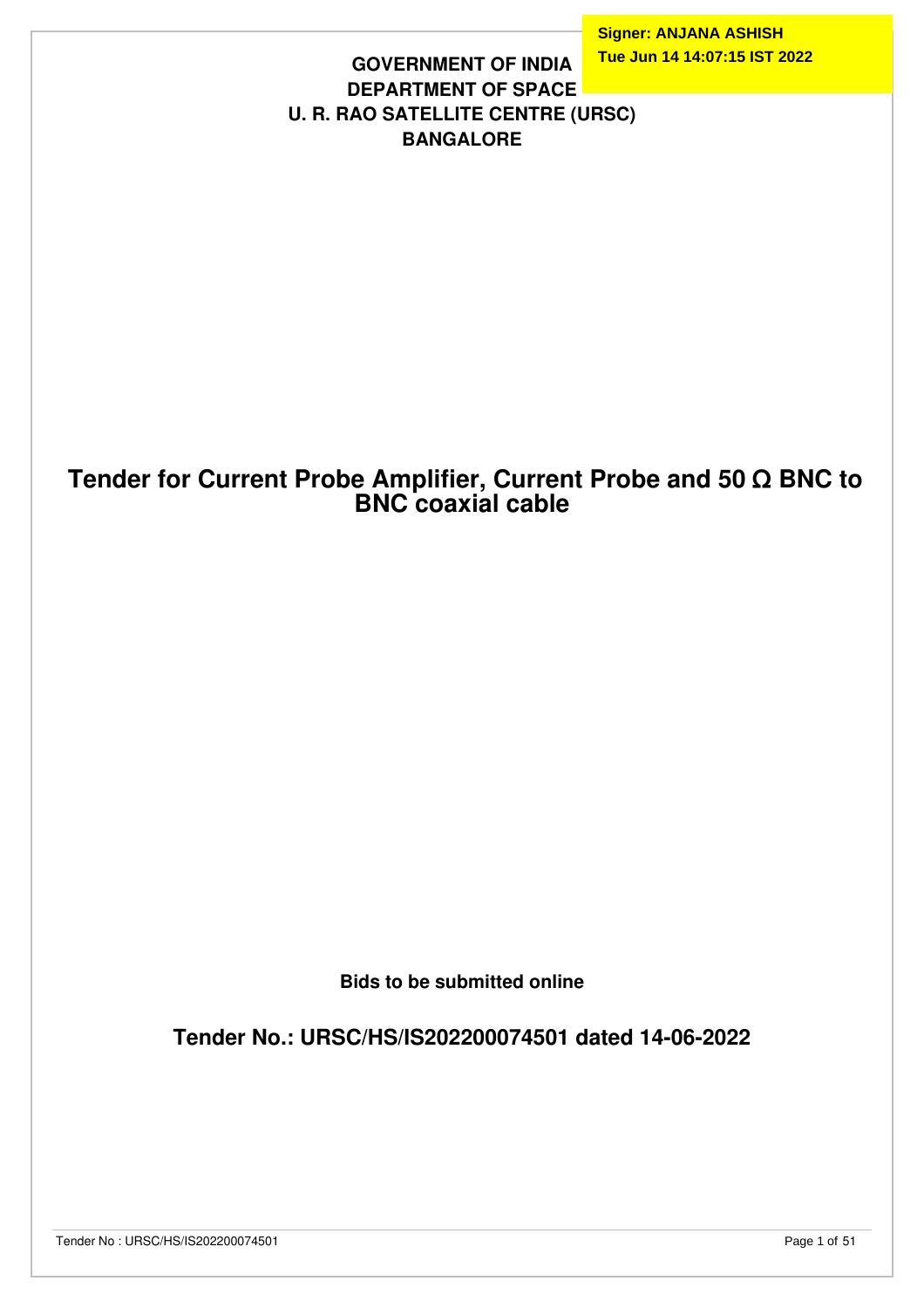# **A. Tender Details**

| Tender No:                    | URSC/HS/IS202200074501            |
|-------------------------------|-----------------------------------|
| Tender Date:                  | 14-06-2022                        |
| <b>Tender Classification:</b> | <b>GOODS</b>                      |
| <b>Purchase Entity:</b>       | <b>HS</b>                         |
| Centre:                       | U. R. RAO SATELLITE CENTRE (URSC) |

# **Procurement of Current Probe Amplifier, Current Probe and 50 Ohm BNC to BNC coaxial cable**

1.URSC invites offers through e-tender portal https://e-proc.isro.gov.in for the supply of items as listed in the Tender.

2.This is a Public Tender under Two Part Basis. Only online tenders will be accepted. No manual/Postal/e-mail/Fax Offers will be entertained.

3.No Tender Fees Applicable. REPEAT No Tender Fees Applicable

4.This is a Two Part Public Tender. Please do not attach price details along with technical details in pdf or any format. If so, your offer shall be rejected.

5.Tender shall be opened on the first day of the schedule. In the event of any technical snags and if the tender could not be opened on the first day, it will be opened on the second/next working day as per the schedule.

6.We are liable for Payment of Customs Duty at a Concessional rate of 5% plus 10% Surcharge and 5% IGST as per Customs Notification No.50/2017 dated 30.06.2017 and as amended vide notification No., 5/2018 dated 25/01/2018, Sl.No.,539 A.

7.Strict Compliance to our Commercial Terms and Conditions will have to be followed by the Vendor(s) or otherwise, your offer will be rejected.

8.Please peruse Tender Conditions properly while submitting the Quotation.

9.Government of India has implemented Goods and Service Tax (GST) w.e.f. 01.07.2017. The Tenderer(s) should mandatority posses a valid GSTIN along with GST Registration Certificate. Please send duly self attested certificate of GST Registration along with offer(s), in the absence of which, your offer(s) will be invalid and shall not be considered. As per Government Notification No.47/2017 Integrated Tax (Rate), dated 14.11.2017, Concessional GST @ 5% is applicable.

10.TDS @ 2% on GST shall be effected from the bill on supply of Goods and / or Services.

## **A.1 Tender Schedule**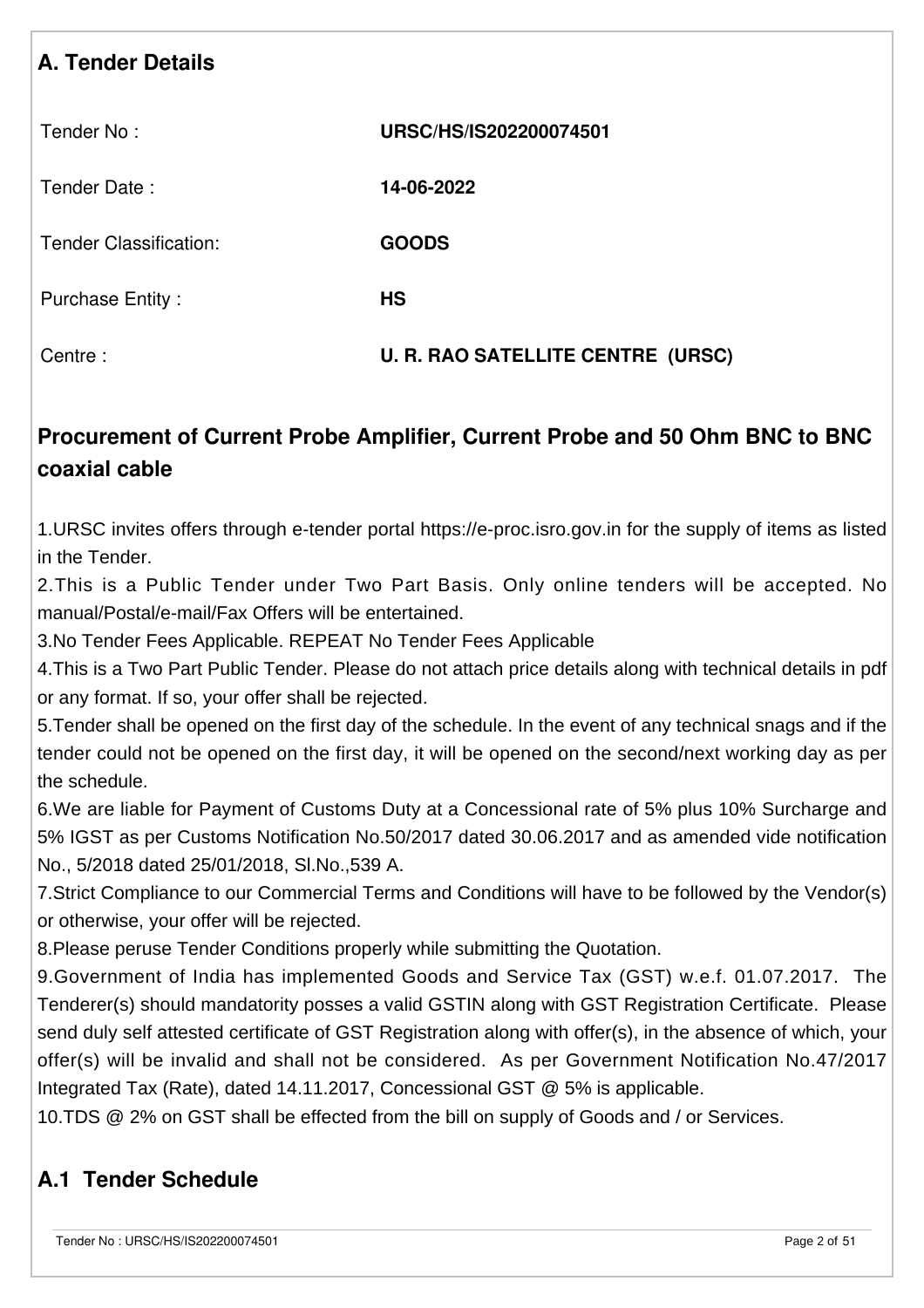| <b>Bid Submission Start Date:</b>  | 14-06-2022 16:00 |
|------------------------------------|------------------|
| <b>Bid Clarification Due Date:</b> | 22-06-2022 16:00 |
| Bid Submission Due Date:           | 29-06-2022 09:30 |
| Bid Opening Date:                  | 29-06-2022 10:00 |
| Price Bid Opening Date:            | 15-07-2022 10:00 |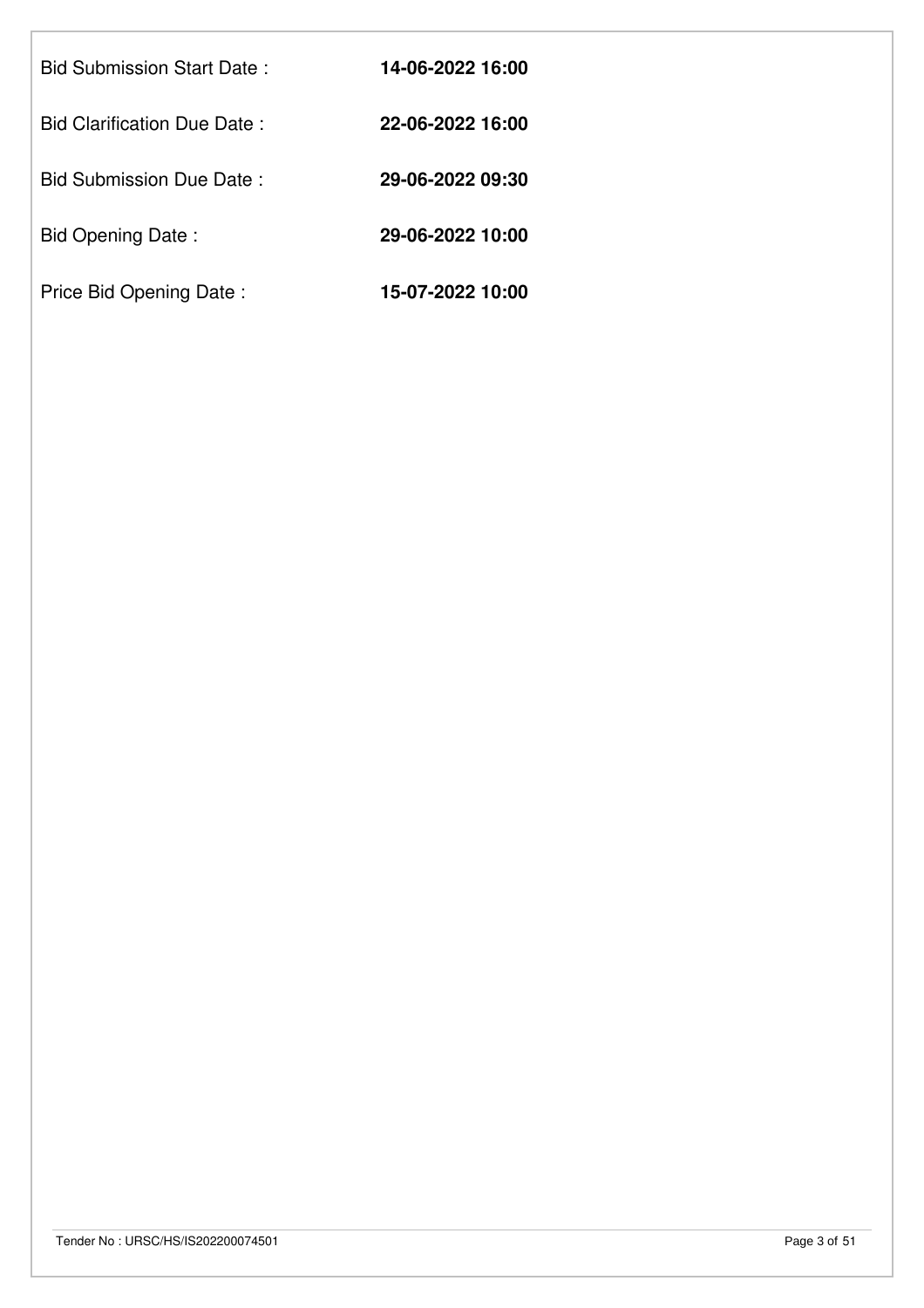## **B. Tender Attachments**

## **Technical Write-up/Drawings**

#### **[Document : Specification](https://eproc.isro.gov.in/common/viewDocument?id=ff808181809254d40180ad86610b1b3c&indentId=IS2022000745)**

## **Instructions To Vendors**

#### **2. PT/LT/ST - General Terms and Conditions - 2022 (1)**

#### 1. INSTRUCTIONS TO TENDERERS AND GENERAL TERMS & CONDITIONS

2. Public Tenders/ Limited Tenders / Single Tenders (Indigenous procurement)

3. CHAPTER-1

#### 4. 1.0Important:

5. 1.1The intending Tenderers are advised to read the Technical specifications, terms and conditions and other details carefully relating to the work contemplated in the Bid document and fully acquaint themselves as to all conditions and matters which may in anyway affect the work or cost thereof. The Tenderer shall be deemed to have known the nature, scope and magnitude of the work. Tenderer should bid only if he considers himself eligible and if it is in possession of all documents required as per the tender. The intending Tenderers are required to bid after carefully examining all instructions, eligibility criteria, forms, terms standards and specifications as per the tender document with full understanding of its implications.

6. 1.2If the Tenderer is found ineligible after opening of tenders, his tender shall become invalid ipso facto, and costs of the tender document and processing fees, as applicable shall not be refunded. Offers which are not in compliance with the tender conditions will be rejected, without assigning any reasons thereof. Failure to furnish all requisite information or and/or documents shall result in repudiation of the Offer. Notwithstanding the foregoing, U R Rao Satellite Centre [URSC], Bengaluru reserves the right to assess the capability of the Tenderer to perform the contract keeping in view the overall interest of URSC. In the event, the Tenderers capability and capacity are found to be unsatisfactory, URSC reserves the right to reject the bid, without assigning any reasons thereof.

7. 1.3 Any neglect or omission or failure on the part of the Tenderer in obtaining necessary information as stated above or in any other matter affecting the Tenderer shall not relieve him from any risks or liabilities or the entire responsibility for completion of the work in accordance with the bid documents.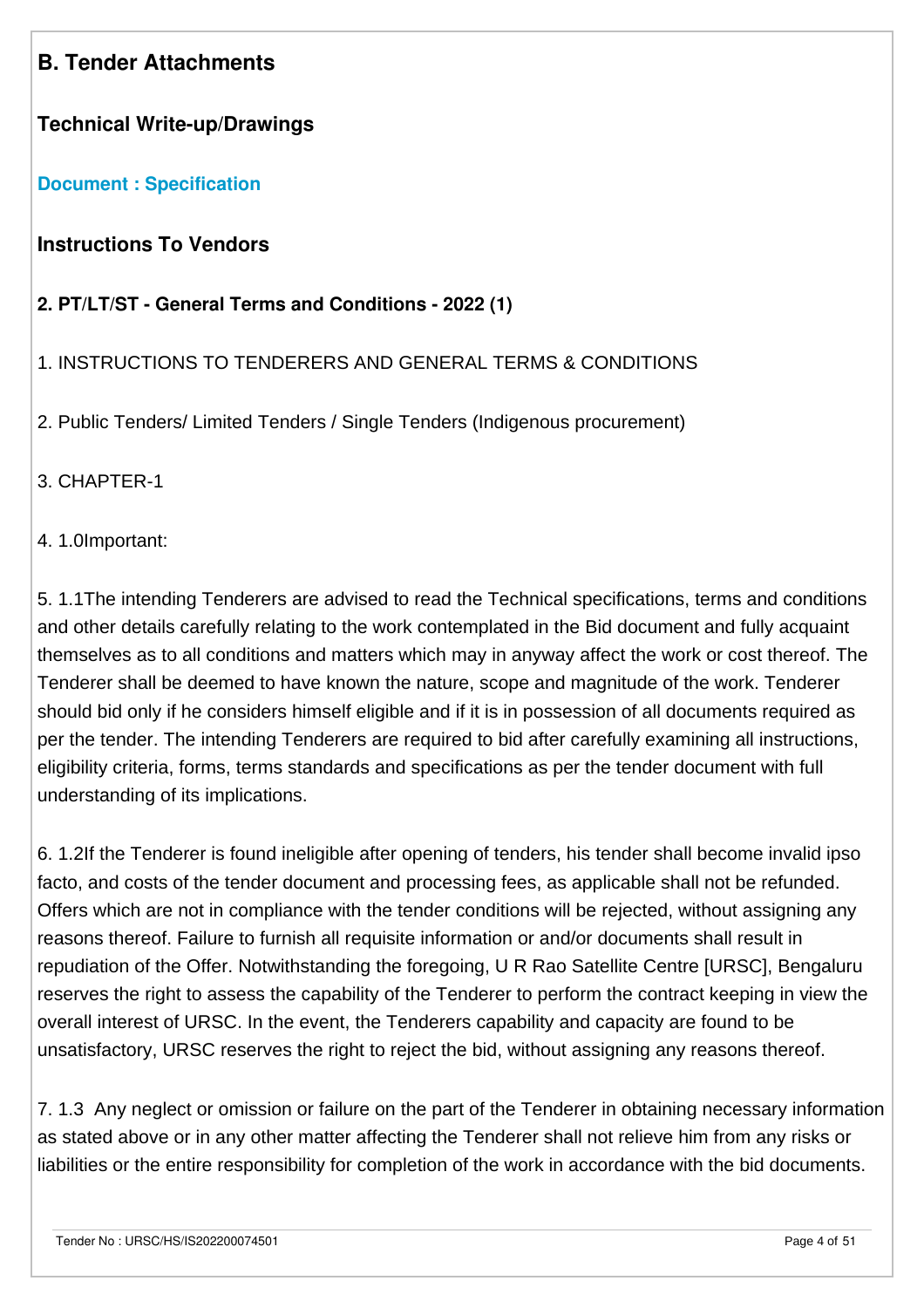8. 1.4All requirements stated herein below are a minimum and URSC reserves the right to request for any additional information and also reserves the right to reject the proposal of any Tenderer, if in the opinion of URSC, the qualification or data is incomplete or if the Tenderer is found not qualified to satisfactorily perform the contract. The Tenderer shall bear all costs and expenses associated with preparation and submission of bid including post bid discussions, technical and other presentations and URSC will in no case be responsible or liable for such costs, regardless of the outcome of the bidding process. The Tenderer shall also not be entitled to claim any costs, charges and expenses incidental to or incurred by him through or in connection with the submission of the Bid or its consideration by URSC, even though URSC may elect to modify or withdraw the invitation to Bid or not to accept the Bid.

9. 1.5At any time prior to the deadline for submission of bids, URSC may for any reason on its own initiative modify the bidding document by amendment. The amendment will be notified in writing or by fax or e-mail to the prospective Tenderers or uploaded online on the website. URSC shall bear no responsibility or liability arising out of non-receipt of the same in time or otherwise. Notwithstanding the above, URSC may at its discretion extend the deadline for submission of bids in order to afford reasonable time to prospective Tenderers to take into account the amendment in preparing the bids.

10. 1.6All the bids in prescribed form enclosed with tender documents must be submitted before the time and date fixed for the receipt of offers as set forth in the tender document. URSC will not be responsible for non-receipt of tender[s]/offer[s] due to any loss of tender documents and it shall be the sole responsibility of the Tenderer to ensure uploading of the tender[s]/offer[s] within the time fixed and URSC will not be responsible for non-submission of tender(s)/offer(s) within the stipulated date and time due to any software issues or Network issues or Server down. Tenderer(s) shall submit their bid(s) well in advance to overcome last minute glitches.

11. 1.7URSC reserves the right to accept or reject any of the tender in full or part without assigning any reasons thereof. Offers received after stipulated time and date will be rejected.

12. 1.8Public Tender documents will also be uploaded on the ISRO website i.e. www.isro.gov.in Interested Tenderers may download the tender documents from website and submit their offers as per details mentioned in the Tender Notification.

13. 1.9If the tender opening date happens to be on an unidentified Holiday due to any reason, including Force Majeure, tender(s) shall be opened on the next working day.

14. 1.10Tenderers shall submit quotations through Online Only. The Tender shall be complete in respect of all technical specifications, instructions, drawings, pamphlets and catalogues, as per the tender document. Failure to furnish all information as per the requirements of the tender document and submission of bid not substantially responsive to the tender document shall render the tender liable for rejection. Any/All Bids by way of Fax/E-mail shall not be accepted.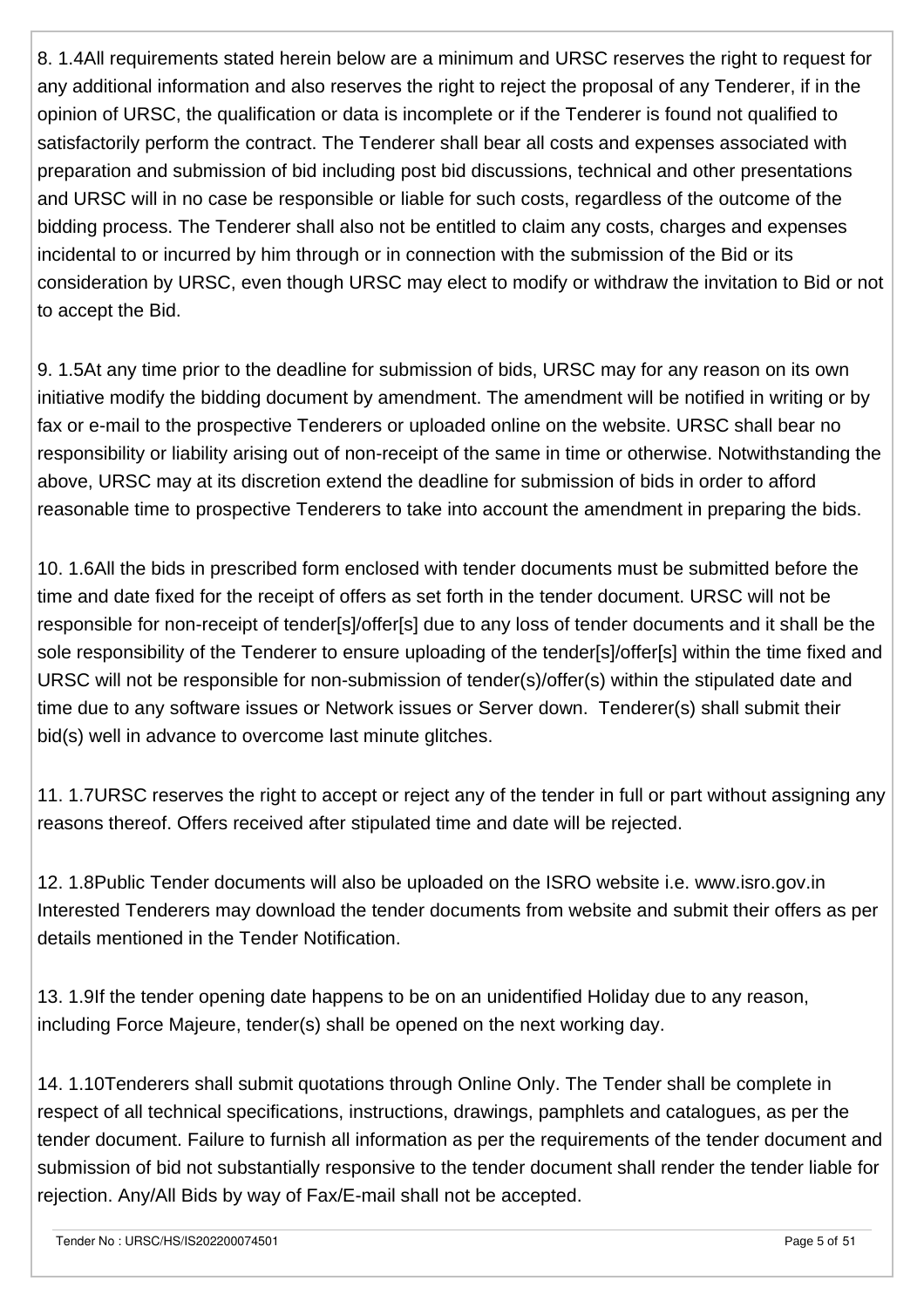15. 1.11Tenderers shall quote Prices in Indian Rupees Only for Indigenous Stores in the Price Template.

16. 1.12All available technical literature, catalogues, Original Equipment Manufacturer Certificate [OEM] and other data in support of the specifications and details of the items should be furnished along with the offer wherever necessary. Unsolicited documents received after Tender due date & time shall not be entertained.

17. 1.13Samples, if called for, should be submitted free of charges by the Tenderers and URSC shall not be responsible for any loss or damages thereof, due to any reason whatsoever. All incidental expenses towards submission of samples including Freight charges, Taxes & Duties etc shall be borne by the Tenderer. Delivery of samples to URSC Stores shall be the responsibility of Tenderer. In the event of non-acceptance of tender, the Tenderer will have to remove/take away the samples at their own expenses.

18. 1.14Approximate Net and Gross weight of the items offered shall be indicated in your offer. If dimensional details are available, the same should also be indicated in your offer.

19. 1.15Specifications: The description of the system in the documents supplied by the Tenderer along with the Bid shall be such as to ensure a clear understanding of the same and to permit its comparative evaluation. Stores offered should strictly confirm to URSC Specifications. Deviations, if any, should be clearly indicated by the Tenderer in their quotation. The tender should also indicate the Make/Type, number of the Stores offered and provide catalogues, technical literature, and samples, wherever necessary along with the quotations. Test Certificate wherever necessary should be forwarded along with Supplies. Whenever options are called for in our Specifications, the Tenderer should address all such options. Wherever specifically mentioned by us, the Tenderer could suggest changes to specifications with appropriate justification for the same.

20. 1.16All amounts shall be indicated both in words as well as in figures. Where there is difference between amount quoted in words and figures, the amount quoted in words shall prevail over the amount mentioned in figures.

21. 1.17The Bid and the prices quoted shall remain valid for 90 days for Single Part Tender. In case of Two Part Tender, bid validity shall remain valid for 120 days from the date of opening Part-1 and 90 days from the date of opening of Part-2 bid. A bid valid for a shorter period shall be rejected by Purchaser as non-responsive.

22. 1.18U R Rao Satellite Centre [URSC] reserves the right to place order on the successful Tenderers for additional quantity at the rates quoted or as mutually agreed for a period up to 18 months from the date of release of original order.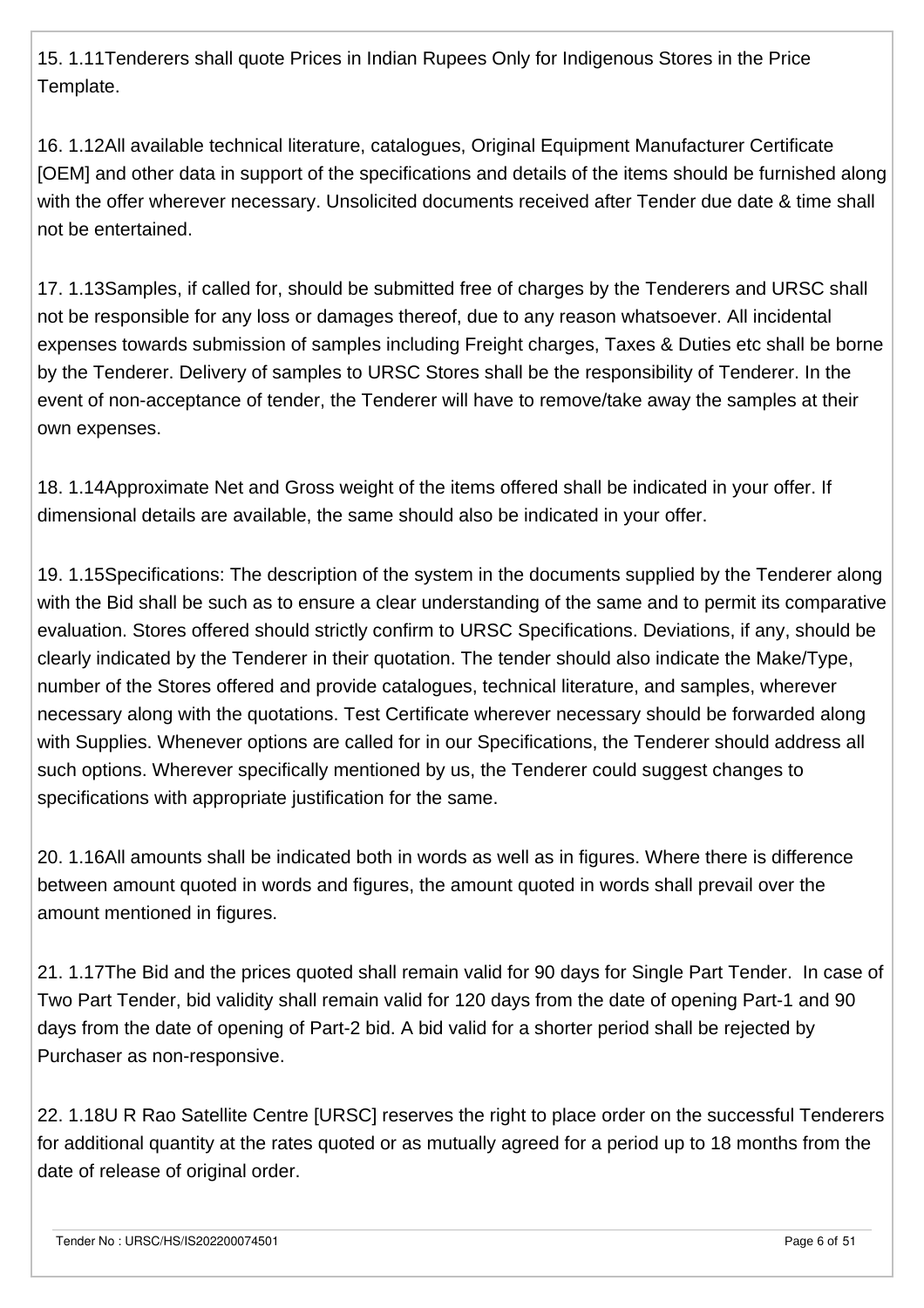23. 1.19Earnest Money Deposit [EMD]:

24. a.The Tender should be accompanied with an Earnest Money Deposit [EMD] for a prescribed amount wherever called for in the covering sheet of Notice Inviting Tender [NIT].

25. b.Registered Tenderers and those Tenderers who have applied for renewal of registration, Central PSUs/PSEs /Autonomous Bodies, Micro and Small Enterprises, KVIC, etc., are exempted from payment of EMD. Tenderers seeking exemption from payment of EMD shall submit necessary valid proof before opening of Tender.

26. c.Any Tender not accompanied with EMD or without any valid Certificate for exemption shall be treated as invalid tender and shall be rejected.

27. d.The said Earnest Money Deposit shall be in the form of Demand Draft/Bankers Cheque/Fixed Deposit Receipts payable at place as mentioned in NIT in favour of Accounts Officer, URSC payable at Bengaluru from any Nationalized/Scheduled bank or Bank Guarantee from any Nationalized/Scheduled banks in the enclosed format. The Bank Guarantee shall be valid for 45 days beyond the Tender validity date. No interest will be payable by URSC on the said amount covered under EMD/any other Security Deposit.

28. e.The EMD of the unsuccessful Tenderers will be returned to them within 30 days from the date of the award of the Contract to the successful Tenderer.

29. f.The EMD will be forfeited if the Tenderer withdraws or amends or impairs or derogates from the Tender in any respect within the validity period of the Tender.

30. g.In case of Public Tender[s] floated through E-procurement portal, such of those Tenderer[s] who are registered with ISRO/URSC web portal under e-mode are exempted from payment of Earnest Money Deposit.

31. 1.20Micro and Small Enterprises [MSEs]

32. a.In order to avail the benefits extended by Government of India to the Micro and Small Enterprises [MSEs] in respect of Goods and Services as per provision of the policy, MSEs registered with District Industries Centre [DIC] or Khadi and Village Industries Commission [KVIC] or Khadi and Village Industries Board [KVIB] or Coir Board or National Small Industries Commission [NSIC] or Directorate of Handicrafts and Handlooms or Udyog Aadhar Memorandum, or any other Body specified by Ministry of MSME have to submit a copy of Valid Certificate with self-attestation along with the Technocommercial bid. No Certificate claiming exemption will be entertained after Tender due date.

33. b.MSEs are entitled for [i] issue of Tender documents Free of Cost [ii] Exemption of Earnest Money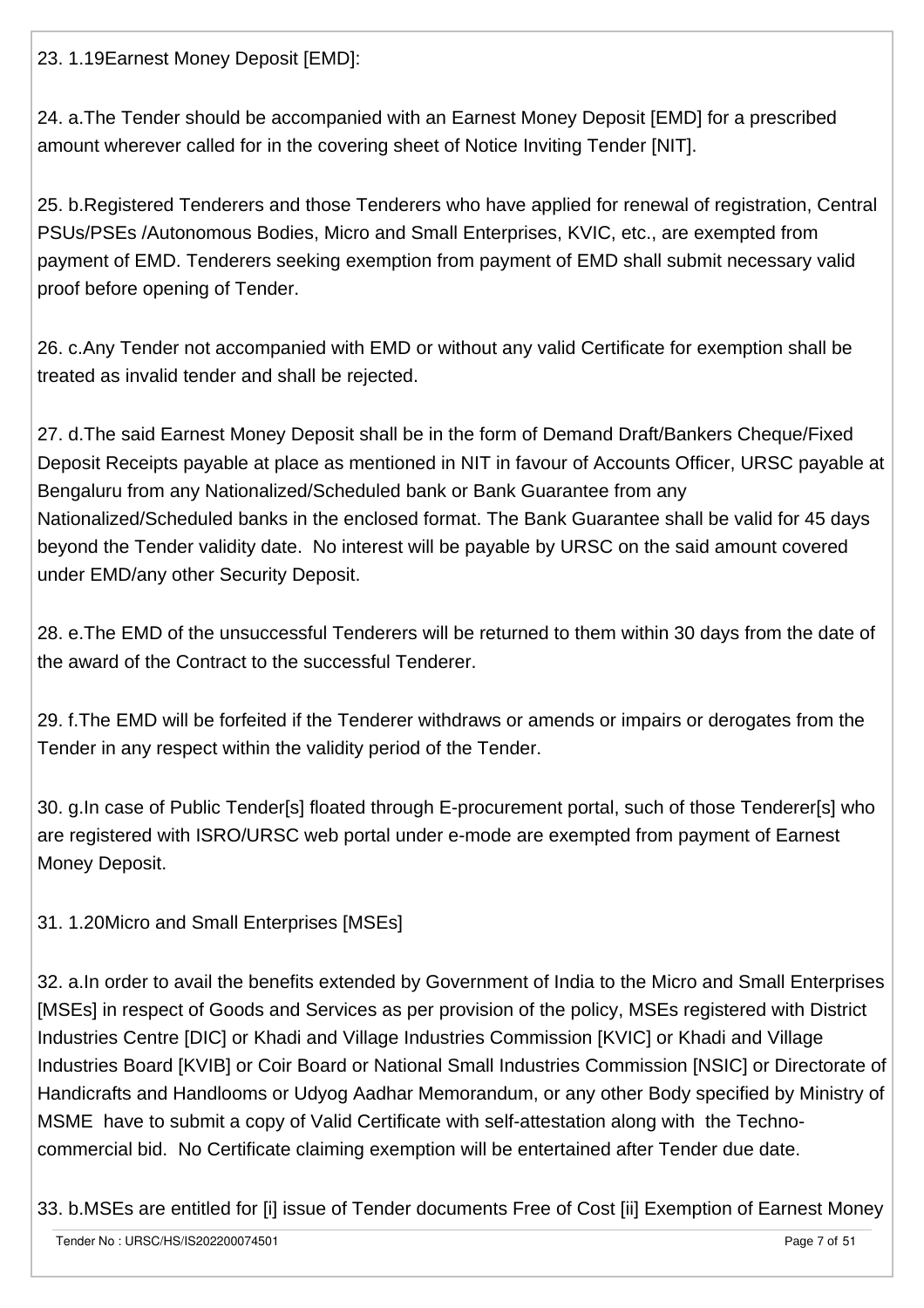Deposit [EMD]. However, Performance Security is mandatory for Goods and Services.

34. c.If the MSE Tenderer[s] is/are SC/ST/Woman entrepreneur owned MSEs, specific mention for the same should be there in the valid certificate submitted by the tenderer.

35. d.Tenderers claiming MSME benefit shall furnish copy of UAM no. as uploaded on CPP portal to avail benefit.

#### 36. 2.0INSTRUCTIONS TO E-PROCUREMENT TENDERERS

37. 2.1URSC invites offer[s] through e-tender portal for the supply of Stores. The Suppliers need to get enrolled in the e-tender portal to access tender and submit their offer online. Tenderers need to have Digital Signature Certificate as detailed on URSC e-portal. Only online tenders will be accepted. MANUAL/POSTAL/COURIER/E-MAIL/FAX OFFERS WILL NOT BE CONSIDERED. FURTHER, IT MAY BE NOTED THAT NO MANUAL TENDER DOCUMENT WILL BE ISSUED BY URSC.

38. 2.2Interested Tenderers may login to https://eproc.isro.gov.in and submit their offers via Online/internet only through the aforesaid website.

39. 2.3No Tender fee shall be payable for submission of tender through e-procurement.

40. 2.4Bid Securing Declaration: The Tenderers/Bidder have to sign a Bid Securing Declaration accepting that if the Tenderer[s] withdraw or modify their Bids during the period of validity, or if they are awarded the Contract and they fail to sign the Contract, or fail to submit a Security Deposit & Performance Bank Guarantee before the deadline stipulated in the request for Bid Documents, they will be suspended for the period of 2 years and such Tenderer[s] will not be eligible to submit Bids for future tenders.

41. 2.5Quote should be submitted in Single Part/Two Parts as specified in the Tender Enquiry.

42. 2.6The Tender Enquiry contains technical requirements and specification. The detailed technical specification along with Commercial Terms and Conditions of your offer should be covered in Technical Bid i.e. Part-1 [Technical and Commercial] and Price should be covered only in Part -2 [Price Bid].

43. 2.7In the case of Two Part Tender, Price details should NOT be disclosed in the Part-1 [Technical and Commercial Bid] and in any other attachments enclosed in the Technical Bid. In case, Price details are mentioned, the same will be rejected. The Technical documents need to be attached online as a single PDF file without any price information.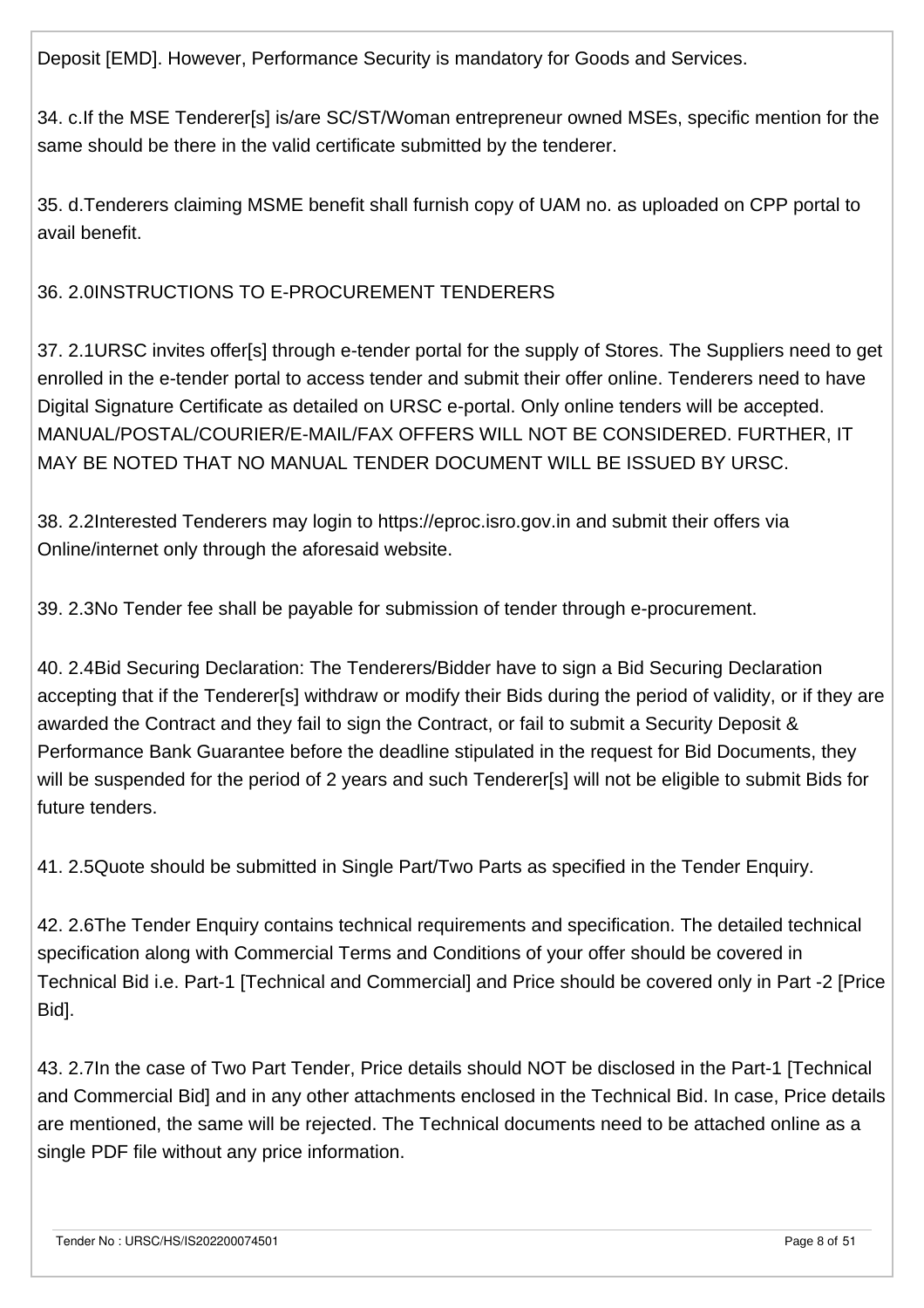44. 2.8In case of Two Part Tender, Commercial Terms to be covered in the Part-1 [Technical Bid] are Delivery Terms, Delivery Period, Payment Terms (without mentioning the price or amount), Security Deposit for performance of Contract and Performance Bank Guarantee for fulfilment of Warranty obligation, Validity of the Offer, Warranty/Guarantee, Liquidated Damages [for delayed supplies] and all available technical literature, catalogues and other data in support of the specifications and details of the items, etc. which have to be filled up online.

45. 2.9Prices are required to be quoted according to the units indicated, in the Part-2 [Price Bid] only. Documents containing price details shall be submitted only in Price Part. If documents with price details are submitted with techno-commercial part, such tenders will be treated as invalid.

46. 2.10The Price quoted must be firm and should indicate quantity wise unit rate separately which have to be filled online. The Prices are to be mentioned both in figures as well as in words. Where there is difference between amounts quoted in words and figures, the amount quoted in words shall prevail. The percentage of GST where legally leviable and intended to be claimed shall be calculated and indicated in the column provided in online forms explicitly.

47. 2.11GST/or Other Duties/Levies where leviable and intended to be claimed should be distinctly shown separately in the Tender.

48. 2.12For the Procurement/providing of Services, the Tenderer[s] are requested to quote the correct percentage of GST.

49. 2.13The document solicited from Tenderer should be submitted online. Document has to be submitted in PDF file(s) and attached online.

50. 2.14Those Tenderers who are participating for the first time in New portal of ISRO e-procurement, have to submit their request for Registration through Online portal. Such requests should come within 3 working days in advance before last date for submission of bids. Furnishing incomplete details for registration shall be rejected. URSC is not responsible for approval of any request for Registration beyond stipulated time.

51. 2.15The Tenderers are requested to submit the Bids online at least two days prior to closing date to avoid last minute computer network related problems. Request for the extension of the due date will not be considered.

52. 2.16Once the offer is submitted through online mode by the Tenderer, he will not be able to provide/submit a revised offer or make any alteration or change to the offer or any terms contained therein.

53. 2.17In case of Two-Part Public/Open Tender, the exact date and time of opening of Price Bid of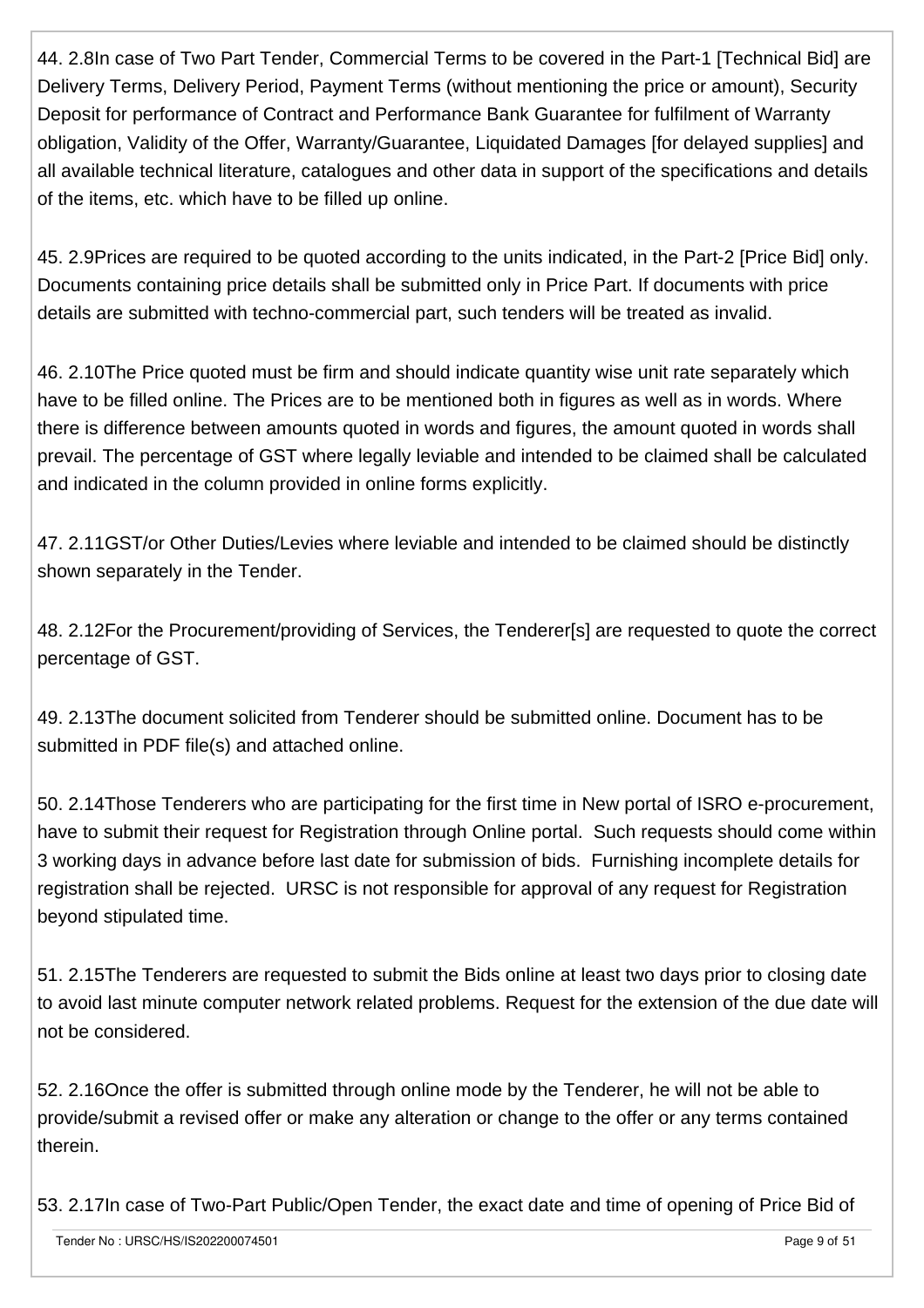successful Tenderers will be intimated later.

54. 2.18The Part-1 [Technical Bid and Commercial Bid] opening date and time indicated is tentative. There may be changes/delay due to Network/ Computer Server related problems and the tender opening may get delayed by one or two days under such circumstances, the exact date and time of opening will be intimated later in case of Public or Open Tender

55. 2.19All the Tenderers should regularly browse/check the e-mail/s being sent to them from eprocurement portal for initiating appropriate action or for any updates on the Tender.

56. 2.20The Tenderer should submit along with his tender the Name of his Bankers, Account Number etc., mandatorily to U R Rao Satellite Centre [URSC].

57. Chapter-2

58. Terms and Conditions:

59. 1.0Definitions: In the contract, the following expressions shall, unless the context otherwise requires, have the meanings, hereby respectively assigned to them:-

60. a.'Acceptance' shall mean conditional determination by Purchaser of the completion of the Work or any element thereof in accordance with the Contract, by issuance of a Certificate of Substantial Completion of Work as provided in the Contract.

61. b.'Approval' shall mean approval in writing issued by the Purchaser in terms of the tender

62. c.'Contract' shall mean the documents forming the tender, the offer, the award of tender and the formal agreement executed between the competent authority on behalf of Purchaser and the Contractor, together with the documents referred to therein including the conditions enumerated herein, specifications, designs, drawings and instructions issued from time to time by the competent authority of Purchaser and all these documents taken together, shall be deemed to form one Contract and shall be complementary to one another.

63. d.'Contractor' shall mean the individual, firm, Limited Liability Partnership [LLP] or company, undertaking the works and shall include the legal representatives, nominees, affiliates, successors-ininterest, permitted assigns, Heirs, Executors and Administrators of such individual, LLP, Firm or Company, unless repugnant to the context or meaning thereof.

64. e.'Contract Value' shall mean the sum for which the tender is accepted as per the Letter of Award.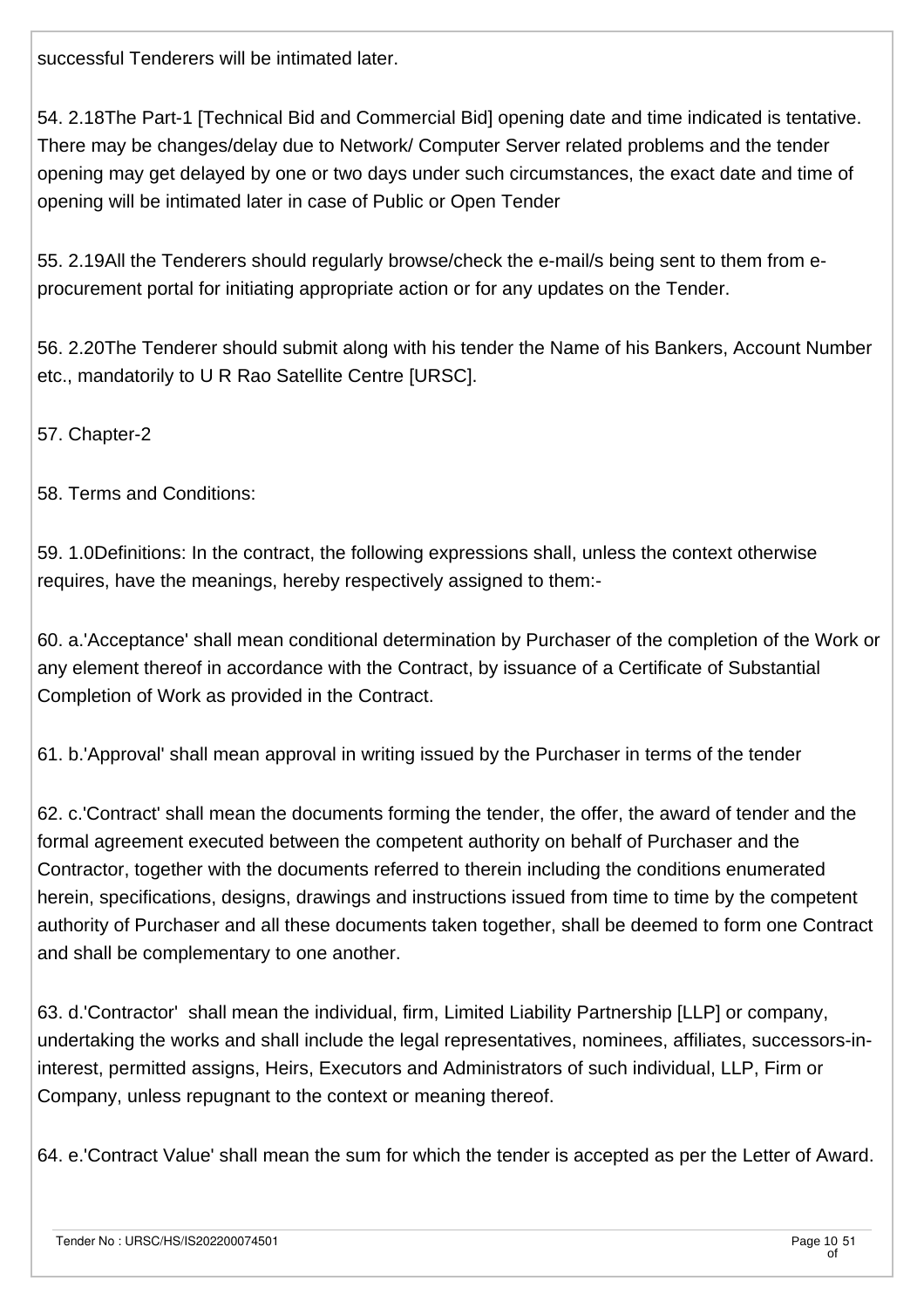65. f.'Date of commencement of work' The date of start of Contract shall be reckoned from the date of issue of Letter of Award.

66. g.'Drawings' shall mean the drawings referred to in the Contract document including modifications if any and such other drawings as may be from time to time, be furnished or approved by Purchaser.

67. h.'Letter of Award' shall mean Purchaser's letter or notification conveying its acceptance of the tender, subject to such conditions as may have been stated therein.

68. i.'Market Rate' shall be the rate as decided by the competent authority of the Purchaser on the basis of the prevailing cost of materials and labour at the site where the work is to be executed plus the percentage mentioned elsewhere in the tender document to cover, all overheads and profits.

69. j.'Month' means English calendar month and 'Day' means a calendar day of 24 hours each.

70. k.'Purchaser' shall mean the President of India represented by its Director or Sr. Head/Head, Purchase and Stores/ Sr. Purchase & Stores Officer/Purchase & Stores Officer, U R Rao Satellite Centre [URSC] Bengaluru or his successors or assigns.

71. l.'Purchase Order' shall mean the communication signed on behalf of the Purchaser by an officer duly authorized intimating the acceptance on behalf of the Purchaser on the terms and conditions mentioned or referred to therein accepting the Tender or offer of the Contractor.

72. m.'Template' shall mean the standard template of rates to be read with any of receipt amendments thereto issued up to the date of receipt of tender.

73. n.'Stores' shall mean what the Contractor agrees to supply under the Contract/Tender as specified in the Purchase Order including erection of plant and machinery and subsequent testing should such a condition be included in the Purchase Order.

74. o.Words indicating the singular only also includes the plural and vice versa, where the context so requires.

75. p.Words importing persons or parties shall include firms, corporations and organizations having legal capacities.

76. q.Words indicating male gender shall also include the female or neuter gender, and vice versa, where the context so requires.

77. 2.0Government of India Orders, Circulars and Guidelines: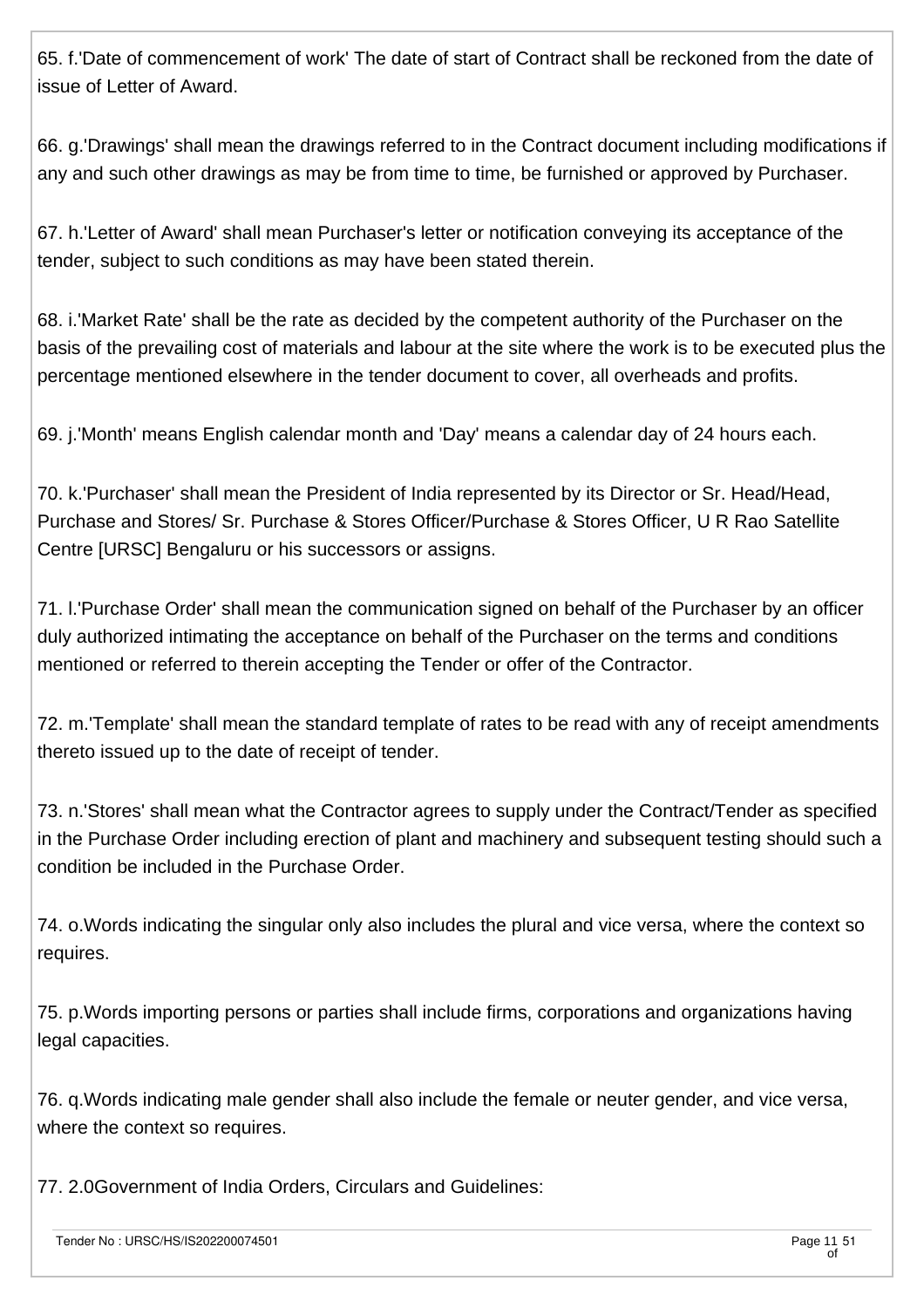All relevant Orders, guidelines issued by Government of India from time to time shall be applicable for this tender.

#### 78. 3.0Transparency:

Tenderers are free to ask Purchaser for clarifications on the Bidding/tender terms and conditions, process, etc., during the procurement process. All such queries and clarifications shall be sought for in writing via e-mail and sent to the officer authorized by the Purchaser to issue such clarifications, as may be required. No verbal request will be entertained.

#### 79. 4.0Prices:

Tenders offering Firm & Fixed Prices will be considered. The Contractor shall be bound to carry out and complete the stipulated work irrespective of the variation in individual items as specified hereinabove. The Tenderer shall quote prices separately furnishing break-up of cost towards Basic Cost of Items testing, inspection, packing, forwarding, Freight, Handling, Insurance, Installation if any, and GST.

80. 5.0Price Variation for Long Term Contracts:

Where Tenderer[s] quote delivery period beyond 18 months, the illustrative formula for Price Variation Clause [PVC] shall be referred under General Financial Rules [GFR], 2017, Appendix-11 [see Rule 225 [viii] [b]. It may please be noted that the formula for Price Variation is available on the Website.

81. 6.0Goods and Service Tax:

82. 6.1Government of India has implemented Goods and Services Tax [GST] w.e.f. 01.07.2017. The Tenderer[s] should mandatorily possess a valid GSTIN along with the GST Registration Certificate. Please send duly self-attested certificate of GST Registration along with offer[s], in the absence of which your offer[s] will be invalid and shall not be considered.

83. 6.2Concessional Goods and Services Tax:

U R Rao Satellite Centre [URSC], Bengaluru is eligible for availing Concessional GST in terms of following Notifications issued by Government of India and Government of Karnataka for the procurement of Goods against production of Certificate issued by an Officer not below the rank of Deputy Secretary to Government of India certifying that the Goods being procured will be used for Research purposes only.

84. Notification NoConcessional GST: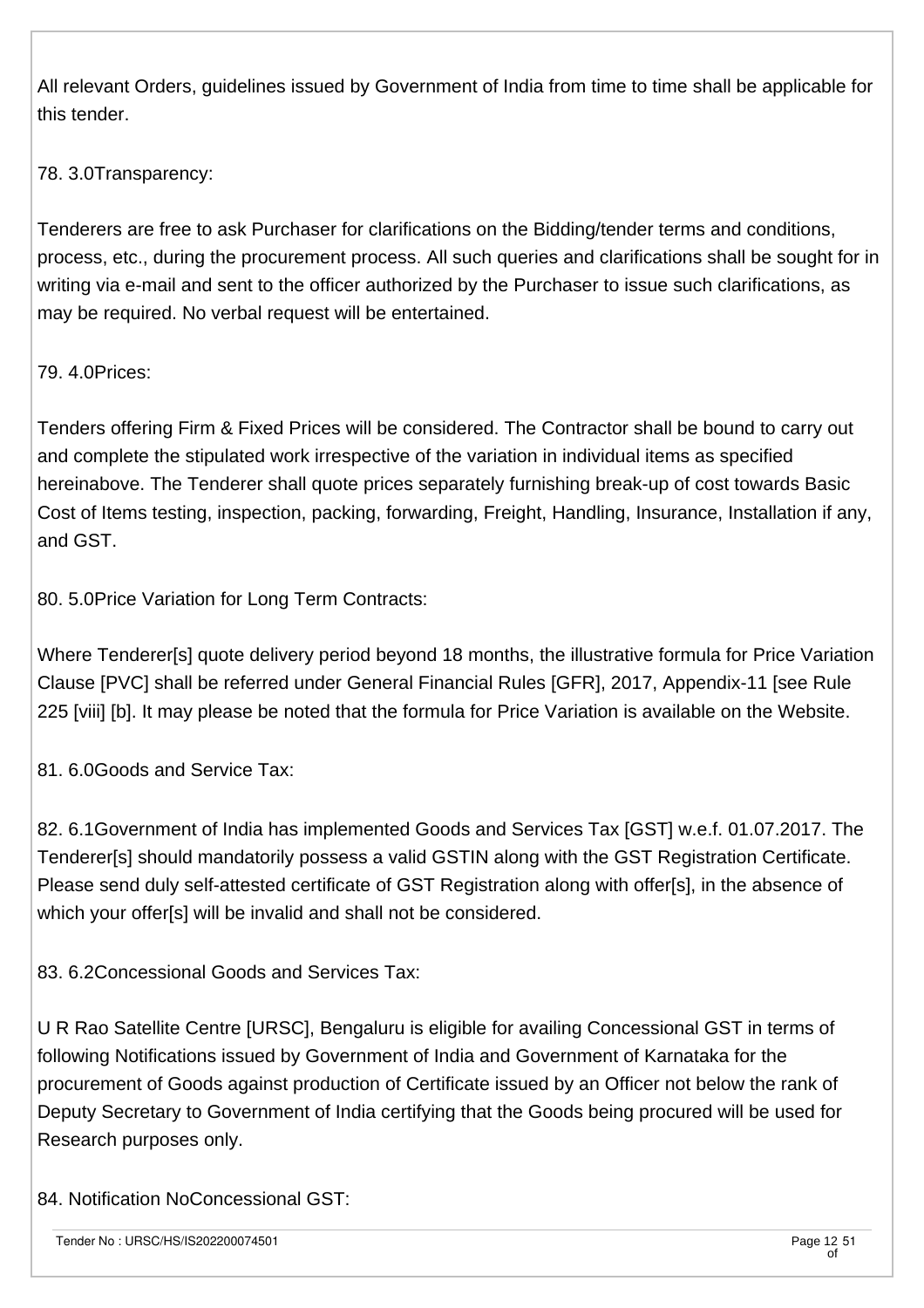1i Government of India, Ministry of Finance, Department of Revenue,Notification No. 45/2017-Central Tax [Rate] dated 14.11.2017- CGST @ 2.5% ii Government of Karnataka, Finance Secretariat, Notification [45/2017] No. FD 48 CSL 2017, Bengaluru dated 14.11.2017- SGST @ 2.5% 2Government of India, Ministry of Finance, Department of Revenue, Notification No. 47/2017- Integrated Tax [Rate] dated 14.11.2017.- IGST @ 5%

85. 6.3Tenderers are hereby requested to take note of this aspect and submit the Quotation for availing the Concessional GST by URSC. The necessary Certificate for availing concessional GST shall be issued along with the Purchase Order.

86. 7.0Customs Duty

87. 7.1U R Rao Satellite Centre [URSC], Bengaluru is eligible for payment of Customs Duty @ 5% + Social Welfare Cess @ 10% on CD & IGST @ 5% vide Notification No.12/12-Cus dated 17.03.2012 superseded by Notification No.50/17-Customs dated 30.06.2017 and as amended by Notification No. 5/2018-Customs dated 25.01.2018, Sl. No. 539A.

88. 7.2The necessary Customs Duty Exemption Certificate (CDEC) shall be provided by URSC only to those bidders who claim Purchase Preference under Make in India Policy shall fulfil all requirements of tender document applicable for Indigenous Manufacturer i.e., Class-I/Class-2 local supplier. Such Class-I/Class-2 local suppliers are requested to take note of this aspect and submit their Offer clearly mentioning that the quoted Price for Imported contents which includes concessional Customs Duty as per above Notification. While requesting for issue of CDEC for the imported contents, the Tenderer[s] should mention the Item Description, Quantity and Value for which CDEC is to be provided for the bought out Imported Items. The necessary proof shall be produced while requesting for issue of CDEC from URSC. However, CDEC will be issued only to those successful Class-I/Class-2 local supplier

89. 8.0Evaluation of Tenders:

90. 8.1The Evaluation/Loading criteria in respect of Payment Terms, Bank Guarantee towards free issue of materials [FIM], etc., having financial implications will be considered to arrive at L-1 status.

91. 8.2In case of Ex-works offer, an additional one percent shall be loaded to arrive at the FOR Destination cost.

92. 9.0Clarification regarding contents of the Bids:

93. 9.1During evaluation and comparison of bids, the Purchaser may, at its discretion, ask the Tenderer for clarification of his bid. The request for clarification will be given in writing and no change in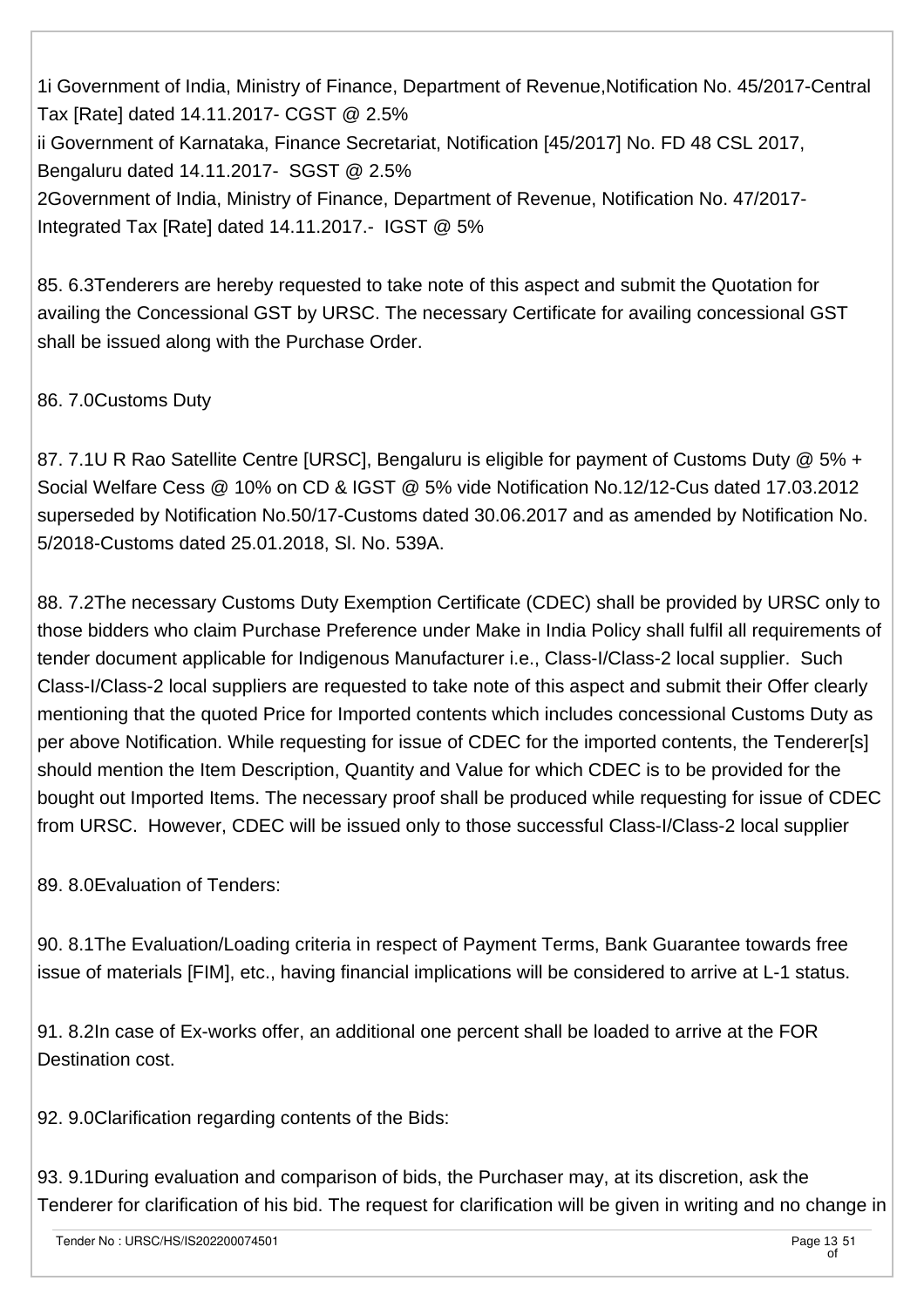prices or substance of the bid will be sought, offered or permitted.

94. 9.2 All responsive bids shall be evaluated with a view to select the lowest [L1] Tenderer who meets the qualification criteria, techno-commercial aspects and shall be compared on a common platform on the basis of total evaluated cost of each offer which will be arrived at by adding the basic price as well as other charges, and all statutory levies/taxes/duties. Maintenance charges shall be taken into account if it forms part of the tender for the purpose of cost comparison. The financial implication shall be considered as the all-inclusive cost to the Purchaser. Evaluation of the bids shall be done on the basis of landed cost to the Purchaser.

95. 9.3Purchaser discourages advance payment terms. In case of advance payment/ Milestone Payment, for the purpose of evaluation, interest shall be loaded on the amount so paid as advance for the delivery period quoted, as per Marginal Cost of funds based Lending Rate [MCLR] or any other rate as notified by Reserve Bank of India from time to time, prevailing on the date of tender opening. Further, for any delay in executing the contract, Purchaser shall recover interest on the amount paid as advance for the delayed period at the MCLR of State Bank of India prevailing on the date of the payment besides other remedies available for breach of the contract.

96. 9.4If a Tenderer quotes NIL charges/consideration in case of Service contracts, the bid shall be treated as unresponsive and will not be considered.

97. 9.5Evaluation of the bids shall not be done on the basis of conditional discounts.

98. 9.6Purchaser reserves the right to give preference for procurement of goods in terms of product reservation and preferential / mandatory purchase policy as notified by Government of India from time to time. Tenderers claiming any preference shall submit relevant and valid registration certificate along with the tender. No certificate claiming any concession shall be considered after Tender due date.

99. 9.7Purchaser reserves the option to increase/decrease the quantity to the extent of 25% of the tendered quantity.

100. 9.8Purchaser reserves the right to accept or reject any quotation in full or part thereof by recording the reasons. The Purchaser shall be under no obligation to accept the lowest or any tender and reserves the right to accept whole or any part of the tender or part of the quantity offered and the Tenderers shall supply the same at the rates quoted.

101. 9.9Purchaser also reserves the right to reject any offer in the event of non-compliance to tender terms and conditions.

102. 9.10Tenderers are advised to refrain from contacting by any means, either URSC and/or their employees/representatives on matters related to the tender which are under consideration. Adherence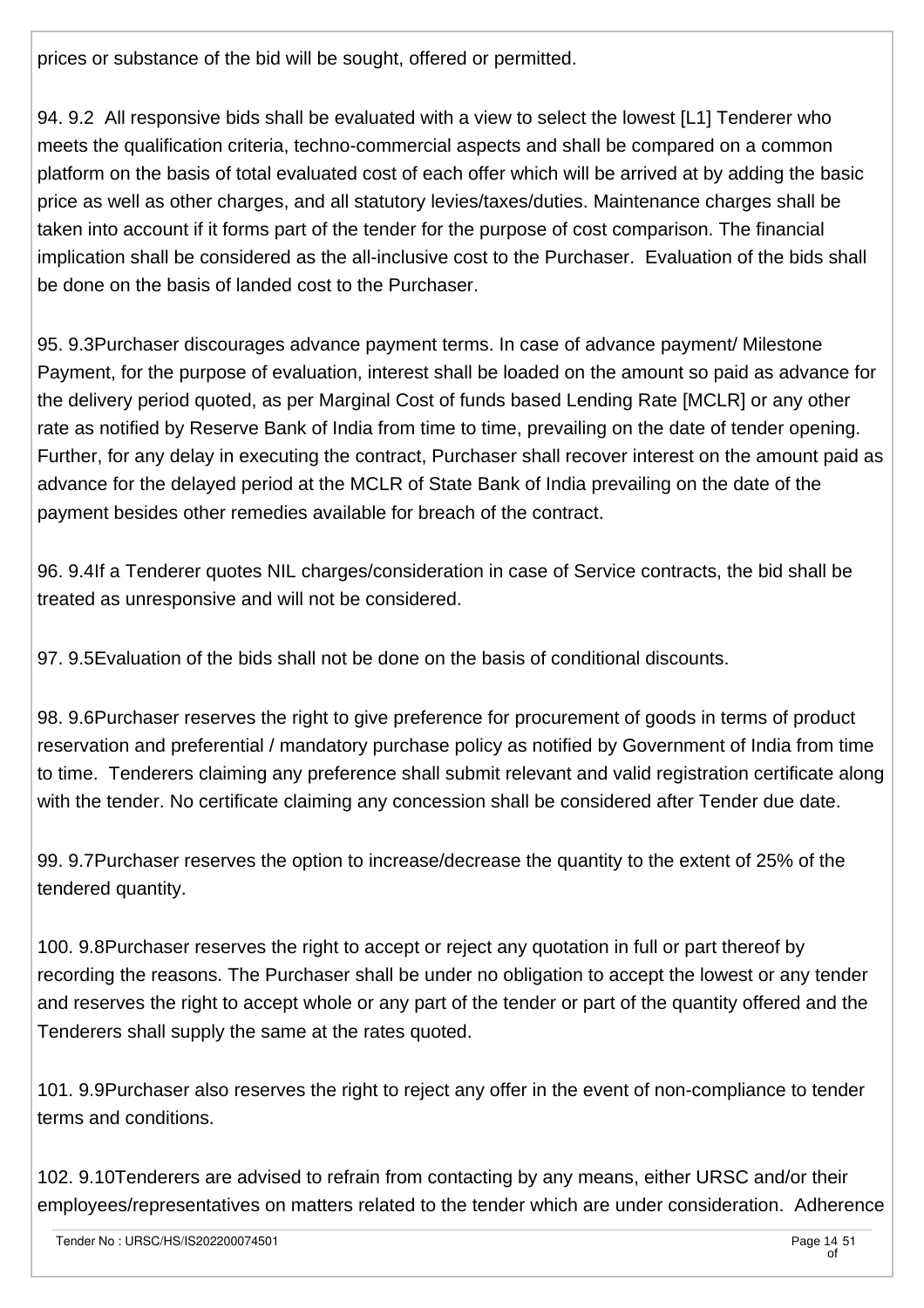to this Clause is compulsory or otherwise the Tender will be rejected.

103. 9.11The tender evaluation and process of award of works is done by duly authorized URSC Committee and this Committee is authorized to discuss and get clarification/s from the Tenderers, if any. The Tenderer/s may be asked to give a presentation on their technical bid and arrange for functional demonstration of the stores offered. No change in the substance of the bid or the price thereof shall be sought/offered/permitted.

104. 10.0Payment Terms:

105. 10.1All payments are subject to permissible legal deductions from the contract price as per the Contract. All payments shall be released only after successful and satisfactory completion of quantum and type of work, specified for respective activity. All payments shall be directly made by the Purchaser to the Tenderer.

106. 10.2All interim payments made shall be regarded as payments by way of advance against the final payment only, and not as payment for work actually completed and shall not preclude defective/imperfect/incomplete work to be removed. It will not be considered as an admission on the part of the Purchaser of the due performance of Contract or any part thereof nor shall it preclude, determine or affect in any way the powers of the Purchaser to determine the quality and quantity of work and issue such directions, as may be necessary to the Contractor.

## 107. 11.0Terms of Payment

108. 11.1The Contractor[s] Bill will be processed for payment only after the Stores have been received, inspected and accepted by the Purchaser. Normally payment will be made for the accepted Stores within 30 days from the date of Receipt and Acceptance of the Material at U R Rao Satellite Centre [URSC].

109. 11.2For any Services, payment will be made after satisfactory completion of the services and certification to that effect from the Purchaser.

110. 11.3Any other payment terms offered by the Tenderers may be considered by the Purchaser provided that all such payments shall be against receipt of the items / satisfactory completion of service / identified verifiable milestones.

111. 12.0Bank Guarantee:

# 112. 12.1Performance Security [PS]:

Within 20 days from the date of issue of the Purchase Order or with in such extended time as may be granted by the Purchaser in writing, the Contractor shall execute an irrevocable interest free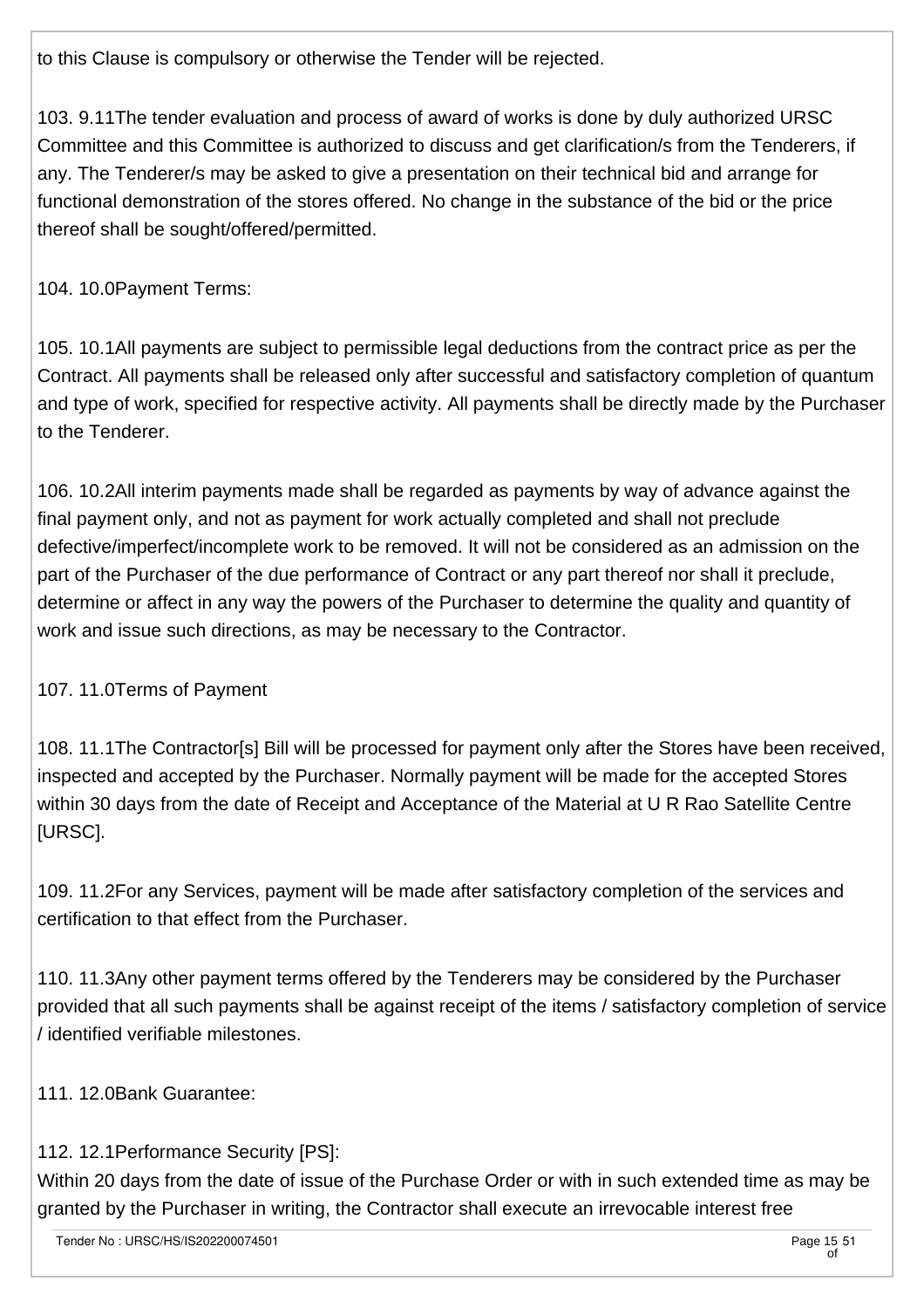Performance Security for 3% only of the Contract value to ensure due Performance of the Contract including the fulfilment of the Warranty obligation. The proceeds of the performance security shall be payable to the Purchaser as compensation for any loss resulting from the Tenderer's failure to complete his obligations under the contract. The Purchaser shall discharge the performance security bond after completion of Tenderer's performance obligations including the warranty and post-warranty obligations under the contract.

#### 113. 12.2Security Deposit [SD]:

Within 20 days from the date of issue of the Purchase Order or with in such extended time as may be granted by the Purchaser in writing, the Contractor shall execute an irrevocable interest free Security Deposit for 3% only of the Contract value to ensure due Performance of the Contract. The proceeds of the Security Deposit shall be payable to the Purchaser as compensation for any loss resulting from the Tenderer's failure to complete his obligations under the contract. The Purchaser shall discharge the security deposit after completion of Contractor's obligations till acceptance of the items by URSC.

#### 114. 12.3Performance Bank Guarantee [PBG]:

The Contractor shall execute Performance Bank Guarantee for 3% value of the Purchase Order for fulfilment of Warranty obligations. The PBG shall be executed as per our specimen. The PBG shall be executed before claiming payment.

115. 12.4The Contractor shall submit either (a) Performance Security OR (b) Security Deposit & Performance Bank Guarantee as mentioned above.

116. 12.5The Performance Security/Security Deposit/Performance Bank Guarantee may either be furnished in the form of an Account Payee Demand Draft; or Fixed Deposit Receipt from a Nationalized or Scheduled Bank, or Bank Guarantee from a Nationalized or Scheduled Bank or Online Payment in favour of Accounts Officer, U R Rao Satellite Centre [URSC], Bengaluru. The Bank Guarantee must be valid till its contractual obligation plus an additional period of 60 days beyond the date of completion of all contractual obligations.

117. 12.6 In the event the work is not completed within the stipulated period, the contractor shall get the Performance Security/Security Deposit be extended.

118. 12.7The Bank Guarantee shall be executed on a Non-judicial stamp paper of appropriate value as per Specimen.

119. 12.8The Performance Security/Security Deposit/Performance Bank Guarantee will not carry any interest and shall be returned after completion of all the obligations of the Contract with a 'NO CLAIM CERTIFICATE ' issued by Contractor as per our Specimen enclosed.

120. 12.9Adherence to this clause is compulsory or otherwise, the Tender will be rejected.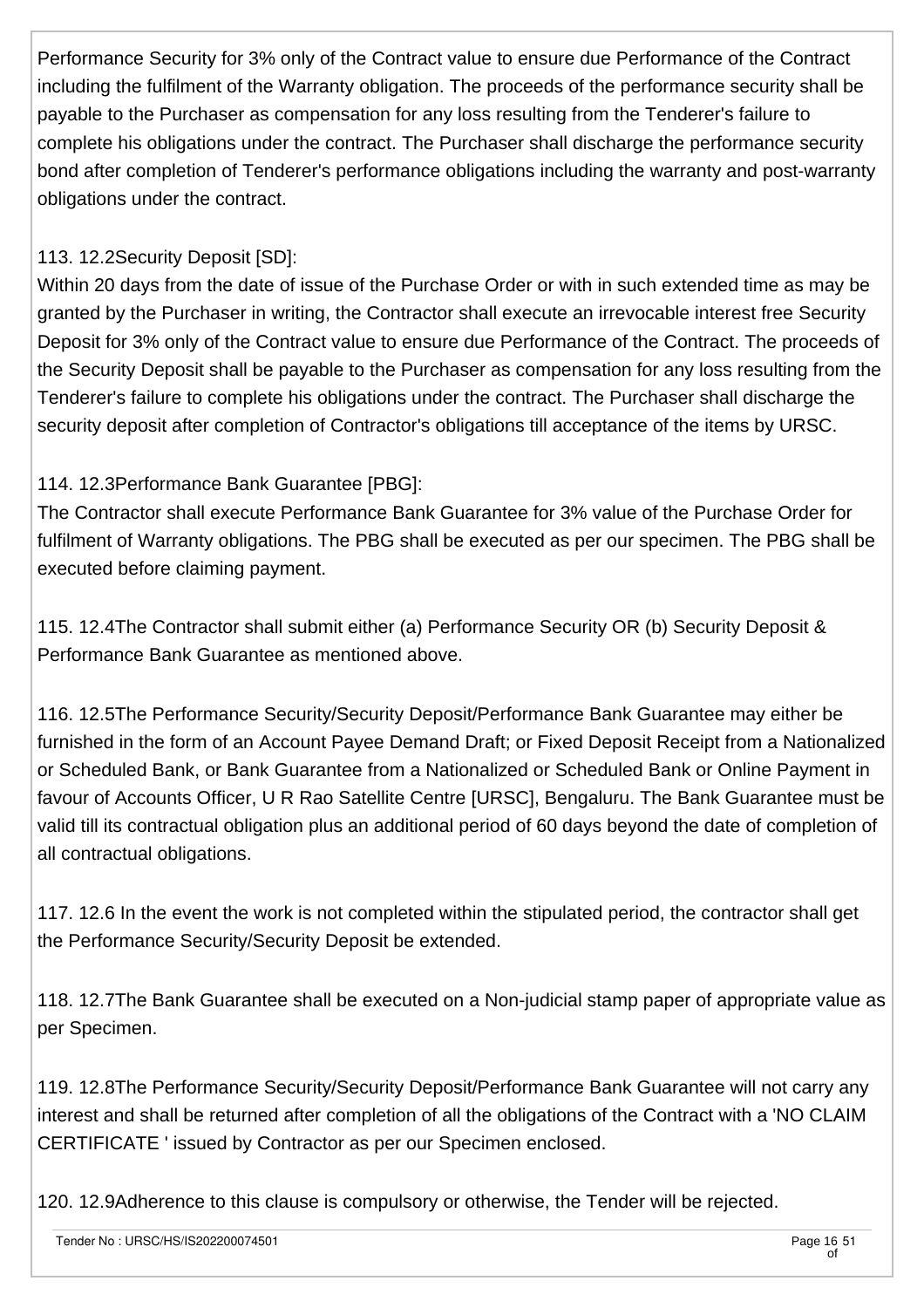121. 12.10In the event the Contractor fails to furnish the Performance Security/Security Deposit within 20 Days as stipulated hereinabove, i.e. after the receipt of Purchase Order or on signing of the Contract or any extension thereof, the Purchase Order/ Contract shall be cancelled and terminated at the Contractor's risk, cost and liability. The Earnest Money Deposit, if any executed shall be forfeited and appropriate penal and legal action shall be initiated.

122. 12.11Central Public Sector Undertakings [PSUs]/Public Sector Enterprises [PSEs]/Autonomous Bodies are exempted from payment of Performance Security, and instead, an Indemnity Bond shall be executed in lieu of Performance Security.

123. 12.12Bank Guarantee towards Free Issue Materials (FIM):

124. a.The successful Tenderers shall furnish Bank Guarantee (BG) towards the cost of Free Issue Materials issued by Purchaser (if any) towards adequate Security for the FIM for the execution of the Contract and the said Tenderer will be duly authorized by PURCHASER to collect the free issue materials from URSC's site subject to the furnishing of the aforesaid Bank Guarantee. The BG is to be kept valid till supply and acceptance of the final product. Adherence to this Clause is compulsory or otherwise the Tender will be rejected.

125. b.In the case of Public Sector Undertaking, Public Sector Enterprises and Government Organization, Indemnity Bond [IB] together with Insurance shall be considered in place of BG.

126. c.For Fabrication of items, in case FIM issued by URSC, the Supplier should quote the rates considering the Scrap Materials generated and taken over by Supplier.

127. 12.13The Bank guarantee issued by the Issuing Bank on behalf of contractor/ supplier in favour of U R RAO SATELLITE CENTRE shall be in paper form as well as issued under Structured Financial Messaging System. The details of beneficiary for issue of BG under SFMS platform is furnished below:

Name of the Beneficiary-- U R RAO SATELLITE CENTRE, Beneficiary Bank Name-- STATE BANK OF INDIA, Beneficiary Branch --- IFSC SBIN0009048, Beneficiary Branch Name --- ISRO VIMANAPURA BRANCH, Bank Address--- STATE BANK OF INDIA, ISRO VIMANAPURA BRANCH, URSC CAMPUS, HAL AIRPORT ROAD, BENGALURU - 560017

The above particulars are to be incorporated by the issuing bank properly while issuing BG under SFMS mode to avoid any problem in future.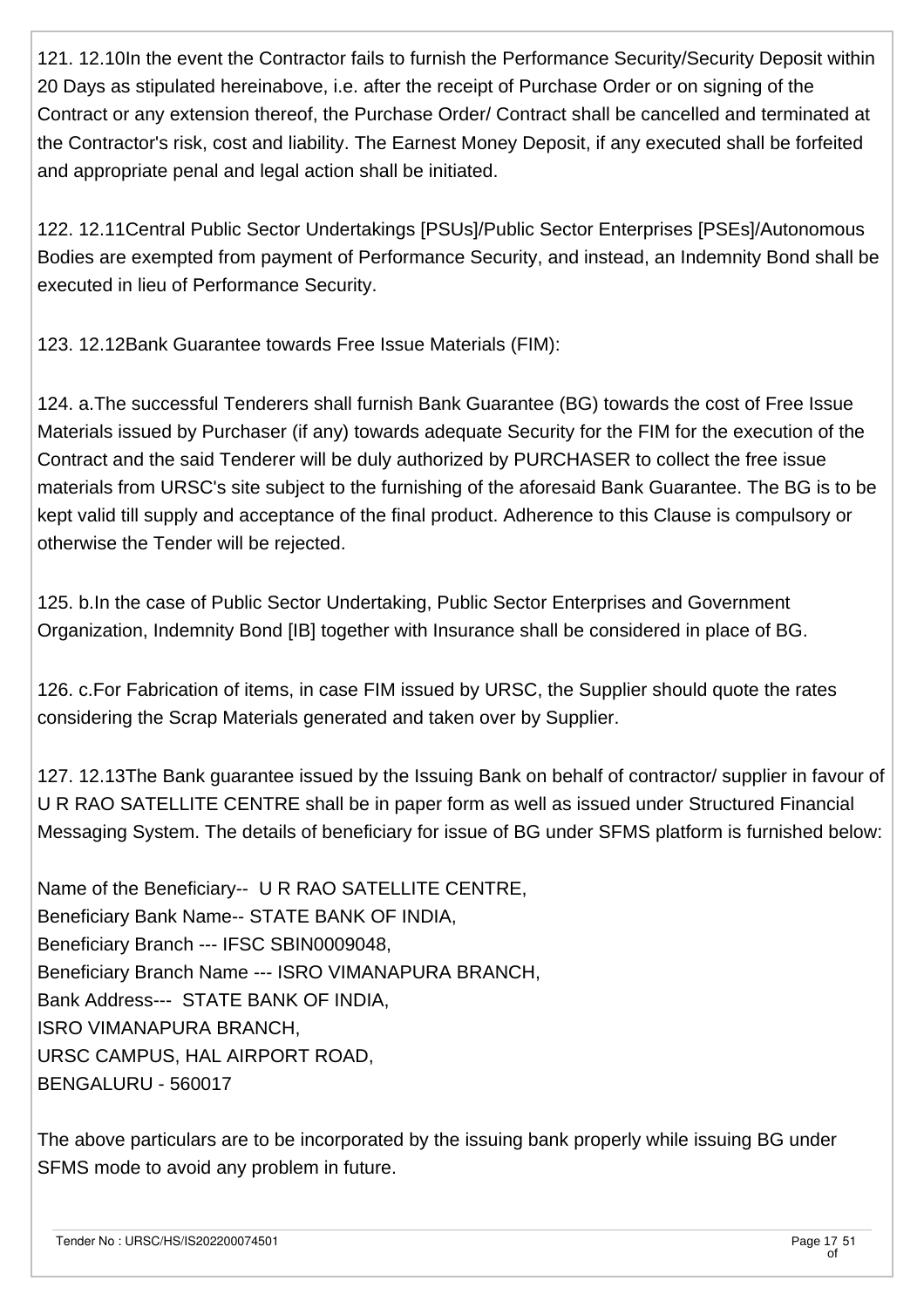128. 13.0Packaging:

The Contractor will be held responsible for the stores being sufficiently and properly packed for transport by rail, road, sea or air to withstand transit hazards and ensure safe arrival at the destination. The packing and marking of packages shall be done by and at the expense of the Contractor. The Purchaser will not pay separately for transit insurance, all risks in transit being exclusively of the Contractor and the Purchaser shall pay only for such stores as are actually received in good condition in accordance with the Contract.

129. 14.0High Sea Sale:

Tenderers submitting offer[s] against High Sea Sale Trade shall not be considered.

130. 15.0Guaranteed Time of Delivery:

131. 15.1Delivery period shall be specified in Tender. In case the tender calls for installation then the Tenderers shall mention the schedule for supply and installation separately. Time required for installation post supply shall be clearly defined to avoid any lag period between supply and installation/commissioning.

132. 15.2The date of delivery of the stores stipulated in the Purchase Order/Contract shall be deemed to be the essence of the Purchase Order/Contract and delivery must be completed on or before the specified dates. In case of failure, Purchaser reserves the right to terminate/cancel the Order/Contract at his discretion.

133. 15.3Where erection or assembly or commissioning is a part of the Contract, it should be done immediately on notification. The Contractor shall be responsible for any loss / damage sustained due to the delay in fulfilling this responsibility.

134. 15.4For items having shelf life, those with maximum shelf life should be supplied if order is placed.

135. The Contractor is responsible for obtaining a clear receipt from the Transport Authorities specifying the goodsdespatched. The consignment should be despatched with clear Railway Receipt/Lorry Receipt. If sent in any other mode, it shall be at the risk of the Contractor. Purchaser will take no responsibility for short deliveries or wrong supply of goods when the same are booked on said to contain basis. Purchaser shall pay for only such stores as are actually received by them in accordance with the Contract.

136. 16.0Mode of Dispatch: RAIL/ROAD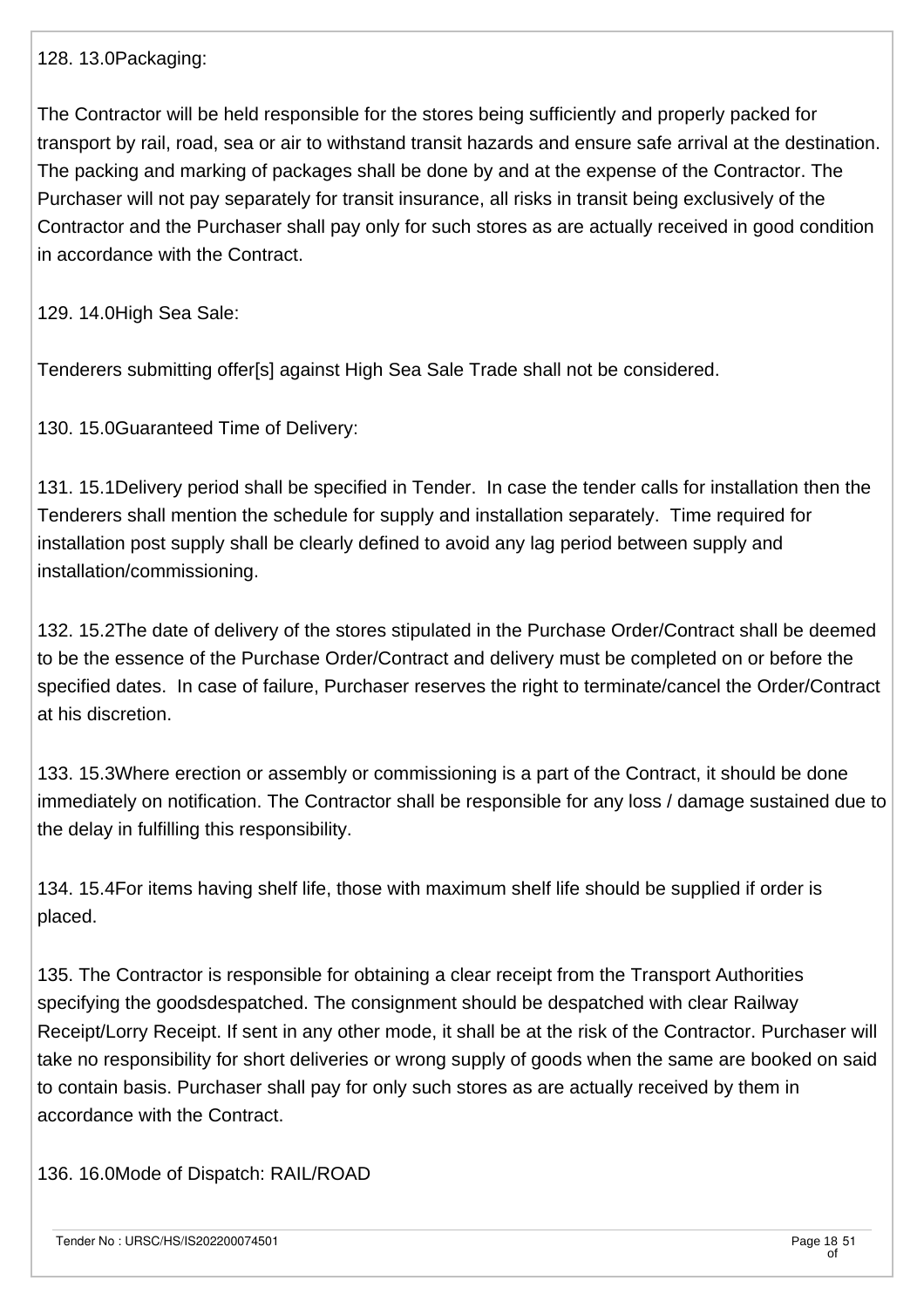137. 17.0Ultimate Consignee: Senior Purchase & Stores Officer [Stores] (a)U R Rao Satellite Centre, P.B.No.1795, HAL Airport Road, Vimanapura Post, Bengaluru 560 017, India.

(b)ISRO Satellite Integration and Test Establishment (ISITE), Outer Ring Road, Marathahalli, Bengaluru - 560 037

138. 18.0Insurance of the Stores:

No Insurance is required at U R Rao Satellite Centre [URSC] cost. The Contractor shall be responsible for insuring the Stores wherever considered necessary. The necessity or otherwise of Insurance will be as indicated in the Purchase Order.

139. 19.0Inspection and Acceptance Tests:

140. The Purchaser's representatives shall also be entitled at all reasonable times during manufacture to Inspect examine and test at the Contractor's premises, the material and workmanship of all Stores to be supplied under this Contract and if part of the said Stores is being manufactured on other premises, the Contractor shall obtain the Purchasers representative permission to inspect, examine and test and shall not release the Contractor from the obligations under this Contract.

141. 19.2For tests conducted at the premises of the Contractor or any of his sub-contractors, the Contractor shall provide free of cost assistance, Labour, Materials, Electricity, Fuel and Instruments as may be required or as may be reasonably needed by the Purchaser's representative to carry out the tests efficiently.

142. 19.3When the Stores have passed the specified test, the Purchaser's representative shall furnish a certificate to this effect in writing to the Contractor. The Contractor shall provide copies of Test Certificate to the Purchaser as may be required.

143. 19.4Inspection/Test/Certificate should be provided for the goods after testing it thoroughly at the Contractors works. If any inspection by Lloyds or any other Third Party Agency is considered necessary, it shall be arranged by Contractors on the instructions of the Purchaser.

144. 19.5Pre-Delivery Inspection: Pre-Delivery Inspection if required, shall be carried out by URSC Engineers at the Contractors Factory Premises at our cost. The Contractor need not extend any Hospitality to our representatives.

145. 20.0Acceptance of Stores:

146. 20.1The Stores shall be tendered by the Contractor for Inspection at such places as may be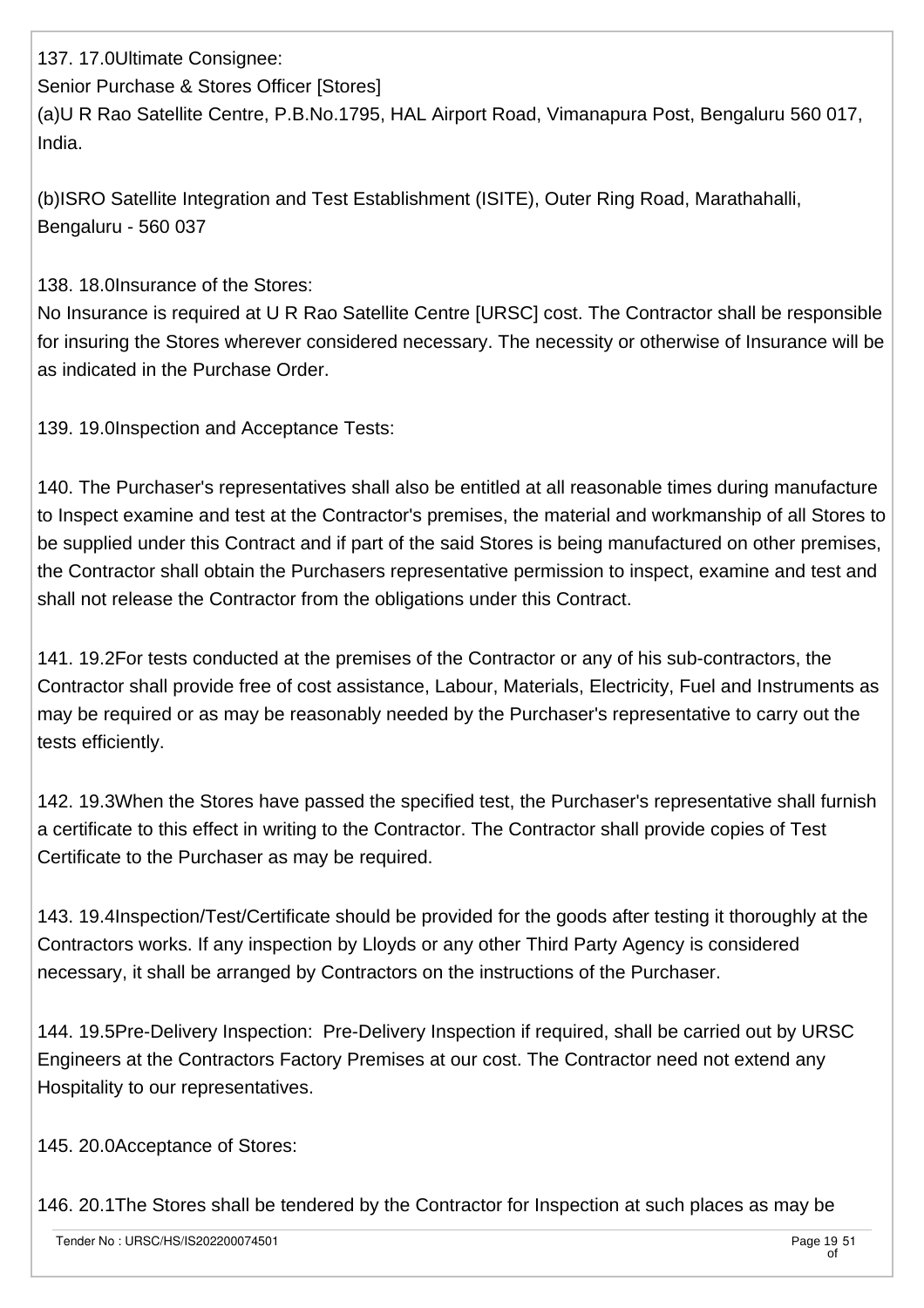specified by the Purchaser at the Contractor's own risk, expenses and cost.

147. 20.2It is expressly agreed that the acceptance of the Stores contracted for is subject to final approval by the Purchaser, whose decision shall be final.

148. 20.3If, in the opinion of the Purchaser, all or any of the Stores that do not meet the performance or quality requirements specified in the Purchaser Order, they will be rejected and the decision as to the rejection by the Purchaser shall be final and binding on the Contractor.

149. 20.4If the whole or any part of the Stores supplied are rejected the Purchaser shall be at liberty, with or without notice to the Contractor, to Purchase in the open market at the expense of the Contractor, Stores meeting the necessary performance and quality contracted for in place of those rejected, provided that either the Purchaser or the agreement to Purchase from another supplier is made six months from the date of rejection of the Stores as aforesaid.

150. 20.5Instruction/Operation Manual containing all assembly details including wiring diagrams should be sent wherever necessary in duplicate. All documents/ correspondence should be in English language only.

## **3. PT/LT/ST - General Terms and Conditions - 2022 (2)**

1. 21.0Contractor[s] Default Liability:

2. 21.1The Purchaser upon a written notice of default to the Contractor, shall be entitled to terminate the Contract by giving 30 days prior notice, in whole or in part, at the sole risk and cost of the Contractor, in circumstances detailed hereunder:-

3. a) If in the judgment of the Purchaser, the Contractor fails to make delivery of Stores within time specified in the Contract/Agreement or within the period for which extension has been granted by the Purchaser to Contractor

4. b) If in the judgment of the Purchaser, the Contractor fails to comply with any of the other provisions of this Contract.

5. 21.2In the event of Purchaser terminating the Contract in whole or in part thereof, as provided hereinabove, the Purchaser reserves the right to purchase, upon such terms and in a manner as he may deem appropriate, Stores similar to that terminated and the Contractor shall be liable to the Purchaser for any additional cost for such similar Stores, and/or for Liquidated Damages for delays as defined in Clause 25.0 until such reasonable time as may be required for the final supply of Stores.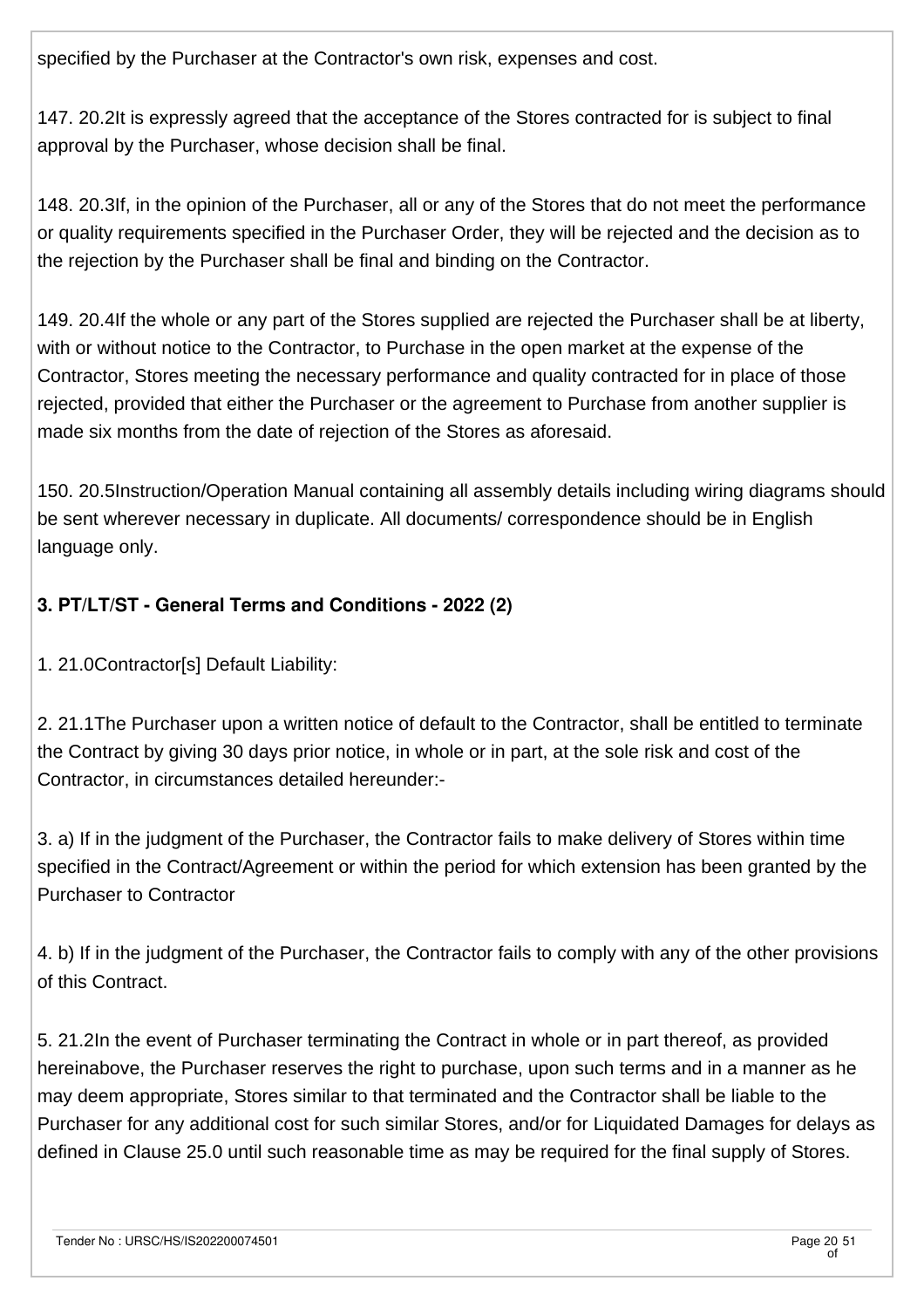6. 21.3If Contract is terminated as provided in Clause 21.0 the Purchaser in addition to any other rights provided in this Article, may require the Contractor to transfer title and deliver to the Purchaser under any of the following cases in the manner and as directed by the Purchaser. a) Any completed Stores.

b) The Purchaser shall pay to the Contractor, the Contract price for completed Stores delivered to and accepted by the Purchaser and for manufacturing materials delivered and accepted.

7. 21.4In the event, the Purchaser does not exercise its right to terminate the Contract as provided in Clause 21.0, the Contractor shall continue the performance of the Contract, in which case he shall be liable to the Purchaser for Liquidated Damages for delay as set out in Clause 25.0 until the Stores are accepted.

#### 8. 22.0Replacement:

If the Stores or any portion thereof, is damaged or lost during the transit, the Purchaser shall give notice to the Contractor setting forth particulars of such Stores damaged or lost during transit. The replacement of such Stores shall be effected by the Contractor within a reasonable time to avoid unnecessary delay in the intended usage of the Stores.

#### 9. 23.0Rejection:

If the Stores supplied by the Contractor are found to be defective in material or workmanship or otherwise not in conformity with the requirements of the Contract specification, the Purchaser shall either reject the Stores or request the Contractor in writing to repair, rectify, replace the same. The Contractor, on receipt of such notification shall either rectify or replace the defective Stores free of cost to the Purchaser. If the Contractor fails to do so, the Purchaser may either:-

a] Repair, Replace or rectify such defective Stores and recover extra cost so involved from the Contractor; or

b] Terminate the Contract for default as provided under Clause 21.0 above. The right to terminate and the right to replace the Stores shall not be derogatory to one another and shall mutually complement one another. In other words, the Purchaser shall be entitled to take either decision, or both.

#### 10. 24.0Force Majeure:

11. 24.1Neither party shall bear responsibility for complete or partial non-performance of any of his obligations [except for failure to pay any sum which has become due on account of receipt of goods under the provisions of the Purchase Order/Contract], if the non-performance results from such force majeure circumstances such as, but not restricted to, flood, fire, earthquake, civil commotion, sabotage, explosion, epidemic, quarantine restriction, strike, lock out, freight embargo, acts of the Government either in its sovereign or its contractual capacity, hostility, acts of public enemy and other acts of God as well as war or revolution, military operation, blockade, acts or actions of state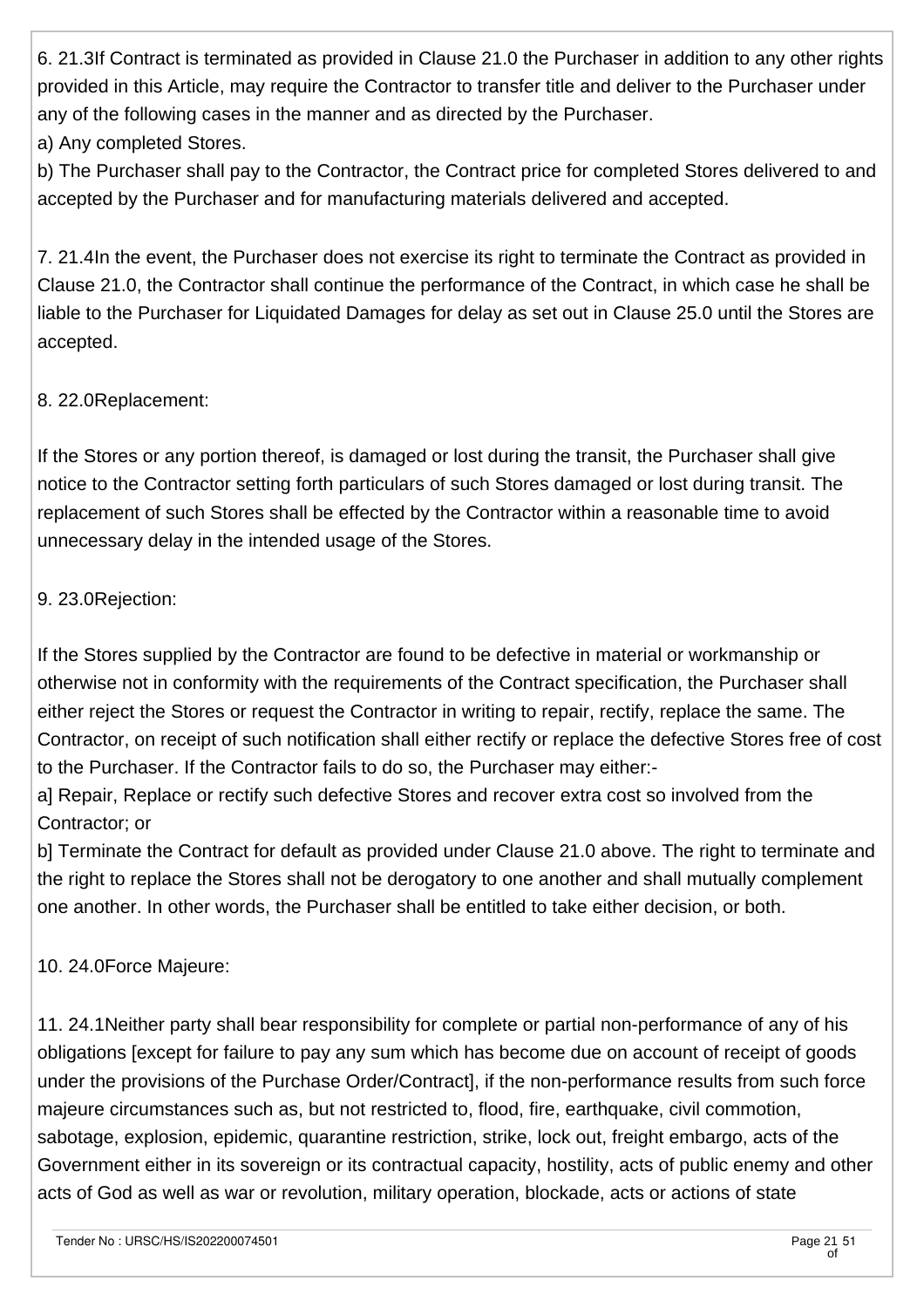authorities or any other circumstances beyond the control of the parties that have arisen after the conclusion of Purchase Order/Contract. In such circumstances, the time stipulated for the performance of an obligation under the Purchase Order/Contract may be proportionately extended.

12. 24.2The party for whom it has become impossible to meet the obligation under this contract due to force majeure condition shall notify the other party in writing not later than 7 days from the date of the occurrence and cessation of the force majeure condition/s. In the event of delay lasting over one month, arising from force majeure causes, the Purchaser reserves the right to cancel the contract without any obligation to compensate the Tenderer in any manner. Unless agreed by both the parties, in writing, the Contractor shall continue to perform his obligations under the Purchase Order/Contract as far as is practical and shall seek all reasonable alternative means for performance not prevented by the force majeure event.

13. 24.3Any Certificate issued by the Chamber of Commerce or any other competent authority or organization shall be sufficient proof of commencement and cessation of the above circumstances. In case of failure to carryout complete or partial performance of an obligation for more than 60 days, either party shall reserve the right to terminate the Contract totally or partially. A prior written notice of 30 days to the other party will be given informing of the intention to terminate without any liability.

14. 24.4The Force Majeure condition is applicable only to the prime Contractor and Purchaser.

15. 25.0Delay in Completion/Liquidated Damages:

16. 25.1The time and date stipulated in the contract for completion of the work shall be deemed to be the essence of the contract. If the Contractor fails to deliver the Stores within the time specified in the Contract or any extension thereof or if the Contractor fails to maintain the required progress or comply with the relevant provisions of the general conditions of contract or special conditions of contract, if any and clear the site on or before the contract or extended date of completion, the Purchaser shall, without prejudice to any other right or remedy available under the law to Purchaser on account of such breach, recover from the Contractor as Liquidated Damages a sum one-half of one percent [0.5 percent] of the Contract price of the undelivered Stores for each calendar week of delay or part thereof. The total Liquidated Damages shall not exceed Ten percent [10 percent] of the Contract price of the unit or units so delayed. Adherence and acceptance to this Clause is Compulsory or otherwise the Tender will be rejected.

17. 25.2In case of delay in delivery of the Stores beyond the delivery date stipulated in the Purchase Order/Contract or any extension thereof, such Stores shall be received without prejudice to the right of the Purchaser to claim Liquidated Damages and without prejudice to the terms and conditions of the Purchase Order/Contract.

18. 26.0Erection of Plant, Machinery and Installation of Software: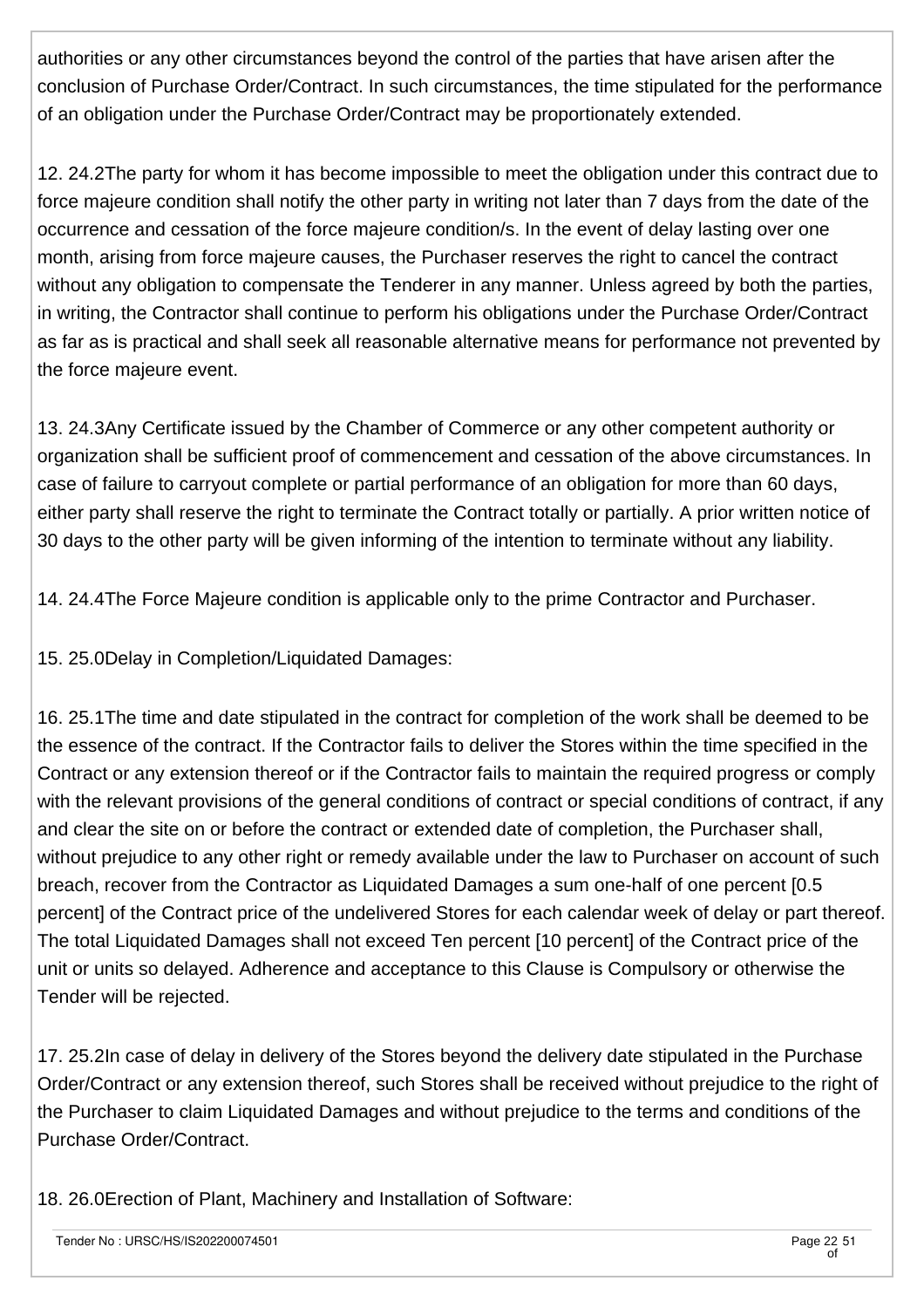19. 26.1Wherever Erection of Plant or Machinery and Installation of Software is the responsibility of the Contractor as per the terms of the Contract and in case the Contractor fails to carry out the Erection and Installation of the Software as and when called upon to do so within the period specified by the Purchaser, the Purchaser shall have the right to get the Erection and Installation of the Software etc., done through any source/agency of his choice. In such an event, the Contractor shall be liable to bear any additional expenditure that the Purchaser is liable to incur towards erection. The Contractor, shall, however, not be entitled to any gain/payment due to such an action by the Purchaser.

20. 26.2If it appears to the authorised representative of the Purchaser that any work has been executed with unsound, imperfect or unskilful workmanship or with materials of any inferior quality or description, or that any materials or articles procured by the tenderer for the execution of the work are of unsound quality or of a quality inferior to that contracted for or otherwise not in accordance with the contract, the tenderer shall on demand in writing within 03 Months of the completion of the work from the said Authorised Representative notwithstanding that the same may have been passed, certified and paid for forthwith rectify, or remove and reconstruct the work so specified in whole or in part as the case may require remove the materials or articles so specified and provide other proper and suitable materials or articles at its own cost. In the event Tenderer fails to rectify or remove and re-execute the work or remove and replace with others, the material or articles complained of, as the case may be, it shall be so strictly at the risk and expense in all respects of the Tenderer, including the right to refund of payment received and also cost of rectification.

21. 27.0Standard Warranty/Guarantee:

22. 27.1All products/stores supplied against the bid shall be of high reliability and shall carry comprehensive free of cost warranty. The Contractor shall guarantee and certify that the Stores supplied shall comply fully with the specifications laid down, for material, workmanship and performance. The Purchaser expects the stores to be highly reliable which would result in lower maintenance and repair cost.

23. 27.2 Guarantee for the period as indicated in the tender documents shall be after acceptance of the Stores. If any defects are discovered, therein or any defects therein are found to have developed under proper use arising from faulty materials, design or workmanship, Contractor shall remedy such defects at his own cost provided, he is called upon to do so within a period of 12 months from the date of Acceptance thereof, by the Purchaser who shall state in writing in what respect the Stores or any part thereof, are faulty.

24. 27.3 If in the opinion of the Purchaser, it becomes necessary to repair, replace or renew any defective Stores, such repair, replacement or renewal shall be made by the Contractor Free of all Cost to the Purchaser, provided the notice informing the Contractor of the defect is given by the Purchaser in this regard within the said period of 12 Months from the date of acceptance of Stores thereof.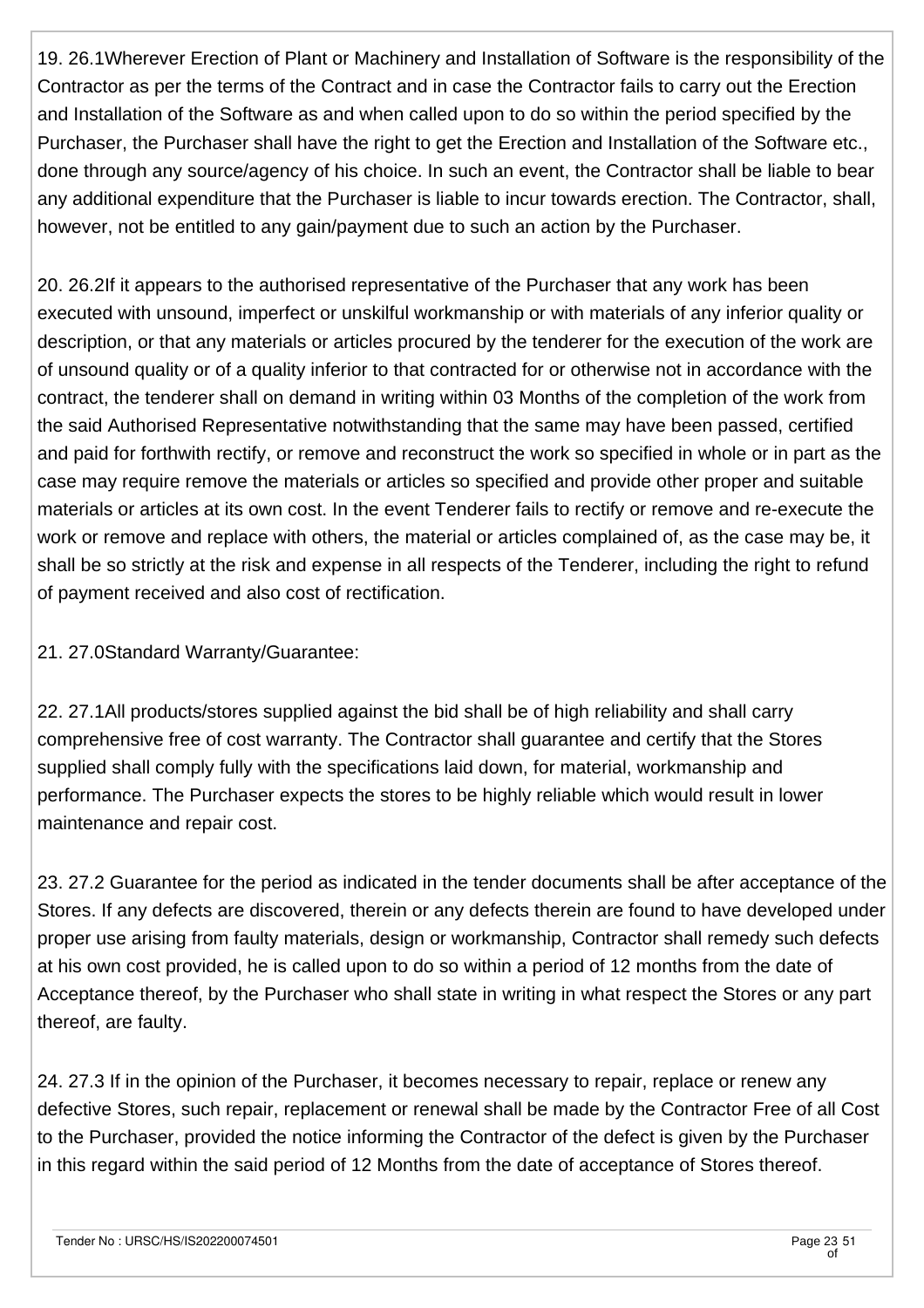25. 27.4 If Contractor fail to rectify the defects, the Purchaser shall have right to reject or repair or replace, at the cost of the Contractor the whole or any portion of the defective Stores. The warranty for such replaced/repaired items/stores shall be for 24 months from the date of handing over of such replaced/repaired stores in complete and satisfactory condition to the Purchaser.

26. 27.5 The decision of the Purchaser, notwithstanding any prior approval or acceptance or inspection thereof, on behalf of the Purchaser, as to whether or not the Stores supplied by the Contractor are defective or any defect has developed within the said period of 12 Months or as to whether the nature of the defects requires renewal or replacement, shall be final, conclusive and binding on the Contractor. The Warranty/Guarantee certificate has to accompany the shipment.

27. 27.6 All the replacement Stores shall also be guaranteed for a period of 12 months from the date arrival of Stores at Purchaser's site.

28. 27.7 Even while the 12 months guarantee applies to all Stores in case where a greater period is called for by our Specifications then such a specification shall apply, in such cases the period of 12 months referred to in Clause 27 shall be the 'asked for' guarantee period plus 2 Months.

29. 28.0Termination:

30. 28.1Under the normal circumstances, Termination/Short Closing of the Purchase Order/Contract is not foreseen. However, the Purchaser reserves the right to terminate the Contract in whole or in part by giving 30 days prior notice under any of the following circumstances:

31. a)For repeated non-performance in the execution of Purchase Order/Contract.

32. b) If the Contractor fails to deliver the final Product within the stipulated delivery schedule or any extension thereof, granted by U R Rao Satellite Centre [URSC].

33. c) If the Stores repeatedly fails in the Inspection and does not pass Inspection and Quality requirements of Purchase Order/Contract and/or the Contractor is not in a position to either rectify the defects or offer the Stores conforming to the contracted Quality Standards.

34. d) If the Contractor is unable to rectify the defects or offer replacements in lieu of defective items.

35. e) If the final Product does not pass Inspection and Quality requirements of Purchase Order/Contract.

36. f) If the Contractor fails to perform any other obligations under P.O/Contract.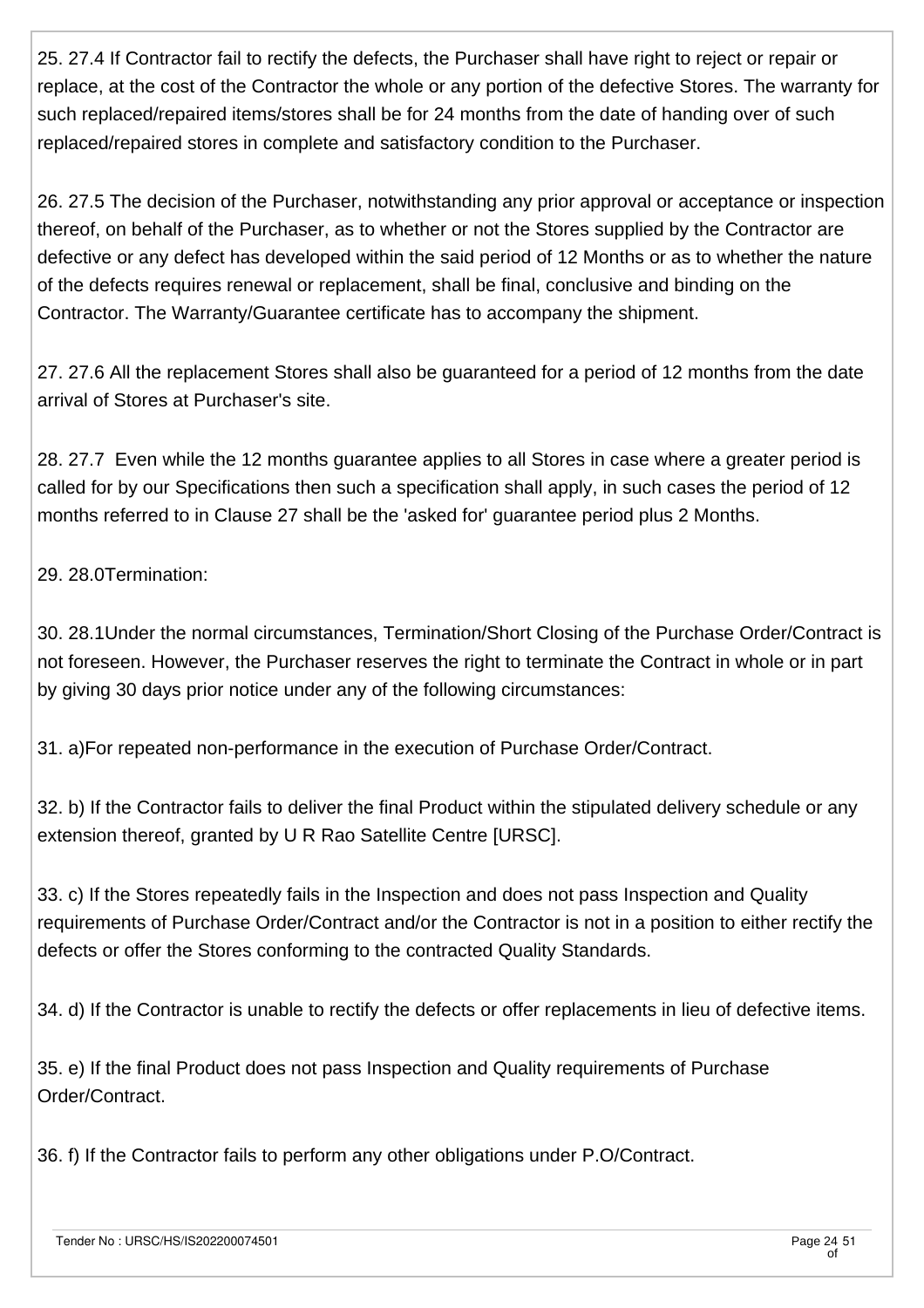37. g) If the Contractor becomes bankrupt or otherwise insolvent.

38. h) Owing to deficiency of service, breach of Contract.

39. i) For inefficiency, indiscipline, irregularity, insincerity, indifference in work, indulges in corrupt practices, disobedience, doubtful credentials/integrity, etc., at any point of time during the Contract period.

40. j) To terminate the Purchase Order/Contract at any time by giving 30 days prior notice.

41. k) If the Contractor becomes bankrupt or otherwise insolvent or any petition seeking its insolvency is admitted by a Court/Tribunal of competent jurisdiction or if the Contractor applies for voluntary insolvency or enters into any arrangement for deferred payment to its creditors.

#### 42. 29.0Parallel Contract:

Purchaser reserves the right to enter into Parallel Contract/s with one or more Contractors for procurement of Stores or any portion thereof that is covered by this Contract.

## 43. 30.0Subletting/Assignment of the Contract:

The Contract shall not be sublet, transferred or assigned to any other third party firm/agencies/person, etc., without the prior written permission of Purchaser. In case of violation of this clause, the Service Provider/Contractor shall be solely responsible for any legal action besides termination of Contract.

## 44. 31.0Secrecy:

The technical information, drawings, specifications and other related documents provided by the Purchaser and forming part of the Contract are the property of Purchaser and shall not be used or disclosed for any other purpose, except for execution of the Contract. All rights, including rights in the event of grant of patent and registration of designs are reserved in favour of the Purchaser. The technical information, drawings, specifications, records and other documents provided by the Purchaser shall not be copied, transcribed, traced or reproduced in any other form or otherwise in whole and/ or duplicated, modified, divulged and/or disclosed to a third party nor misused in any other form whatsoever without Purchaser's consent in writing except to the extent required for the execution of this Contract. These technical information, drawings, specifications and other related documents which were originally provided by the Purchaser shall be returned to the Purchaser with all approved copies and duplicates, if any, immediately after they have been used for the agreed purpose, and shall be accompanied with a certificate of the Contractor signed by an authorised signatory that such technical information, drawings, etc. have been returned to the Purchaser and that the Contractor has not retained any copy/ies thereof with him.

#### 45. 32.0Arbitration:

In the event of any dispute/s, difference/s or claim/s arising out of or relating to the interpretation and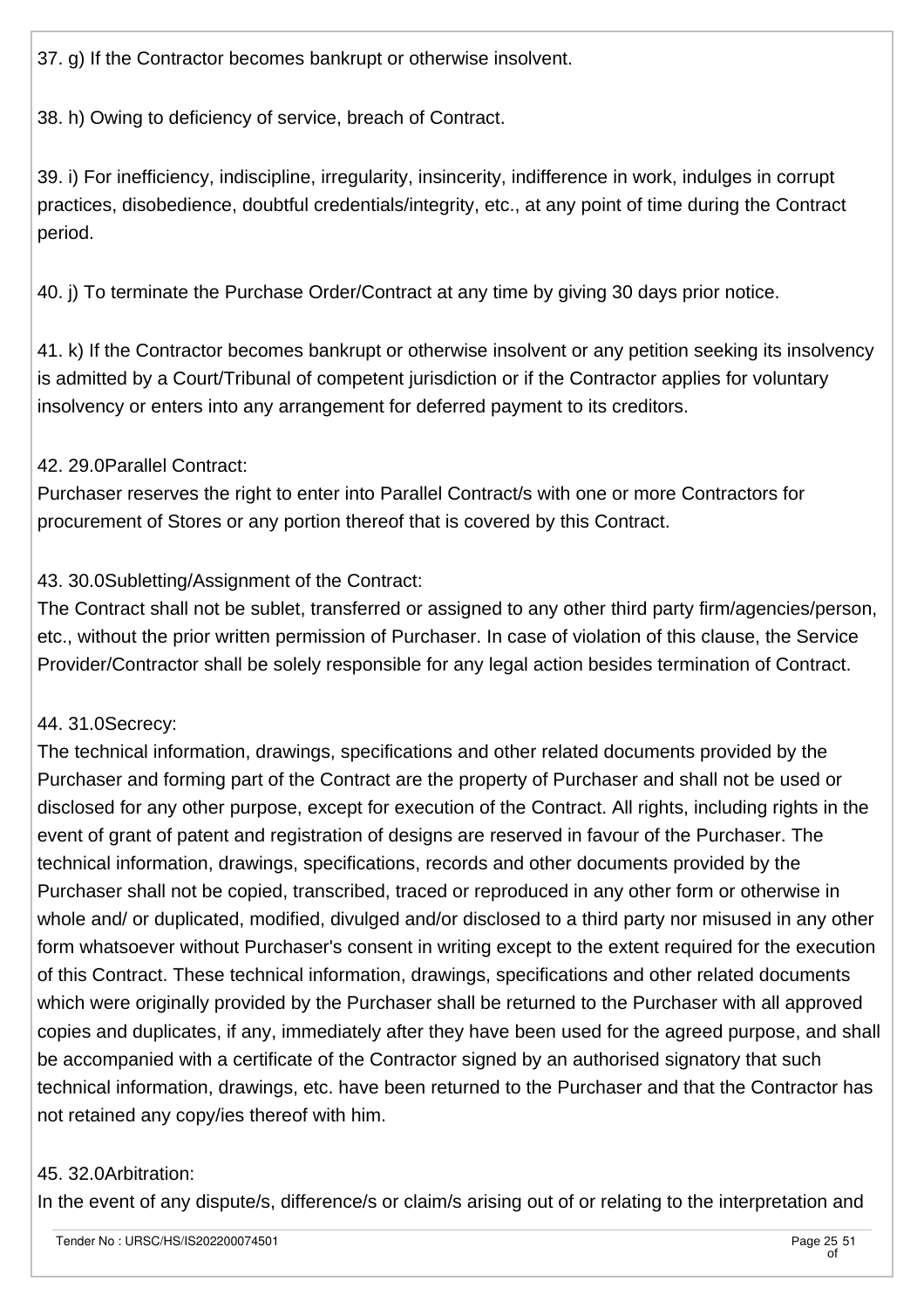application of the Contract, such dispute/s or difference/s or claim/s shall be settled amicably by mutual consultations of the good Offices of the respective Parties and recognizing their mutual interests attempt to reach a solution satisfactory to both the parties. If such a resolution is not possible, within 30 days from the date of receipt of written notice of the existence of such dispute/s, then the unresolved dispute/s or difference/s or claim/s shall be referred to the Sole Arbitrator appointed by the Parties by mutual consent, in accordance with the rules and procedures of Arbitration and Conciliation Act 1996 together with amendments thereto or any modification thereof. The Arbitration shall be conducted in Bengaluru in the Arbitration and Conciliation Centre-Bengaluru (Domestic and International) as per its rules and regulations. The expenses for the Arbitration shall be shared equally or as may be determined by the Arbitrator. The considered and written decision of the Arbitrator shall be final and binding between the Parties. The applicable language for Arbitration shall be 'English' only. Work under the contract shall be continued by the Tenderer during the pendency of arbitration proceedings, without prejudice to a final adjustment in the accordance with the decision of the Arbitrator unless otherwise directed in writing by the Purchaser or unless the matter is such that the works cannot be possibly continued until the decision (whether final or interim) of the Arbitrator is obtained. Adherence and acceptance to this Clause is Compulsory or otherwise the Tender will be rejected.

#### 46. 33.0Arbitration with Public Sector Undertakings:

In the event of any dispute or difference relating to the interpretation and application of the Contract, such dispute or difference shall be taken up by either party for resolution through AMRCD as mentioned in DPE OM No. 4 (1)/2013 - DPE (GM) /FTS -1835 dated 22.05.2018. And/or amended thereafter.

#### 47. 34.0Language and Measures:

All documents pertaining to the Contract including specification schedule notices, correspondence, operating and maintenance instruction drawings or any other writing shall be written in English language only. The metric system of measurement shall be used exclusively in the Contract. Any document originally in a language other than English must be accompanied with certified English translation and the same shall be considered for evaluation.

#### 48. 35.0Applicable Law and Jurisdiction:

The Contract shall be interpreted, construed and governed by the Laws of India and the Courts in Bengaluru City alone shall have exclusive jurisdiction in this regard, to the extent permissible under the Arbitration and Conciliation Act, 1996 and subsequent Amendment, if any. Adherence and acceptance to this Clause is Compulsory or otherwise the Tender will be rejected.

#### 49. 36.0Indemnity:

The Contractor shall warrant and deemed to have warranted that all Stores supplied against this Contract are free and clean of infringement of any third party Patent, Copy Right or Trademark and shall at all times indemnify the Purchaser against all claims which may be made in respect of the Stores for infringement of any third party right protected by Patent, Registration of the design or Trade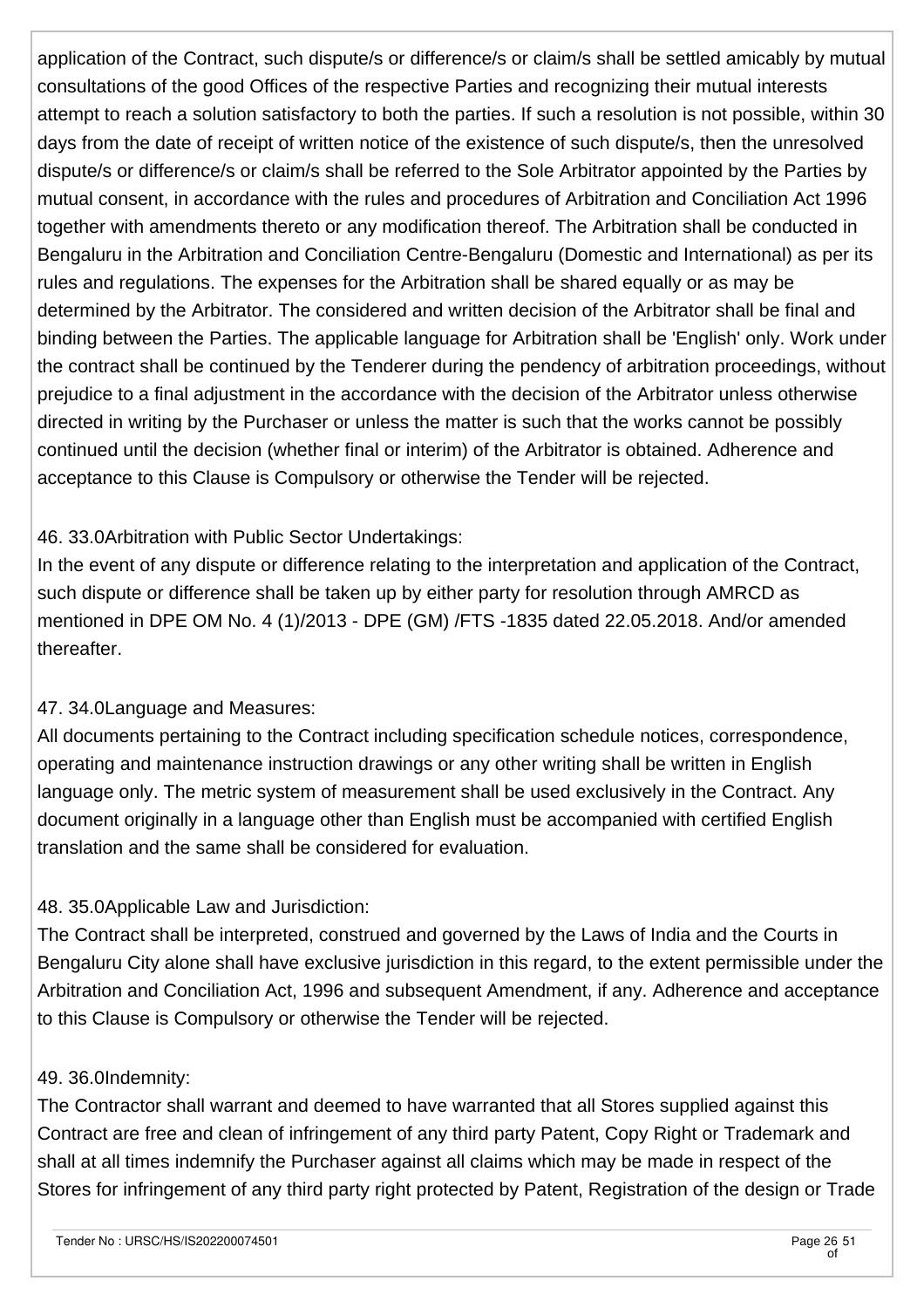mark and shall take all risk of accidents or damage which may cause a failure of the supply from whatever cause arising and the entire responsibility for the sufficiency of all the means used by him for the fulfilment of the Contract. The Contractor shall indemnify and keep indemnified the Purchaser against payments to be made under and for the observance of the applicable laws without prejudice to his right to claim indemnity from his sub-contractors, if any.

#### 50. 37.0Counter Terms & Conditions:

Where counter terms and conditions printed or cyclostyled condition have been offered by the supplier as part of its bid, the same shall not be deemed to have been accepted by the Purchaser, unless specific written acceptance thereof, is obtained and incorporated into the Agreement to be entered into between the Parties, upon award of the Tender/Contract.

#### 51. 38.0Security Interest:

On each item to be delivered under this Contract, including an item of work in progress in respect of which payment have been made in accordance with the Terms of the Contract. Purchaser shall have a Security Interest in such items which shall be deemed to be released only at the time when the applicable deliverable items is finally accepted and delivered to the Purchaser in accordance with the terms of Contract. Such Security Interest of the Purchaser shall constitute a prior charge as against any other charge or interest created in respect of such items by any other entity.

#### 52. 39.0Training:

The Contractor shall, if required by the Purchaser, provide facilities for the Practical Training of Purchaser's Engineering or Technical Personnel from India and for their active association on the manufacturing process throughout the manufacturing period of the Contract/Stores, number of such personnel to be mutually agreed upon.

## 53. 40.0Purchase Preference to Public Sector Undertakings:

Wherever, Purchase/Price Preference is applicable for Public Sector Undertaking [PSUs], the same will be as per the extant orders of Department of Space.

54. 41.0Risk Purchase:

55. 41.1In the event of failure of the supplier to deliver or dispatch the stores within the stipulated date/period of the supply order or in the event of breach of any of the terms and conditions mentioned in the supply order/ contract, Purchaser shall have the right to purchase the stores from elsewhere after due notice to the defaulting supplier at the risk and cost of the defaulting supplier. In the event of failure of the supplier as detailed above, the cost as per risk purchase exercise may be recovered from the Earnest Money Deposit/ Security Deposit/ Performance Security of the supplier and/or bills submitted by the supplier against the same contract or any other contract. GST will be charged / levied on Risk Purchase as per the provision of GST Act Rule thereon.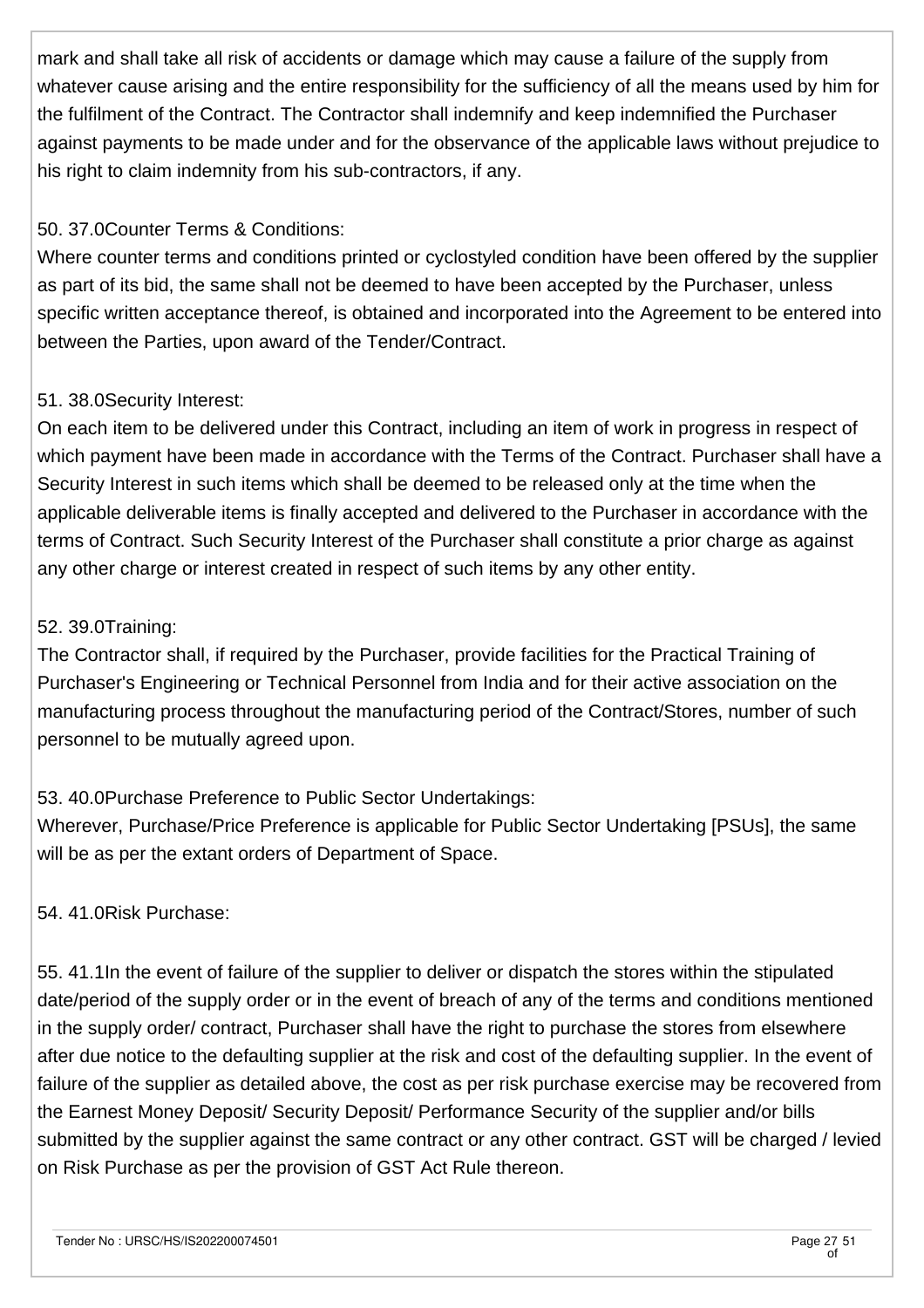56. 41.2Risk purchase action may be initiated under any of the following conditions:

a) When the supplier fails to deliver the materials even after extending the delivery period.

b) When the supplier fails to respond to purchasers request for supply of the materials and fails to provide any genuine and bonafide reason for the delay in supply.

c) When the supplier breaches any of the terms and conditions of the supply order/ contract and as a result fails to execute the order satisfactorily.

57. 42.0Fall Clause:

58. 42.1The Price[s] charged for the Stores/Services supplied under the Contract by the Contractor shall be no event exceed the lowest price at which the Contractor sells the Stores/Services or offer to sell the Stores/Services of identical description to any Person[s], Firm, Party, Organisation[s] including the Purchaser or any Department of Central Government or any Department of State Government or any statutory undertaking of the Central/State Government as the case may be during the period till the performance of all supply orders placed during the currency of the Contract is completed.

59. 42.2If at any time during the said period, the Contractor reduces the sale price, sells or offers to sell such Stores/Services to any person[s], Organisation[s], including the Purchaser or any Department of Central Government or any Department of State Government or any statutory undertaking of the Central or a State Government as the case may be, at a price lower than the price chargeable under the Contract, he shall forthwith notify such reduction or sale of offer to the Purchaser and the price payable under the Contract for the Stores/Services supplied after the date of coming into force of such reduction or sale or offer of sale stand correspondingly reduced to the same lower rate.

60. 43.0Limitation of Liability:

61. 43.1The remedies stated in the Contract are exclusive and in no event shall the Contractor be liable for any, special, incidental, consequential or punitive damages of any nature. Notwithstanding any other provision of the contract, the Contractor's total liability to the Purchaser, whether in Contract shall not exceed the total amount paid to the Contractor under the Contract.

62. 43.2The Purchaser shall be under no obligations to accept the lowest or any tender and reserve the right of acceptance of the whole or any part of the tender or portion of the quantity offered and the Tenderer[s] shall supply the same at the rates quoted.

63. 43.3The Purchaser shall not be liable to the Contractor for any loss or damages suffered by it during the term of the Contract or subsequently, and in no event shall the Contractor be liable for any, special, incidental, consequential or punitive damages of any nature. Notwithstanding any other provision of the Contract, the Contract having been satisfactorily completed, the Purchaser's total liability to the Contractor, shall not exceed the total amount to be paid to the Contractor under the Contract.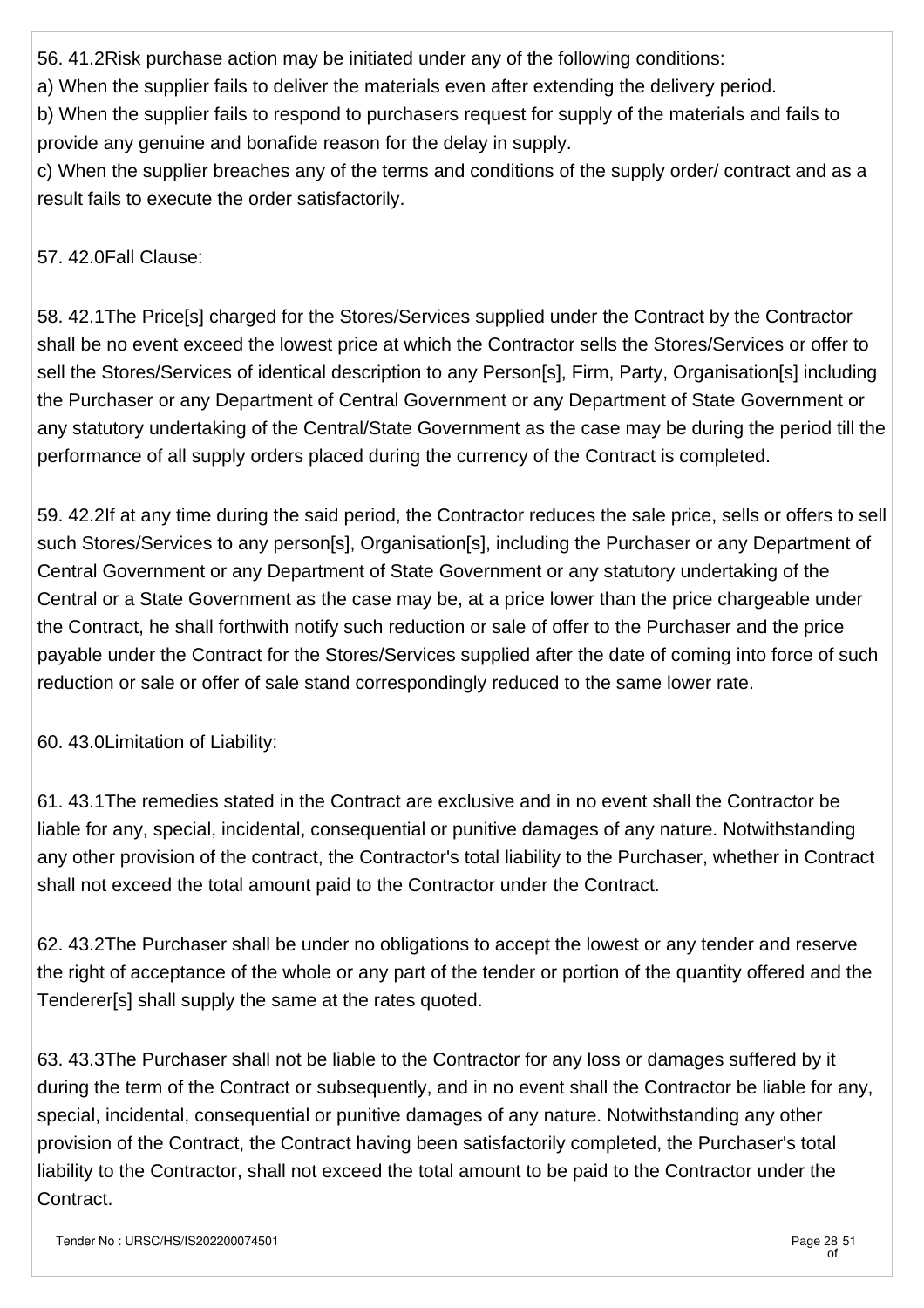#### 64. 44.0Buy Back Offer:

Wherever it is considered necessary, the Quotation shall be given separately with Buy-Back Offer and also without Buy-Back Offer so as to enable Purchaser either to Trade or not to Trade the item while purchasing the new one.

#### 65. 45.0Rejection of Bids:

Canvassing by the Tenderer in any form, unsolicited letter and post-tender correction may invoke summary rejection of Bids. Conditional Tenders will be rejected. The Tenderer shall not impose any conditions on the bid i.e. the bid must be unconditional.

66. 46.0Conditional Discount Offer:

Conditional Discounts Offers will not be considered.

#### 67. 47.0Splitting of Order[s]:

The Volume/Quantity for certain specialized nature of jobs is considerably large and it is necessary the orders are split with more than one party in order to ensure timely delivery/services. Purchaser reserves right to split the Purchase Orders to more than one party. However, every effort will be made to bring the Commercial aspect including price of the parties on a single common platform. This is aimed at providing equal opportunity for the parties while taking the decision.

68. 48.0Changes in the Name and Address of the Supplier:

In the event of Change in Name and Address of Tenderer/Contractor, Documentary Proof issued by the Appropriate Government Authorities shall be produced for making such change in the Contract and its procedures, in the absence of which PO/Amendment/Payment will not be released.

69. 49.0Annual Maintenance Contract [AMC]/Extended Warranty:

70. 49.1Tenderers are requested to quote separately towards Annual Comprehensive Maintenance Service/Extended Warranty and Non-Comprehensive Maintenance besides attending to unlimited Break-Down calls wherever specification calls for after expiry of Standard Warranty.

71. 49.2Payment for Extended warranty support: After the completion of Standard warranty period, the payment towards extended warranty support shall be released on monthly/quarterly/half yearly/yearly after successful completion of service.

72. 49.3Payment for Annual Maintenance contract: The payment towards annual maintenance contract shall be released monthly/quarterly/half yearly/yearly basis after successful completion of the maintenance services.

73. 49.4In case of Non-Comprehensive AMC, Tenderers shall provide essential spare list with its price.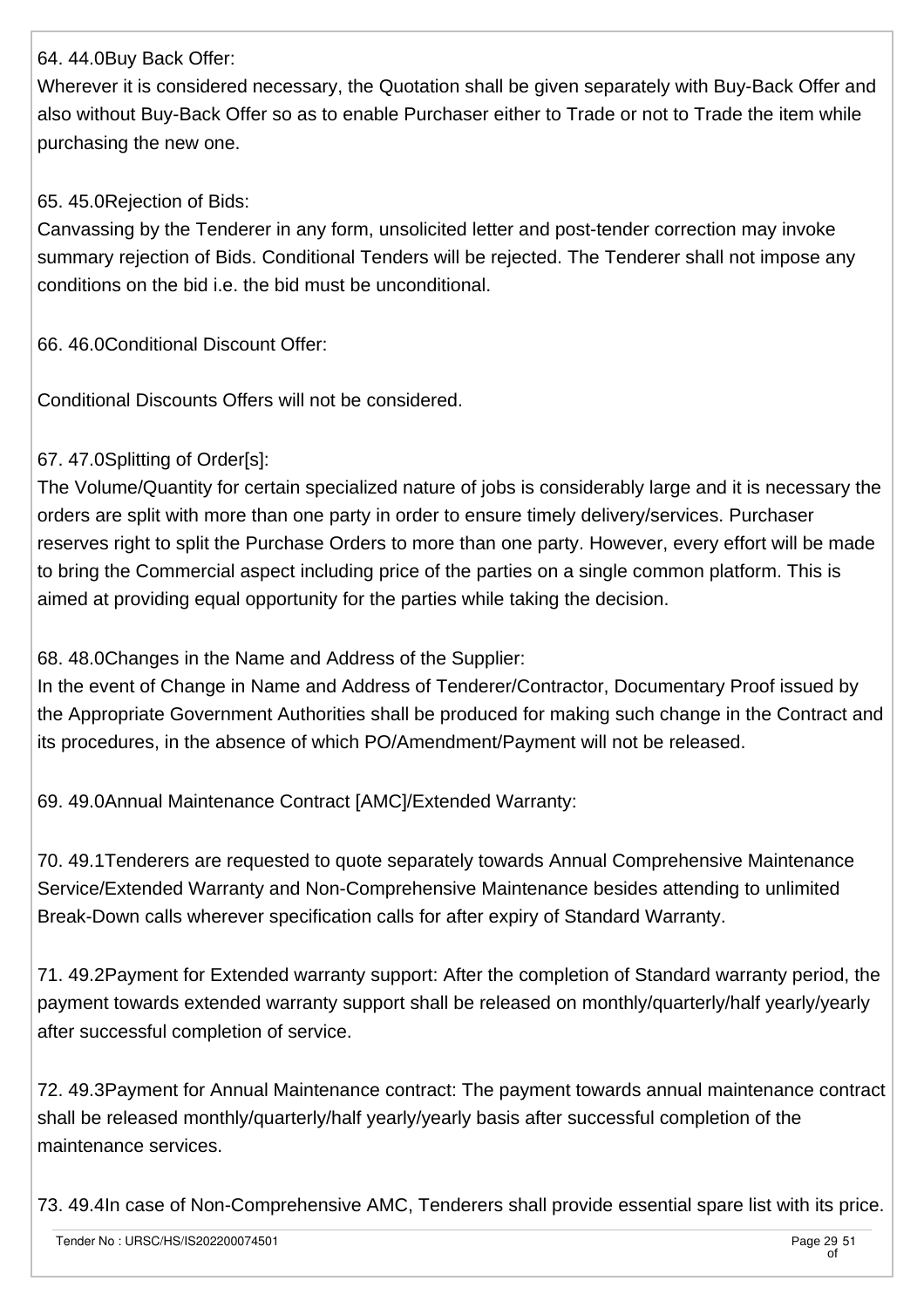In case of TWO PART Tender, same shall be provided along with PRICE BID as any disclosure of Price in Techno-commercial bid amounts for rejection.

74. Government Policies & guidelines:

#### 75. 50.0Start-ups

The facilities/benefits will be extended for start-ups as per the Guidelines issued by Government of India, only if they technically qualify for tendered specifications.

76. 51.0Public Procurement [Preference to Make in India]:

77. 51.1 Public Procurement (Preference to Make in India) order 2017- revision issued by Government of India, Department of Promotion of Industry and Internal Trade [DPIIT] Public Procurement [preference to Make in India] vide Order No P-45021/2/2017-PP(BE II) dated 16/09/2020 or as amended thereafter. The Tenders submitted are subjected these orders.

78. 51.2 Bidders are required to submit necessary certificates & documents as detailed in the above referred GOI Order in support of their claim to avail benefit against this order. The bidders who claim Purchase Preference under Make in India Policy shall fulfil all requirements of tender document applicable for Indigenous Manufacturer. FAILURE TO SUBMIT THE REQUIRED DOCUMENTS MAY RENDER A TENDER UNACCEPTABLE.

79. 51.3 Local Content means the amount of value added in India which shall unless otherwise prescribed by the Nodal ministry, be the total value of the item procured (excluding net domestic Indirect taxes), minus the value of imported content in the item (including all customs duties) as a proportion of the total value in percent.

80. 51.4 Class-I local supplier means a Supplier or Service provider, whose goods, services or works offered for procurement, meets the minimum local content as prescribed for Class-I local supplier under this order.

81. 51.5 Class-Il local supplier means a supplier or service provider, whose goods, services or works offered for procurement, meets the minimum local content as prescribed for Class-Il local supplier but less than that prescribed for Class-I local supplier under this Order.

82. 51.6 Non - Local supplier means a supplier or service provider, whose goods, services or works offered for procurement, has local content less than that prescribed for Class-Il local supplier under this Order.

83. 51.7 L1 means the lowest tender or lowest bid or the lowest quotation received in a tender, bidding process or other procurement solicitation as adjudged in the evaluation process as per the tender or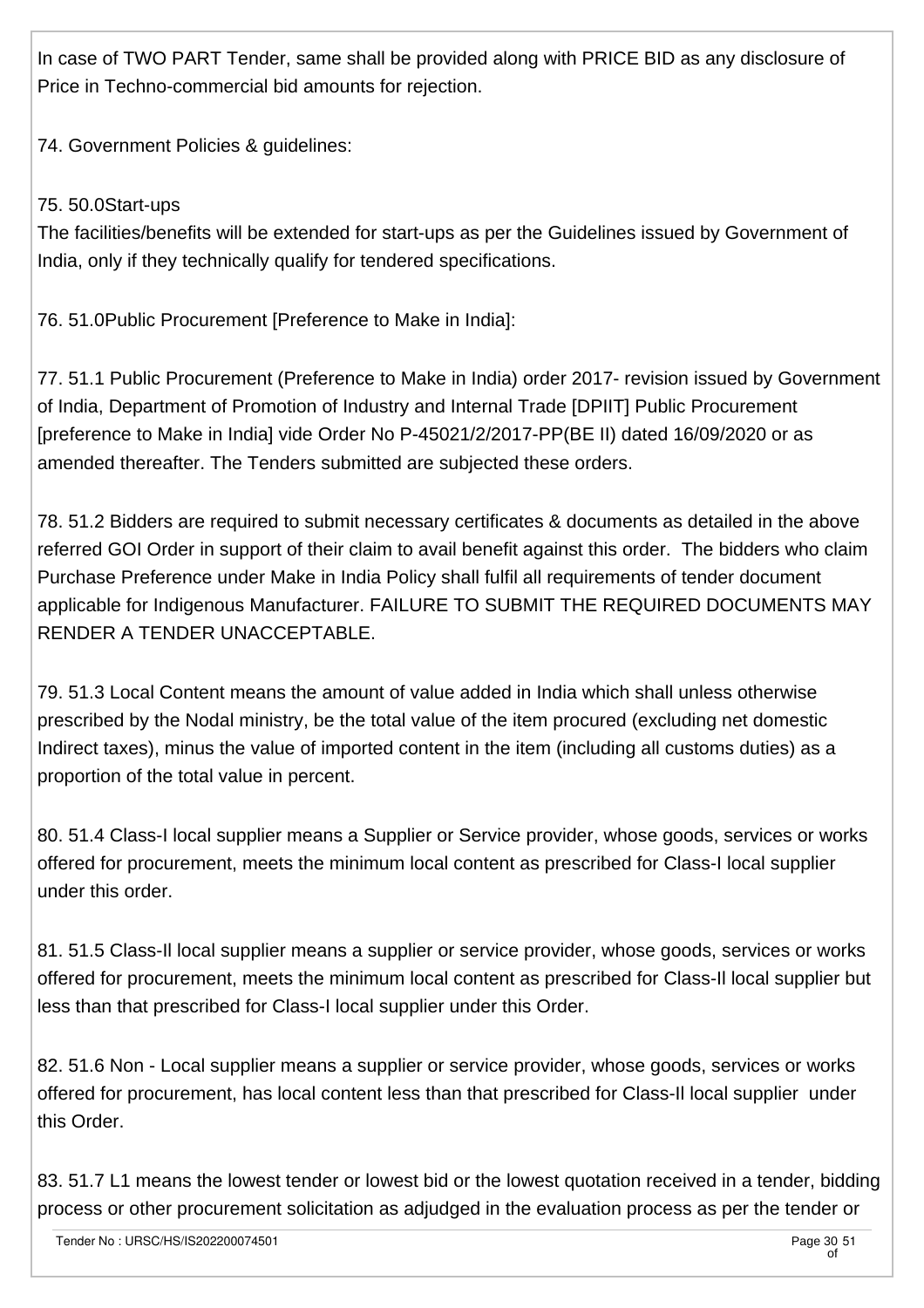other procurement solicitation.

84. 51.8 Margin of Purchase Preference: means the maximum extent to which the price quoted by a Class-I local supplier may be above the L1 for the purpose of purchase preference. The Margin of purchase preference shall be 20% (i.e. L1 + 20% band).

85. 51.9 Nodal Ministry means the Ministry or Department identified pursuant to this order in respect of a particular item of goods or services or works

86. 51.10 Procuring entity means a Ministry or department or attached or subordinate office of, or autonomous body controlled by, the Government of India and includes Government companies as defined in the Companies Act

87. 51.11 Works means all works as per Rule 130 of GFR- 2017 and will also include 'turnkey works

88. 51.12 Eligibility of Class-I local supplier/Class-Il local supplier/ Non-local suppliers for different types of procurement

89. (a) In procurement of all goods, services or works in respect of which the Nodal Ministry / Department has communicated that there is sufficient local capacity and local competition, only Class-I local supplier, as defined under the Order, shall be eligible to bid irrespective of purchase value.

90. (b) Only Class-I local supplier and Class-Il local supplier, as defined under the Order, shall be eligible to bid in procurements undertaken by procuring entities except when Global tender enquiry has been issued. In global tender enquiries, Non-local suppliers shall also be eligible to bid along with Class-I local suppliers and Class-Il local suppliers. In procurement of all goods, services or works, not covered by sub para (a) above, and with estimated value of purchases less than Rs. 200 Crore, in accordance with Rule 161 (iv) of GFR, 2017, Global tender enquiry shall not be issued except with the approval of competent authority as designated by Department of Expenditure .

91. (c) For the purpose of this Order, works includes Engineering, Procurement and Construction (EPC) contracts and services include System Integrator (Sl) contracts

92. 51.12A Purchase Preference:

93. (a) Subject to the provisions of this Order and to any specific instructions issued by the Nodal Ministry or in pursuance of this Order, purchase preference shall be given to Class-I local supplier in procurements undertaken by procuring entities in the manner specified here under.

94. (b) In the procurements of goods or works, which are covered by para 51.12(b) above and which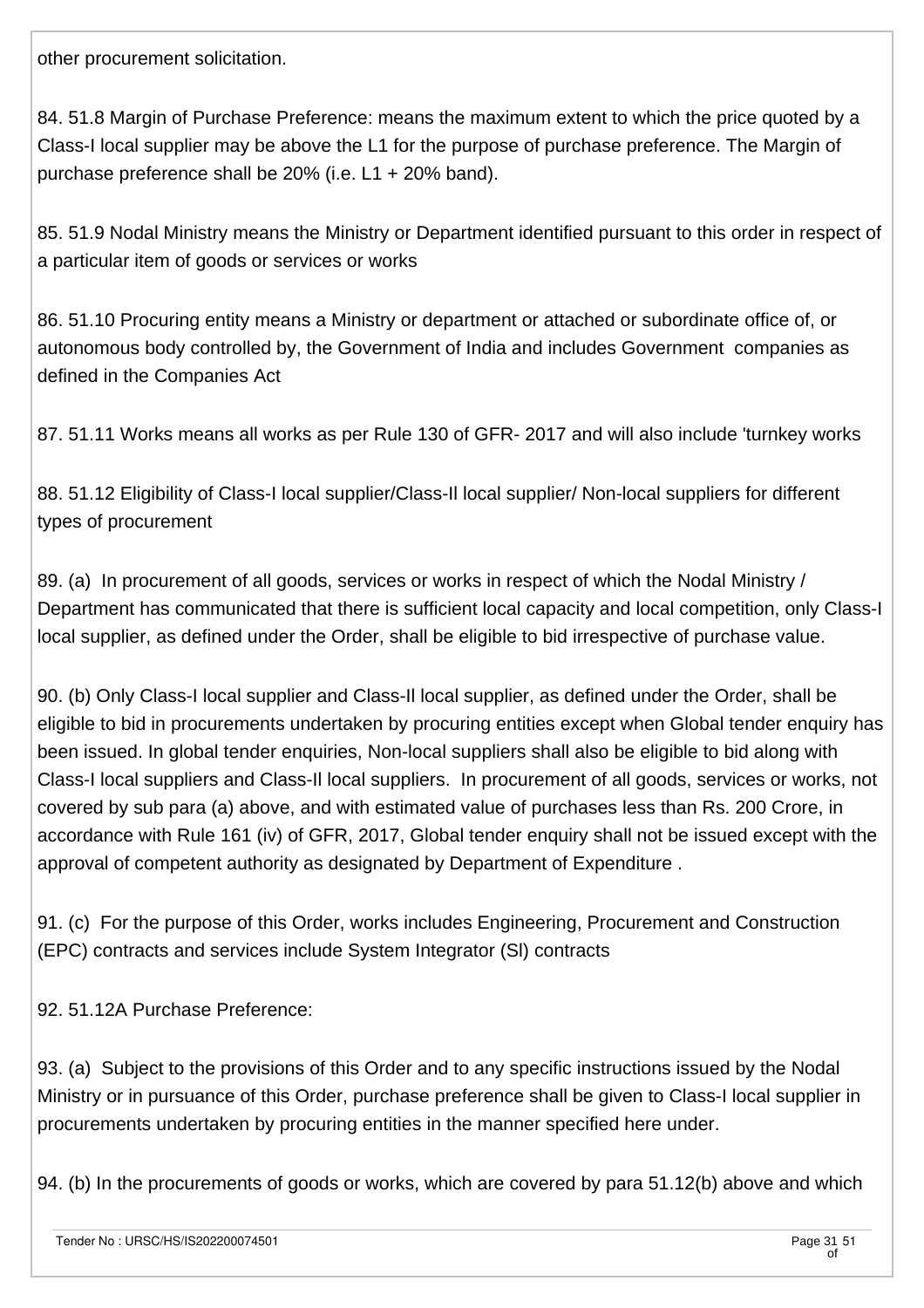are divisible in nature, the Class-I local supplier shall get purchase preference over Class-Il local supplier as well as Non-local supplier, as per following procedure

95. i) i. Among all qualified bids, the lowest bid will be termed as L1. If L1 is Class-I local supplier, the contract for full quantity will be awarded to L1

96. ii) If L1 bid is not a Class-I local supplier, 50% of the order quantity shall be awarded to L1 . Thereafter, the lowest bidder among the Class-I local supplier will be invited to match the L1 price for the remaining 50% quantity subject to the Class-I local suppliers quoted price falling within the margin of purchase preference, and contract for that quantity shall be awarded to such Class-I local supplier subject to matching the L1 price. In case such lowest eligible Class local supplier fails to match the LI price or accepts less than the offered quantity, the next higher Class-I local supplier within the margin of purchase preference shall be invited to match the L1 price for remaining quantity and so on, and contract shall be awarded accordingly. In case some quantity is still left uncovered on Class-I local suppliers, then such balance quantity may also be ordered on the L1 bidder.

97. (c) In the procurements of goods or works, which are covered by para 51.12(b) above and which are not divisible in nature, and in procurement of services where the bid is evaluated on price alone, the Class-I local supplier shall get purchase preference over Class-Il local supplier as well as Non-local supplier, as per following procedure.

98. i) Among all qualified bids, the lowest bid will be termed as L1. If L1 is Class-I local supplier the contract will be awarded to L1.

99. ii) If L1 is not Class-I local supplier, the lowest bidder among the Class-I local supplier, will be invited to match the L1 price subject to Class-I local suppliers quoted price falling within the margin of purchase preference, and the contract shall be awarded to such Class-I local supplier subject to matching the L1 price.

100. iii) In case such lowest eligible Class-I local supplier fails to match the L1 price, the Class-I local supplier with the next higher bid within the margin of purchase preference shall be invited to match the L1 price and so on and contract shall be awarded accordingly. In case none of the Class-I local supplier within the margin of purchase preference matches the L1 price the contract may be awarded to the L1 bidder .

101. (d) Class-Il local supplier will not get purchase preference in any procurement, undertaken by procuring entities

102. 51.12B Applicability in tenders where contract is to be awarded to multiple bidders: In tenders where contract is awarded to multiple bidders subject to matching of L1 rates or otherwise, the Class-I local supplier shall get purchase preference over Class-Il local supplier as well as Non-local supplier,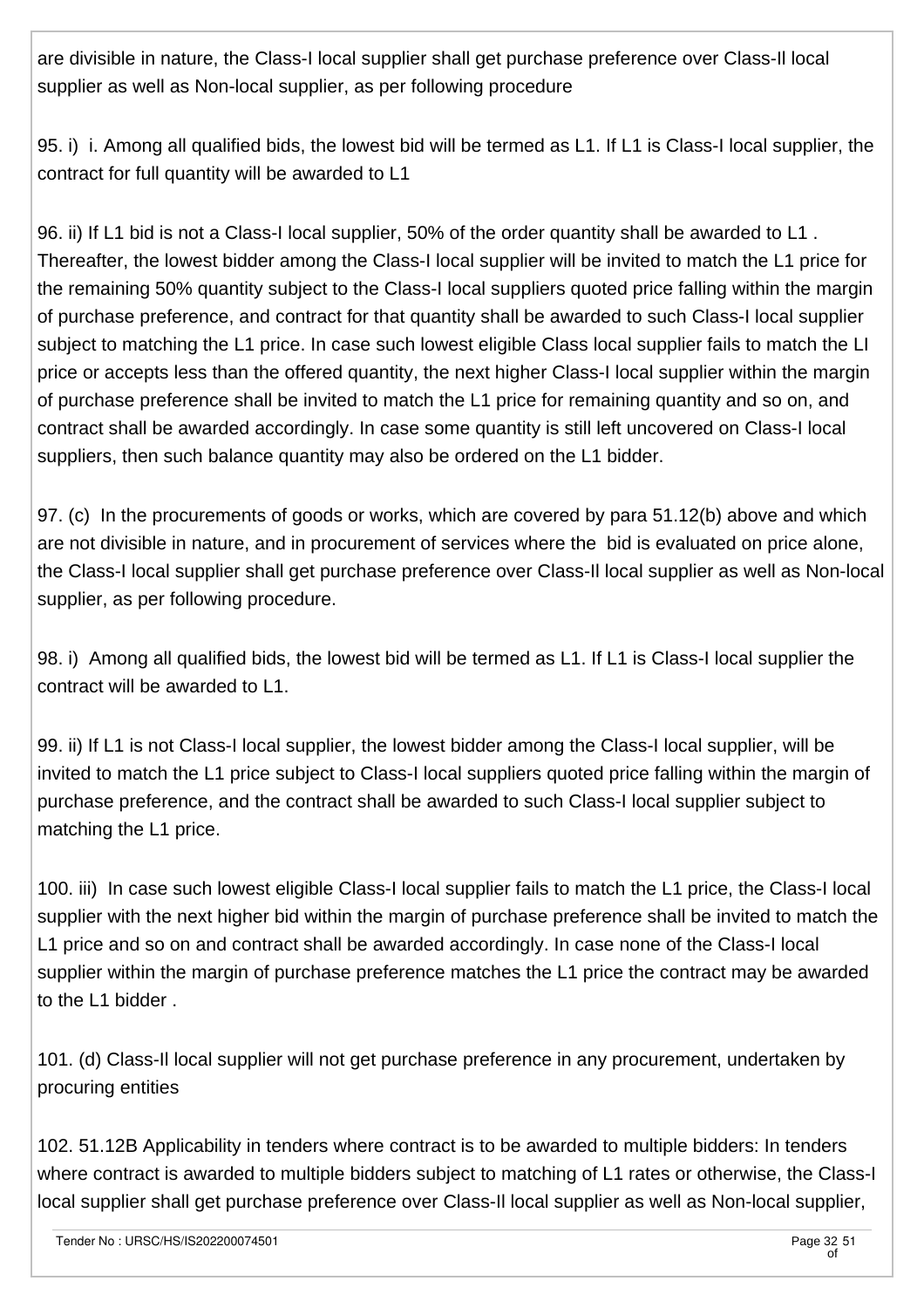as per following procedure:

103. (a) In case there is sufficient local capacity and competition for the item to be procured, as notified by the nodal Ministry, only Class I local suppliers shall be eligible to bid. As such, the multiple suppliers, who would be awarded the contract, should be all and only Class I Local suppliers.

104. (b) In other cases, Class Il local suppliers and Non local suppliers may also participate in the bidding process along with Class I Local suppliers as per provisions of this Order.

105. (c) If Class I Local suppliers qualify for award of contract for at least 50% of the tendered quantity in any tender, the contract may be awarded to all the qualified bidders as per award criteria stipulated in the bid documents. However, in case Class I Local suppliers do not qualify for award of contract for at least 50% of the tendered quantity, purchase preference should be given to the Class I local supplier over Class Il local suppliers/ Non local suppliers provided that their quoted rate falls within 20% margin of purchase preference of the highest quoted bidder considered for award of contract so as to ensure that the Class I Local suppliers taken in totality are considered for award of contract for at least 50% of the tendered quantity.

106. (d) First purchase preference has to be given to the lowest quoting Class-I local supplier, whose quoted rates fall within 20% margin of purchase preference, subject to its meeting the prescribed criteria for award of contract as also the constraint of maximum quantity that can be sourced from any single supplier. If the lowest quoting Class-I local supplier, does not qualify for purchase preference because of aforesaid constraints or does not accept the offered quantity, an opportunity may be given to next higher Class-I local supplier, falling within 20% margin of purchase preference, and so on.

107. 51.13 Minimum local content: The local content requirement to categorize a supplier as Class-I local supplier is minimum 50%. For Class-Il local supplier, the local content requirement is minimum 20%. Nodal Ministry/ Department may prescribe only a higher percentage of minimum local content requirement to categorize a supplier as Class-I local supplier/ Class-Il local supplier. For the items, for which Nodal Ministry/ Department has not prescribed higher minimum local content notification under the Order, it shall be 50% and 20% for Class-I local supplier/ Class-Il local supplier respectively.

108. 51.14 Verification of local content.

109. (a) The Class-I local supplier/ Class-Il local supplier at the time of tender, bidding or solicitation shall be required to indicate percentage of local content and provide self-certification that the item offered meets the local content requirement for Class-I local supplier/ Class-Il local supplier, as the case may be. They shall also give details of the location(s) at which the local value addition is made.

110. (b) In cases of procurement for a value in excess of Rs. 10 crores the Class-I local supplier/ Class-Il local supplier shall be required to provide a certificate from the statutory auditor or cost auditor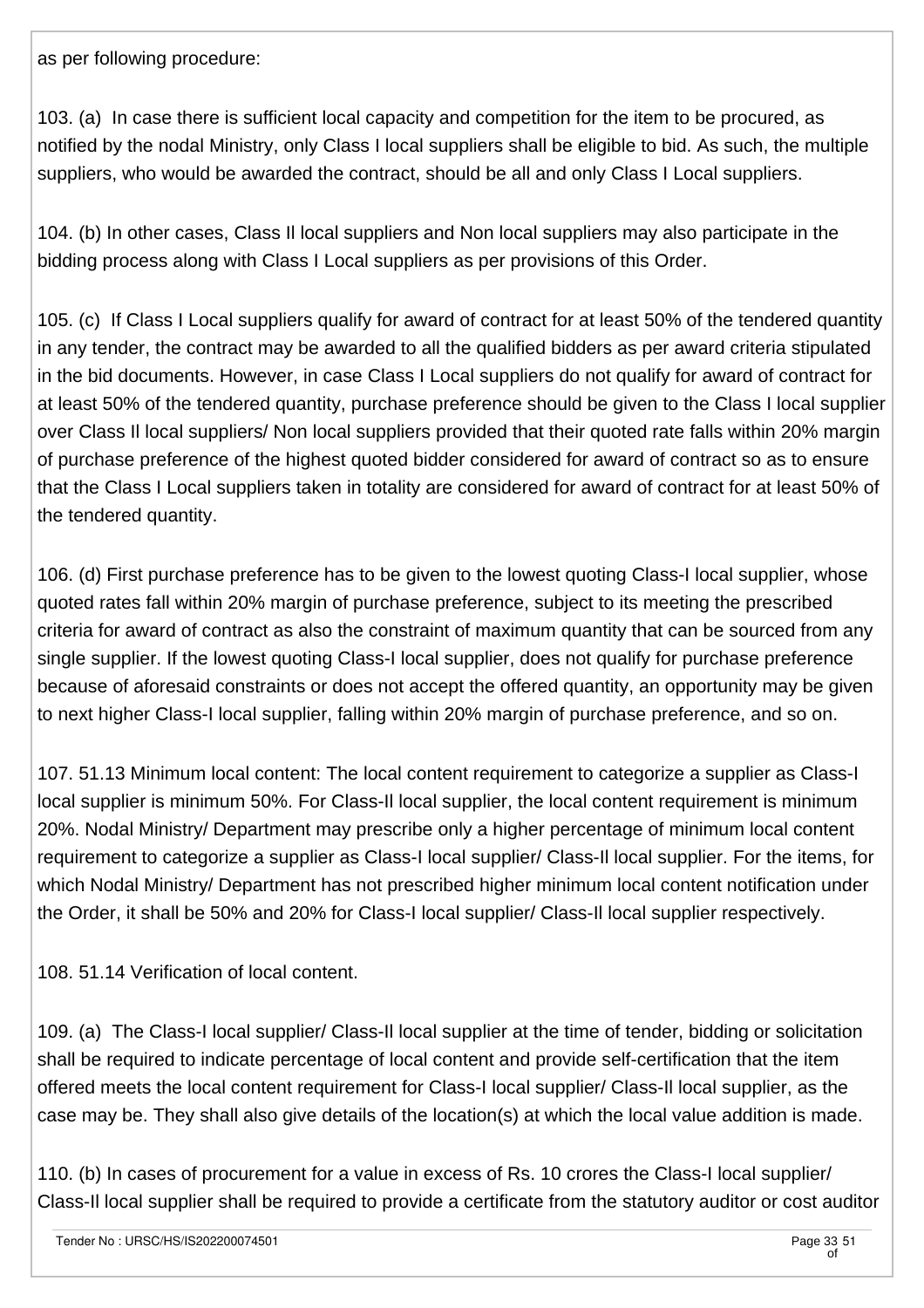of the company (in the case of companies) or from a practicing cost accountant or practicing chartered accountant (in respect of suppliers other than companies) giving the percentage of local content

111. (c) Decisions on complaints relating to implementation of this Order shall be taken by the competent authority which is empowered to look into procurement-related complaints relating to the procuring entity

112. (d) Nodal Ministries may constitute committees with internal and external experts for independent verification of self-declarations and auditors/ accountants certificates on random basis and in the case of complaints

113. e) Nodal Ministries and procuring entities may prescribe fees for such complaints.

114. (f) False declarations will be in breach of the Code of Integrity under Rule 175(1)(i)(h) of the General Financial Rules for which a bidder or its successors can be debarred for up to two years as per Rule 151 (iii) of the General Financial Rules along with such other actions as may be permissible under law.

115. (g) A supplier who has been debarred by any procuring entity for violation of this Order shall not be eligible for preference under this Order for procurement by any other procuring entity for the duration of the debarment. The debarment for such other procuring entities shall take effect prospectively from the date on which it comes to the notice of other procurement entities.

116. 51.15 Self-Certificate for Local Content

117. \*We [name of manufacturer] hereby confirm in respect of quoted item(s) that Local Content is equal to or more than 50% and come under Class-I Local Supplier Category. As being Class-I Local Supplier, we are eligible for Preference to Make in India) order 2017 - revision issued by Government of India, Department of Promotion of Industry and Internal Trade [DPIIT] Public Procurement [preference to Make in India] vide Order No P-45021/2/2017-PP(BE II) dated 16/09/2020 or as amended thereafter The Controller Controller

118. \*We [name of manufacturer] hereby confirm in respect of quoted item(s) that Local Content is more than or equal to 20% but less than 50% and come under Class-II Local Supplier Category. The details of the location(s) at which the local value addition made is/are as under:

- 1. -------------------------------------------------
- 2. -------------------------------------------------
- 3.--------------------------------------------------

 \* Strike out whichever is not applicable Date: Seal & Signature of the Bidder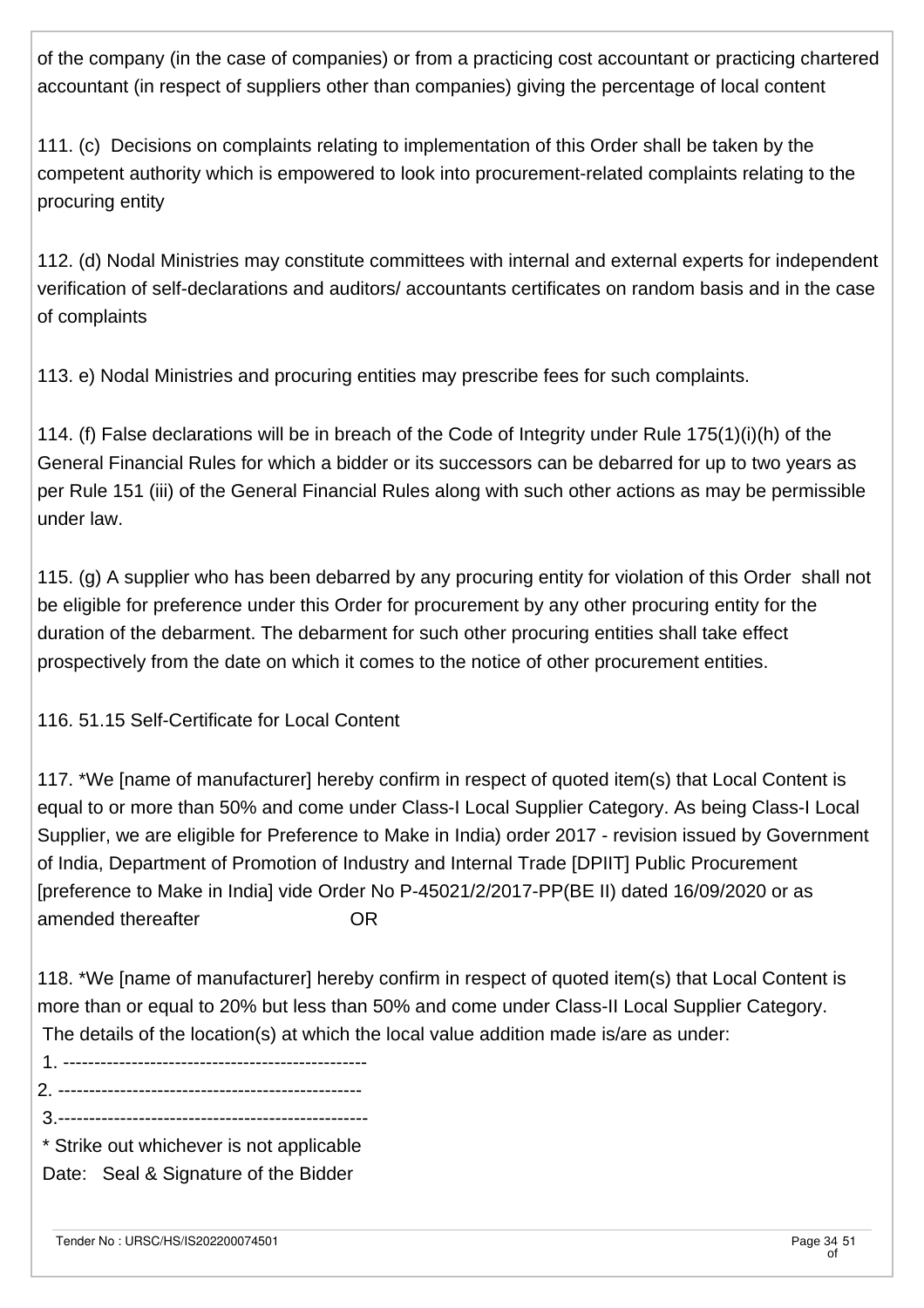119. 52.0Restrictions under Rule 144 (xi) of the General Financial Rules (GFR), 2017:

120. 52.1Any bidder from a country which shares a land border with India will be eligible to bid in this tender only if the bidder is registered with the Competent Authority. The Competent authority for the purpose of registration shall be the Registration Committee constituted by the Department for Promotion of Industry and Internal Trade (DPIIT), Government of India.

121. 52.2Bidder (including the term Tenderer, consultant or service provider in certain contexts) means any person or firm or company, including any member of a consortium or joint venture (that is an association of several persons, or firms or companies), every artificial juridical person not falling in any of the descriptions of bidders stated herein before, including any agency branch or office controlled by such person, participating in a procurement process.

122. 52.3Bidder from a country which shares a land border with India for the purpose of this order means:

i)An entity incorporated, established or registered in such a country; or

ii)A subsidiary of an entity incorporated, established or registered in such a country; or

iii)An entity substantially controlled through entities incorporated, established or registered in such a country; or

iv)An entity whose beneficial owner is situated in such a country; or

v)An Indian (or other) agent of such an entity; or

vi)A natural person who is a citizen of such a country; or

viii)A consortium or joint venture where any member of the consortium or joint venture falls under any of the above.

123. 52.4The beneficial owner for the purpose of 53.3 above will be as under:

124. i) In case of a company or Limited Liability Partnership, the beneficial owner is the natural person(s), who, whether acting alone or together or through one or more juridical person, has a controlling ownership interest or who exercises control through other means.

Explanation --- Controlling Ownership Interest means ownership of or entitlement to more than twentyfive per cent of shares or capital or profits of the company;

Control shall include the right to appoint majority of the Directors or to control management or policy decisions including by virtue of their shareholding or management rights or shareholders agreements or voting agreements;

125. ii) In case of a partnership firm, the beneficial owner is the natural person(s) who, whether acting alone or together, or through one or more juridical person, has ownership of entitlement to more than fifteen per cent of capital or profits of the partnership;

126. iii) In case of an unincorporated association or body of individuals, the beneficial owner is the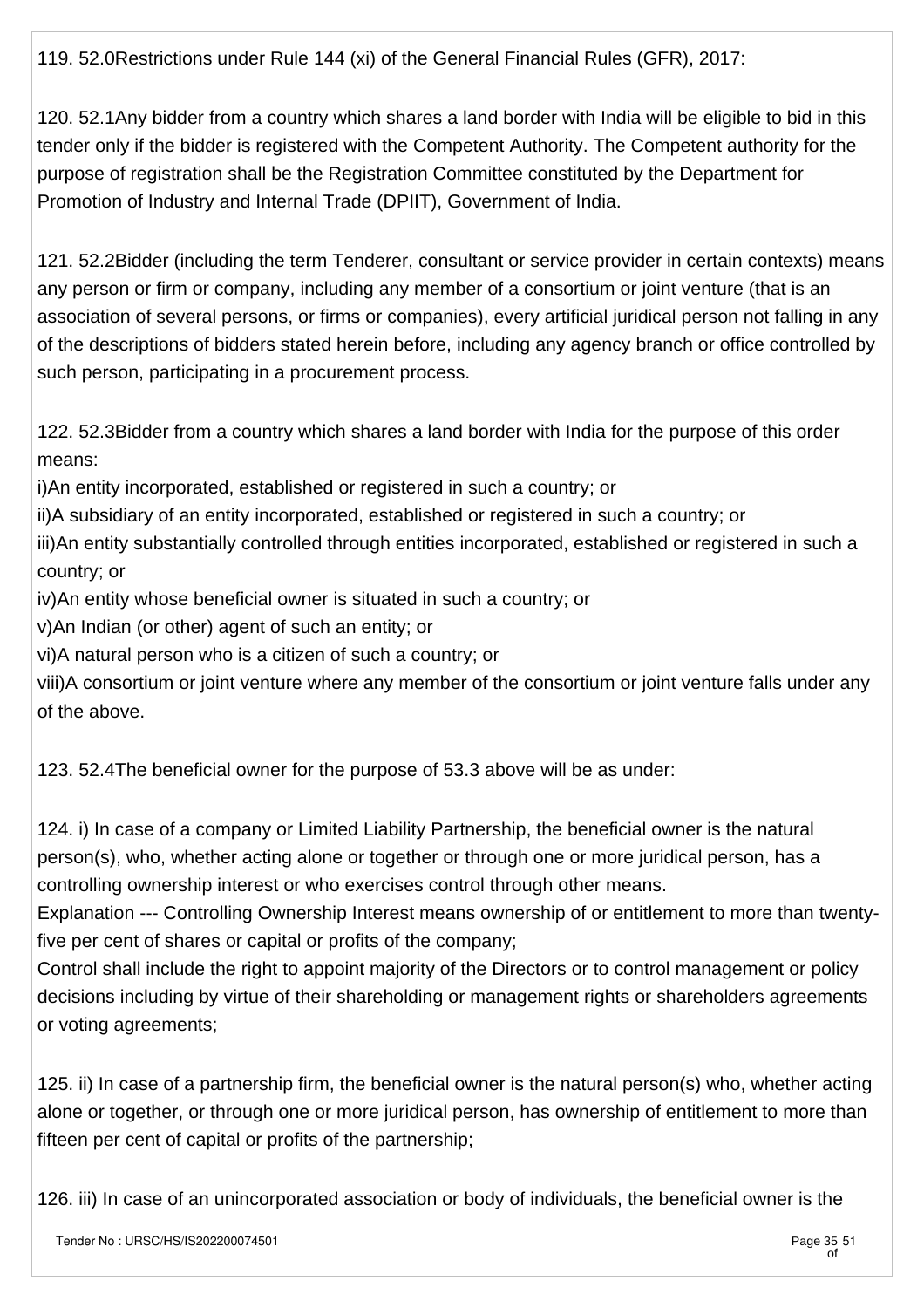natural person(s), who, whether acting alone or together, or through one or more juridical person, has ownership of or entitlement to more than fifteen per cent of the property or capital or profits of such association or body of individuals;

127. iv) Where no natural person is identified under i) or ii) or iii) above, the beneficial owner is the relevant natural person who holds the position of senior managing official;

128. v) In case of a trust, the identification of beneficial owner(s) shall include identification of the author of the trust, the trustee, the beneficiaries with fifteen per cent or more interest in the trust and any other natural person exercising ultimate effective control over the trust through a chain of control or ownership.

129. vi) An agent is a person employed to do any act for another, or to represent another in dealings with third person.

130. vii) The successful bidder shall not be allowed to sub-contract works to any contractor from a country which shares a land border with India unless such contractor is registered with a Competent Authority.

131. 52.5Model Certificate for Tenders ----

I have read the clause regarding restriction on procurement from a bidder of a country which shares a land border with India; I certify that this bidder is not from such a country or, if from such a country, has been registered with the Competent Authority. I hereby certify that this bidder fulfils all requirement in this regard and is eligible to be considered. [Where applicable, evidence of valid registration by the Competent Authority shall be attached.]

132. 52.6Model Certificate for Tenders for Works involving possibility of sub-contracting ----

I have read the clause regarding restrictions on procurement from a bidder of a country which shares a land border with India or sub-contracting to contractors from such countries; I certify that this bidder is not from such a country or, if from such a country, has been registered with the Competent Authority and will not sub-contract for any work to a contractor from such countries unless such contractor is registered with the Competent Authority. I hereby certify that this bidder fulfils all requirements in this regard and is eligible to be considered. [Where applicable, evidence of valid registration by the Competent Authority shall be attached.]

133. 53.0Government e-Market place [GeM]:

134. 53.1In terms of Rule No.149 of GFR 2017 Purchaser is authorized to procure Goods and Services through Online Government e-Market place [GeM] for common use Goods and Services which are available in GeM.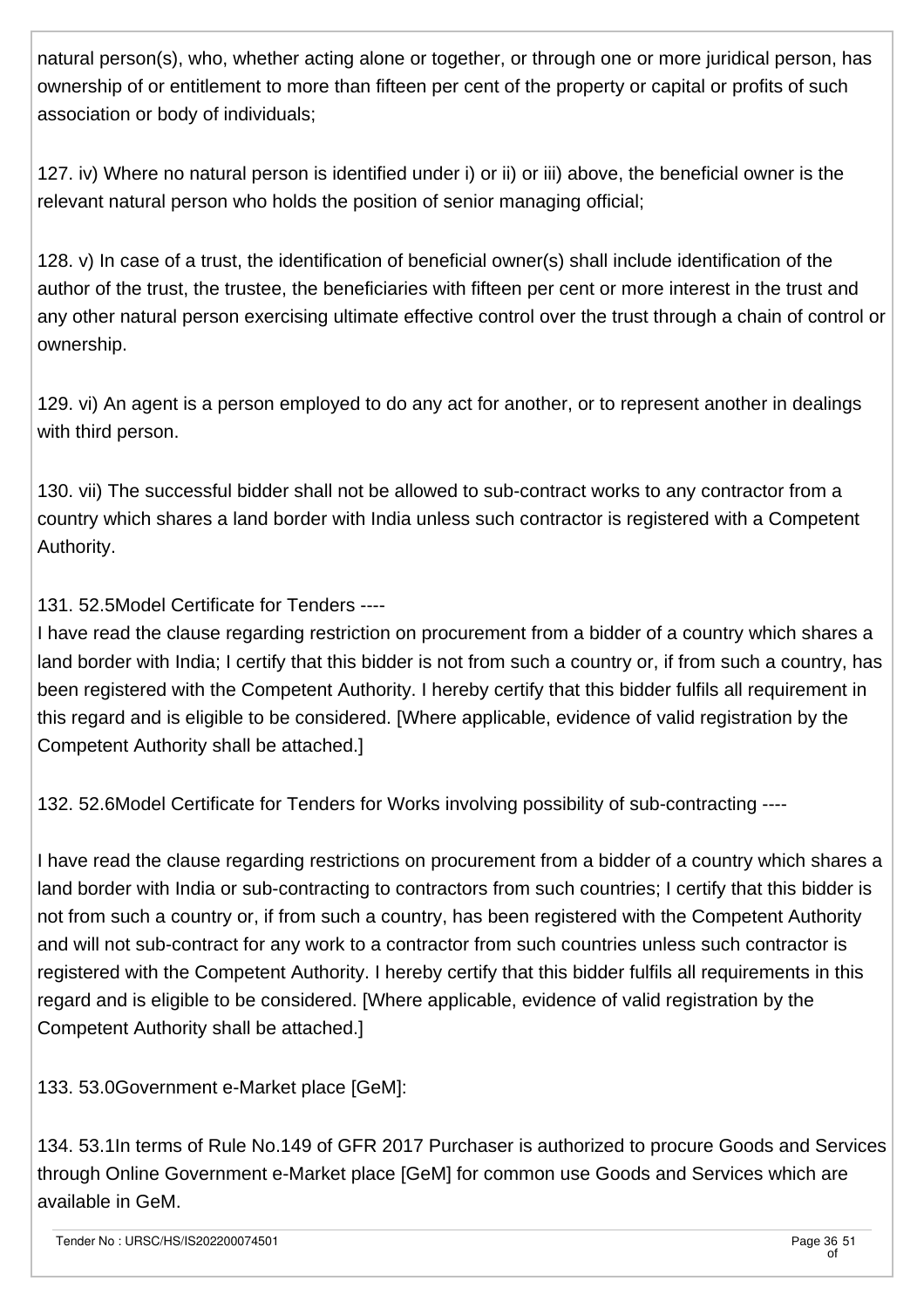135. 53.2As per Office Memorandum No 6/9/2020-PPD dated 24/08/2020 of Department of Expenditure, it shall be mandatory for sellers providing Goods and Services to Central Government Organizations to be registered on GeM and obtain a Unique GeM Seller ID, at the time of Placement of Order/acceptance of contract. Tenderers shall ensure the same.

136. No Claim Certificate [on Company Letterhead]

\_\_\_\_\_\_\_\_\_\_\_\_\_\_\_\_\_\_\_\_\_

Sub: Contract Agreement No. **Example 20** ated the supply of

\*\*\*\*\*\*

We have received the sum of Rs. \_\_\_\_\_\_\_\_\_\_\_\_\_\_\_ [Rupees\_\_\_\_\_\_\_\_\_\_\_\_\_Only] in full and final settlement of all the payments due to us for providing the services of electron under the above mentioned contract agreement, between us and Government of India. We hereby unconditionally and without any reservation whatsoever, certify that with this payment, we shall have no claim whatsoever, on any account, against procuring entity, against aforesaid contract agreement executed by us. We further declare unequivocally, that with this payment, we have received all the amounts payable to us, and have no dispute of any description whatsoever, regarding the amounts worked out as payable to us and received by us, and that we shall continue to be bound the terms and conditions of the contract agreement, as regards performance of the contract.

Yours faithfully,

Signatures of Contractor or Officer authorized to sign the contract documents On behalf of the contactor [Company stamp]

Date:

Place: \_\_\_\_\_\_\_\_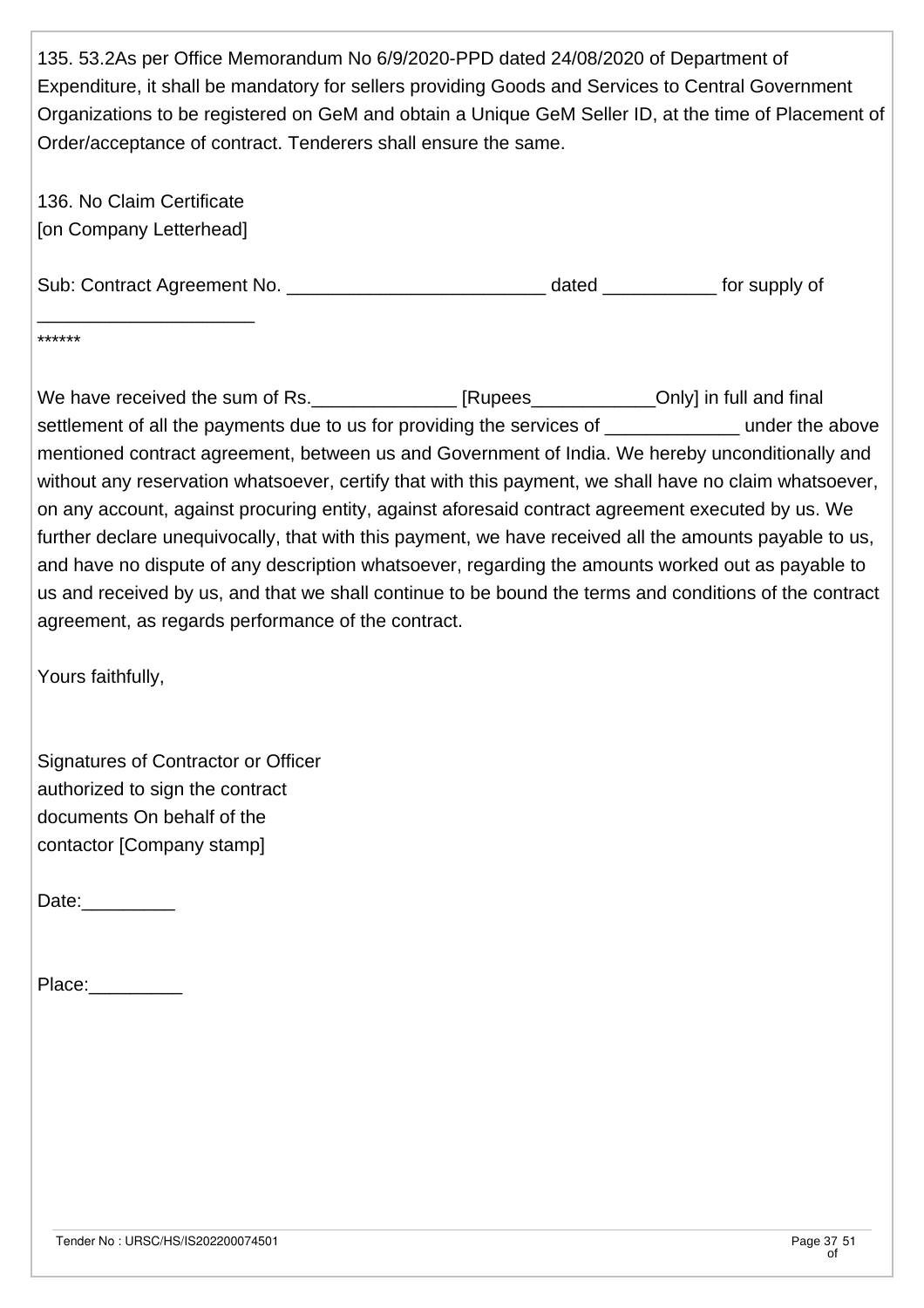## **C. Bid Templates**

## **C.1 Technical Bid - Current Probe Amplifier, Current Probe and 50 Ω BNC to BNC coaxial cable**

#### **1. CURRENT PROBE WITH AMPLIFIER(Current Probe Amplifier)**

#### **Item specifications for CURRENT PROBE WITH AMPLIFIER**

| SI <sub>No</sub> | Specification                                                                                                             | Value                                                                                                                             | Compliance         | <b>Offered</b><br>Specification | <b>Remark</b> |
|------------------|---------------------------------------------------------------------------------------------------------------------------|-----------------------------------------------------------------------------------------------------------------------------------|--------------------|---------------------------------|---------------|
| 1                | <b>Bandwidth</b>                                                                                                          | DC-100MHz                                                                                                                         | Yes / No / Explain |                                 |               |
| 2                | High current<br>sensitivity                                                                                               | Range – 10A/V, DC<br>(continuous)-30A,<br>RMS (sinusoidal) -<br>21.2 A, Peak - 50A                                                | Yes / No / Explain |                                 |               |
| 3                | Low current<br>sensitivity                                                                                                | Range - 1A/V, DC<br>(continuous)-5A,<br>RMS (sinusoidal) -<br>3.5 A, Peak – 50A                                                   | Yes / No / Explain |                                 |               |
| 4                | Rise time                                                                                                                 | $\leq 3.5$ ns                                                                                                                     | Yes / No / Explain |                                 |               |
| 5                | DC accuracy                                                                                                               | +-3% of reading                                                                                                                   | Yes / No / Explain |                                 |               |
| 6                | Accuracy, typical                                                                                                         | DC: $\pm$ 1% of reading,<br>DC to 60 Hz, 5 A:<br>$±1\%$ , 60 Hz - 5 kHz,<br>$5$ A: $\pm$ 1.5%, DC $-5$<br>kHz, $>5$ A: $\pm$ 1.5% | Yes / No / Explain |                                 |               |
| 7                | Lowest measurable<br>current (at $\pm 3\%$<br>accuracy at DC)<br>Scope set to 1<br>mV/div and 20 MHz<br><b>BW</b> limited | 1 mA                                                                                                                              | Yes / No / Explain |                                 |               |
| 8                | Maximum Amp-<br>second product                                                                                            | $50 A^*S - 1 A/V$ , 500<br>$A*S - 10 AVV$                                                                                         | Yes / No / Explain |                                 |               |
| Ι9               | Maximum wire<br>voltage                                                                                                   |                                                                                                                                   |                    |                                 |               |
| 10               | <b>Bare</b>                                                                                                               | <b>150 V CAT II</b>                                                                                                               | Yes / No / Explain |                                 |               |
| 11               | Insulated                                                                                                                 | 300 V CAT II                                                                                                                      | Yes / No / Explain |                                 |               |
| 12               | Signal delay (to<br>output BNC)                                                                                           | 17 nS                                                                                                                             | Yes / No / Explain |                                 |               |

Tender No : URSC/HS/IS202200074501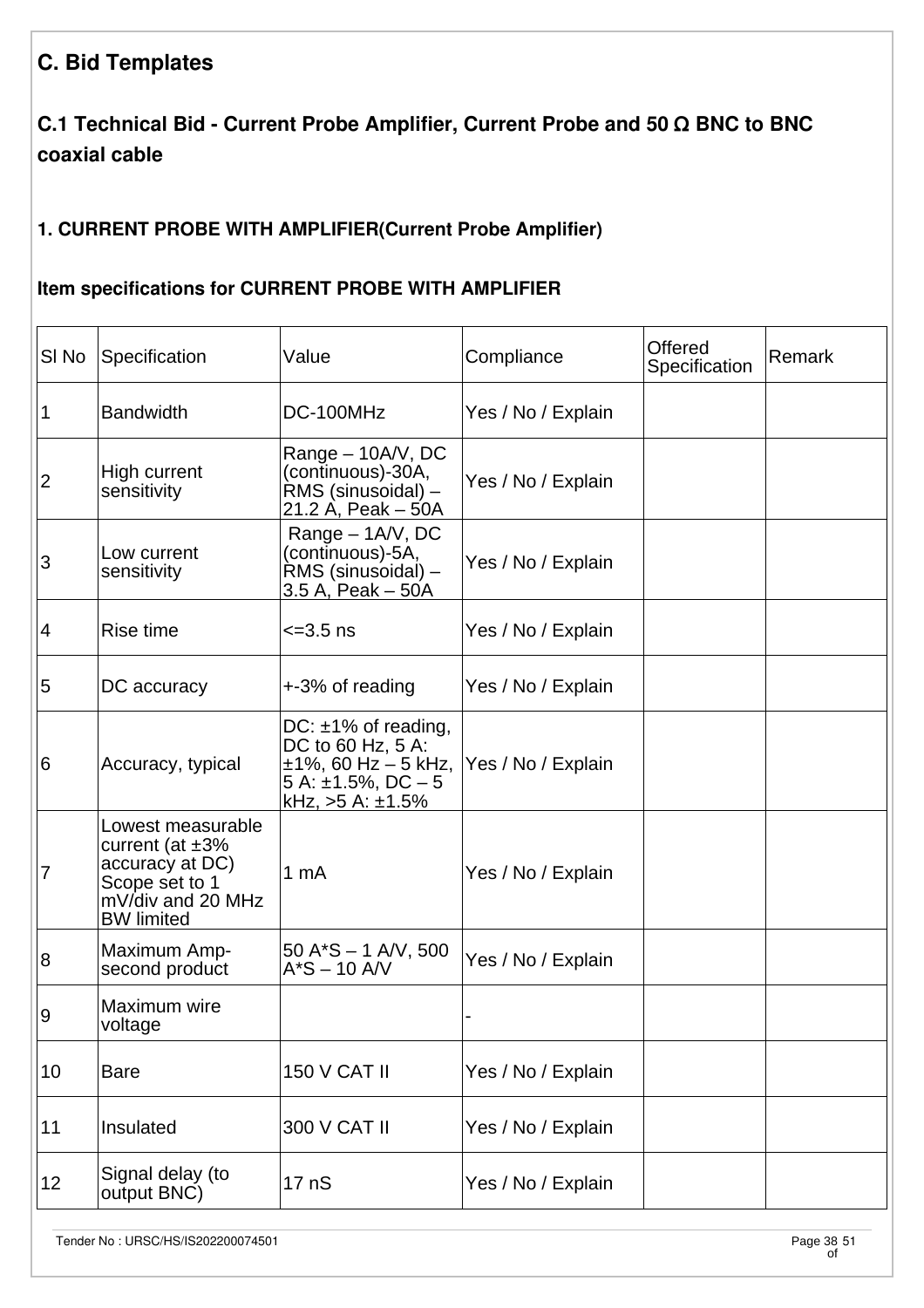| 13 | Insertion impednce                                                                  | $0.11@1MHz$ ,<br>0.12@10MHz<br>0.35@50MHz<br>0.7@100MHz                          | Yes / No / Explain |  |
|----|-------------------------------------------------------------------------------------|----------------------------------------------------------------------------------|--------------------|--|
| 14 | AC-coupling low-<br>frequency<br>Bandwidth, typical<br>$(Low pass - 3dB)$<br>point) | $<$ 7 Hz                                                                         | Yes / No / Explain |  |
| 15 | Displayed RMS<br>noise, typical (at<br>20MHz bandwidth<br>limit)                    | 75 ARMS                                                                          | Yes / No / Explain |  |
| 16 | Temperature                                                                         | 0 C to +50 C                                                                     | Yes / No / Explain |  |
| 17 | Humidity                                                                            | 5% to 95 % RH                                                                    | Yes / No / Explain |  |
| 18 | <b>Indicators</b>                                                                   | Indicators for: Probe<br>Open, Overload,<br>Termination, Non<br>compatible probe | Yes / No / Explain |  |

#### **[Document : Specifications](https://eproc.isro.gov.in/common/viewDocument?id=ff808181809254d40180ad32437c19e0&indentId=IS2022000745)**

#### **2. Current Probe**

## **Item specifications for Current Probe**

| SI No       | Specification          | Value                | Compliance         | <b>Offered</b><br>Specification | Remark |
|-------------|------------------------|----------------------|--------------------|---------------------------------|--------|
| $\mathbf 1$ | lCurrent               | <b>AC/DC current</b> | Yes / No / Explain |                                 |        |
| 2           | <b>Frequency Range</b> | DC to 100MHz         | Yes / No / Explain |                                 |        |
| Ι3          | Current Range Max      | 30A DC               | Yes / No / Explain |                                 |        |
| 14          | Current Range Min      | 1 <sub>m</sub> A     | Yes / No / Explain |                                 |        |

## **[Document : Specifications](https://eproc.isro.gov.in/common/viewDocument?id=ff808181809254d40180ad32c21a19ea&indentId=IS2022000745)**

#### **3. BNC Male to BNC Male Adapter**

## **Item specifications for BNC Male to BNC Male Adapter**

|  | $ S $ No | Specification | Value | Compliance | Offered<br>Specification | ∣Remark |
|--|----------|---------------|-------|------------|--------------------------|---------|
|--|----------|---------------|-------|------------|--------------------------|---------|

Tender No : URSC/HS/IS202200074501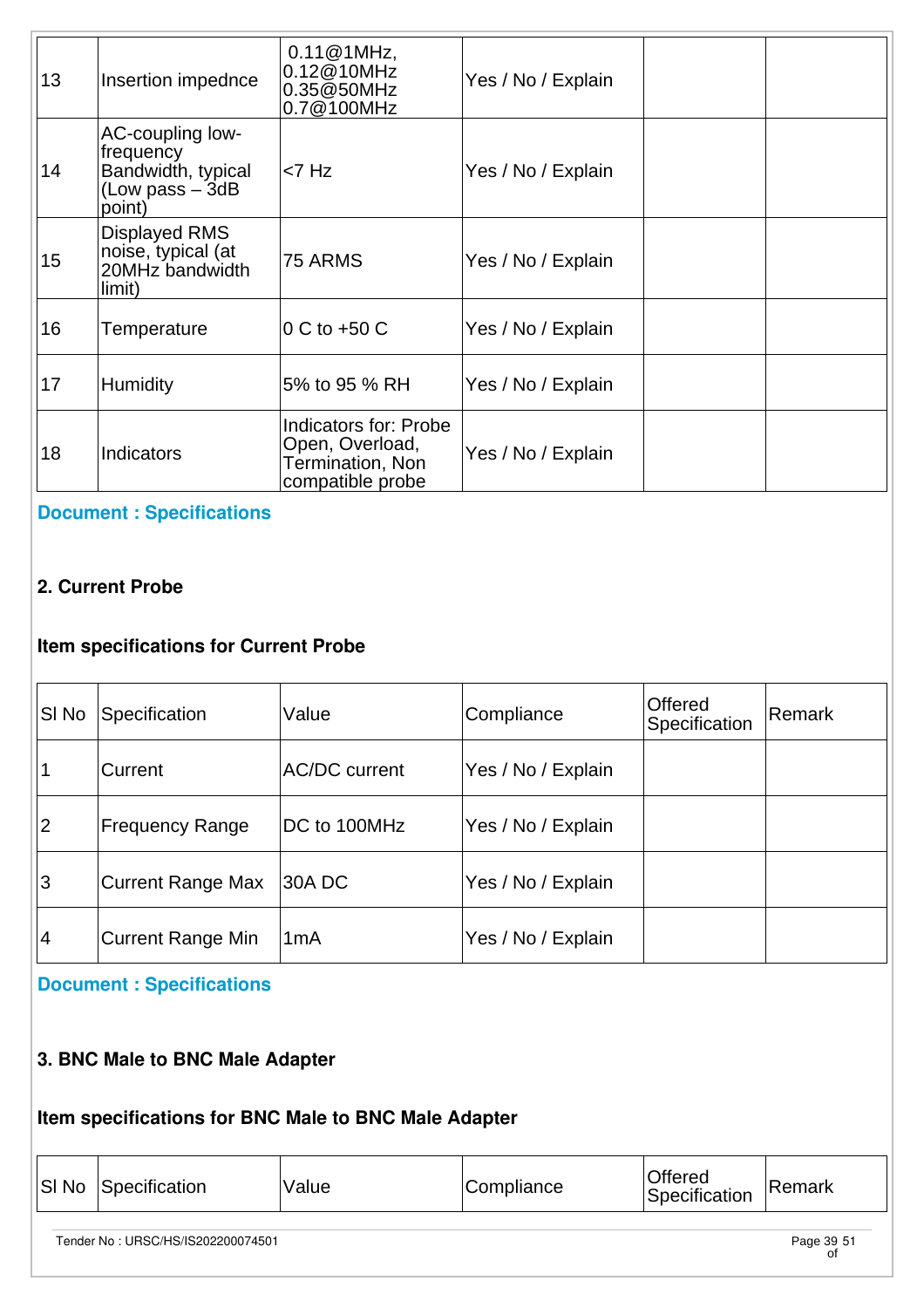| Description | Male BNC to Male<br><b>BNC</b> coaxial cable | Yes / No / Explain |  |
|-------------|----------------------------------------------|--------------------|--|
| Cable Assy  | Coax RFD 50ohm                               | Yes / No / Explain |  |

# **[Document : Specifications](https://eproc.isro.gov.in/common/viewDocument?id=ff808181809254d40180ad33541f19ed&indentId=IS2022000745)**

## **Common Specifications (Applicable for all items)**

| SI No          | Specification                                                                                                             | Value                                                                                                                         | Compliance                   | <b>Offered Specification</b> | Remark |
|----------------|---------------------------------------------------------------------------------------------------------------------------|-------------------------------------------------------------------------------------------------------------------------------|------------------------------|------------------------------|--------|
| 1              | <b>Current Probe</b><br>Amplifier                                                                                         |                                                                                                                               |                              |                              |        |
| $\overline{2}$ | Bandwidth                                                                                                                 | DC-100MHz                                                                                                                     | Yes / No /<br><b>Explain</b> |                              |        |
| 3              | High current<br>sensitivity                                                                                               | Range - 10A/V, DC<br>(continuous)-30A,<br>RMS (sinusoidal) -<br>21.2 A, Peak $-50A$                                           | Yes / No /<br><b>Explain</b> |                              |        |
| 4              | Low current<br>sensitivity                                                                                                | Range - 1A/V, DC<br>(continuous)-5A, RMS<br>(sinusoidal) – 3.5 A,<br>Peak - 50A                                               | Yes / No /<br><b>Explain</b> |                              |        |
| 5              | Rise time                                                                                                                 | $\leq$ = 3.5 ns                                                                                                               | Yes / No /<br><b>Explain</b> |                              |        |
| 6              | DC accuracy                                                                                                               | +-3% of reading                                                                                                               | Yes / No /<br><b>Explain</b> |                              |        |
| 7              | Accuracy,<br>typical                                                                                                      | DC: $\pm$ 1% of reading,<br>DC to 60 Hz, 5 A:<br>$±1\%$ , 60 Hz - 5 kHz, 5<br>A: $\pm$ 1.5%, DC $-$ 5 kHz,<br>$>5$ A: $±1.5%$ | Yes / No /<br><b>Explain</b> |                              |        |
| 8              | Lowest<br>measurable<br>current (at<br>±3% accuracy<br>at DC) Scope<br>set to 1 mV/div<br>and 20 MHz<br><b>BW</b> limited | 1 <sub>mA</sub>                                                                                                               | Yes / No /<br><b>Explain</b> |                              |        |
| $\overline{9}$ | Maximum<br>Amp-second<br>product                                                                                          | $50 A*S - 1 A/V$ , 500<br>$A*S - 10 AVV$                                                                                      | Yes / No /<br><b>Explain</b> |                              |        |
| 10             | Maximum wire<br>voltage                                                                                                   |                                                                                                                               |                              |                              |        |
| 11             | <b>Bare</b>                                                                                                               | <b>150 V CAT II</b>                                                                                                           | Yes / No /<br>Explain        |                              |        |
| 12             | Insulated                                                                                                                 | 300 V CAT II                                                                                                                  | Yes / No /<br><b>Explain</b> |                              |        |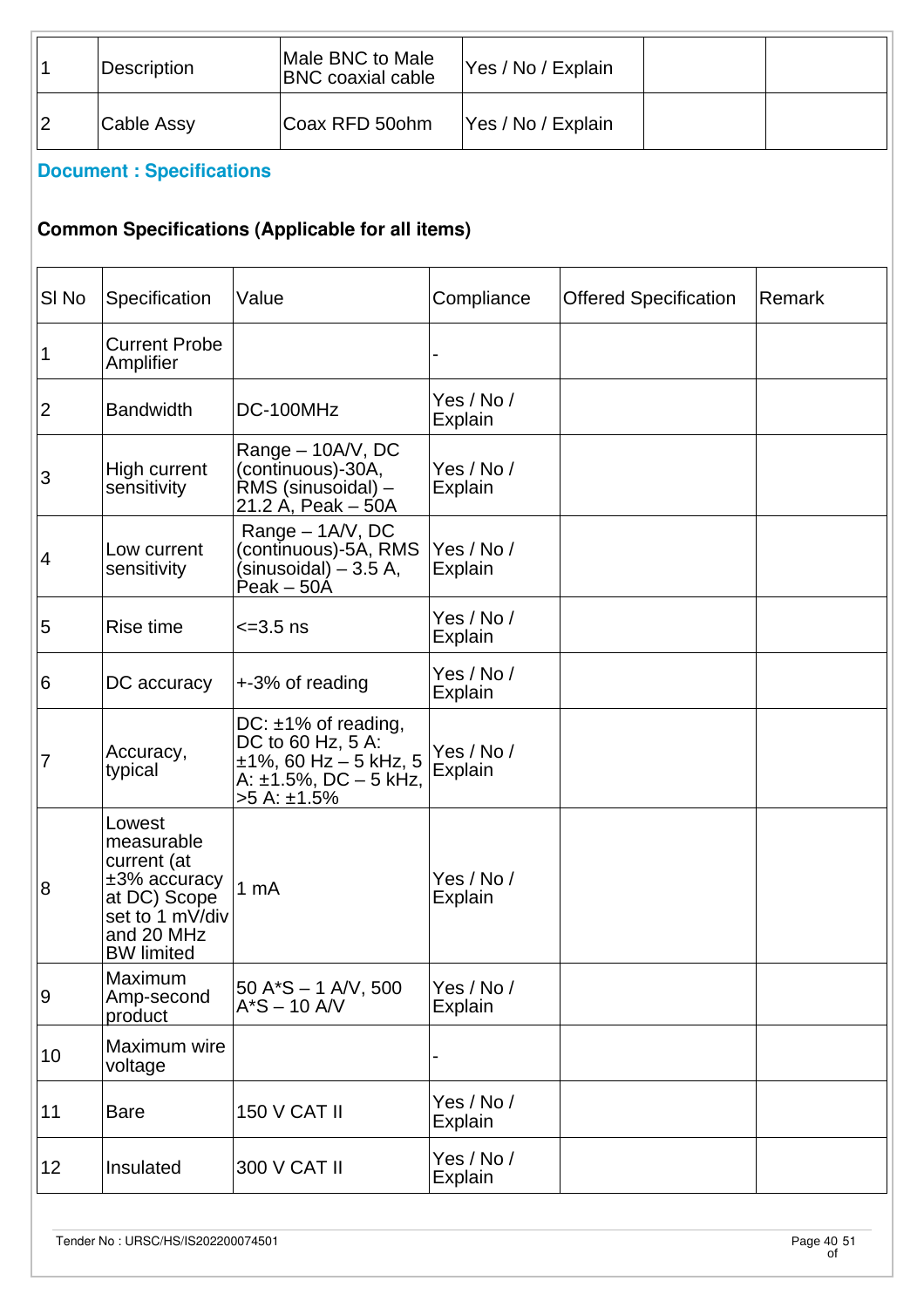| 13 | Signal delay<br>(to output<br>BNC)                                                   | 17 <sub>n</sub> S                                                                | Yes / No /<br><b>Explain</b> |  |
|----|--------------------------------------------------------------------------------------|----------------------------------------------------------------------------------|------------------------------|--|
| 14 | Insertion<br>impednce                                                                | 0.11@1MHz,<br>0.12@10MHz<br>0.35@50MHz<br>0.7@100MHz                             | Yes / No /<br><b>Explain</b> |  |
| 15 | AC-coupling<br>low-frequency<br>Bandwidth,<br>typical (Low<br>$pass - 3dB$<br>point) | $<$ 7 Hz                                                                         | Yes / No /<br>Explain        |  |
| 16 | Displayed<br>RMS noise,<br>typical (at<br>20MHz<br>bandwidth<br>limit)               | 75 ARMS                                                                          | Yes / No /<br><b>Explain</b> |  |
| 17 | Temperature                                                                          | $0 \text{ C}$ to +50 $\text{C}$                                                  | Yes / No /<br>Explain        |  |
| 18 | Humidity                                                                             | 5% to 95 % RH                                                                    | Yes / No /<br>Explain        |  |
| 19 | Indicators                                                                           | Indicators for: Probe<br>Open, Overload,<br>Termination, Non<br>compatible probe | Yes / No /<br>Explain        |  |
| 20 | <b>Current Probe</b>                                                                 |                                                                                  |                              |  |
| 21 | Current                                                                              | <b>AC/DC current</b>                                                             | Yes / No /<br><b>Explain</b> |  |
| 22 | Frequency<br>Range                                                                   | DC to 100MHz                                                                     | Yes / No /<br>Explain        |  |
| 23 | Current Range<br>Max                                                                 | 30A DC                                                                           | Yes / No /<br>Explain        |  |
| 24 | <b>Current Range</b><br>Min                                                          | 1mA                                                                              | Yes / No /<br>Explain        |  |
| 25 | 50 BNC to<br><b>BNC</b> coaxial<br>cable                                             |                                                                                  |                              |  |
| 26 | Description                                                                          | Male BNC to Male<br><b>BNC</b> coaxial cable                                     | Yes / No /<br><b>Explain</b> |  |
| 27 | Cable Assy                                                                           | Coax RFD 50ohm                                                                   | Yes / No /<br><b>Explain</b> |  |

## **Supporting Documents required from Vendor**

# **1. Brochure containing part no. and detailed specifications (Price Bid Related)**

Tender No : URSC/HS/IS202200074501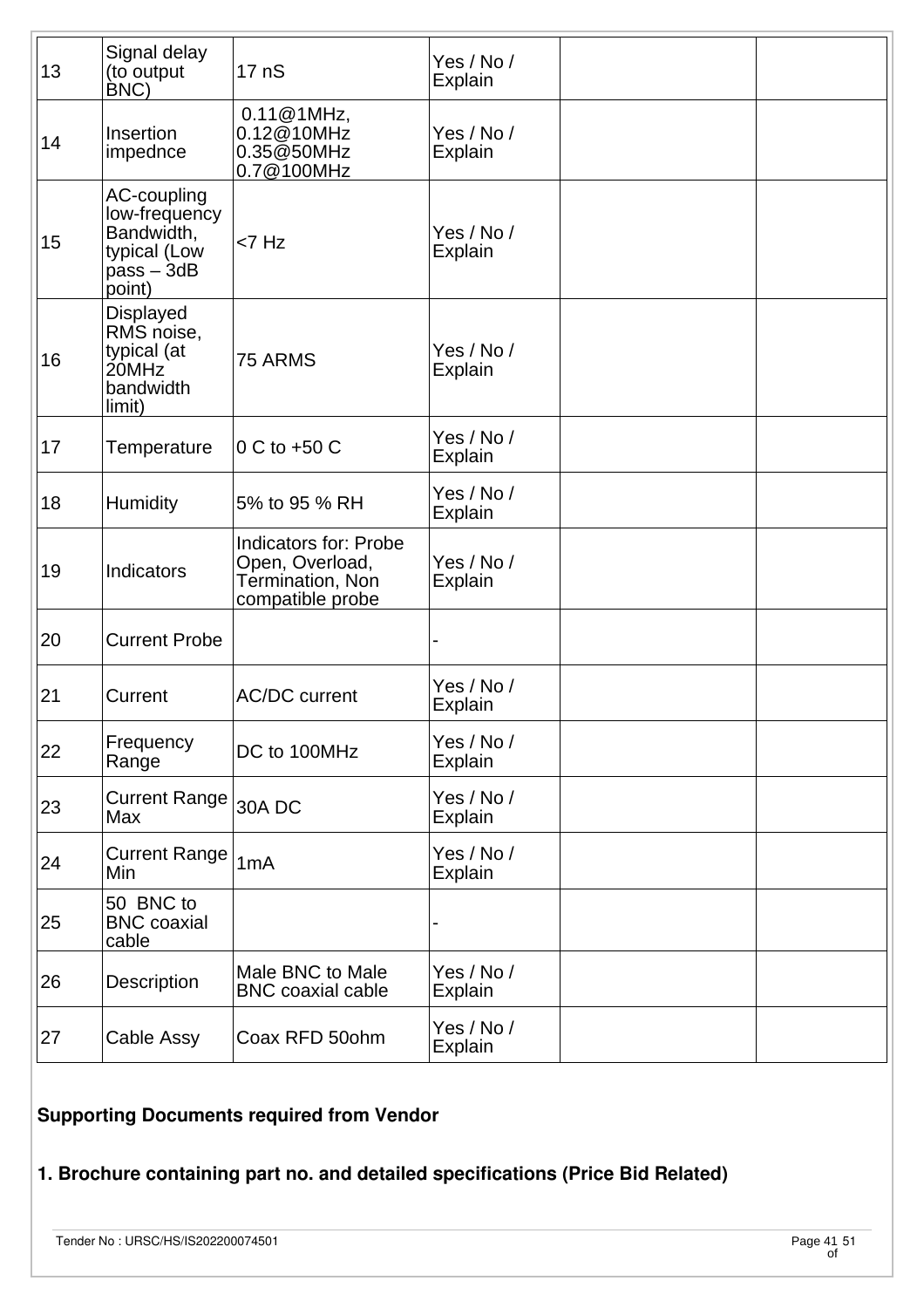5 additional documents can be uploaded by the vendor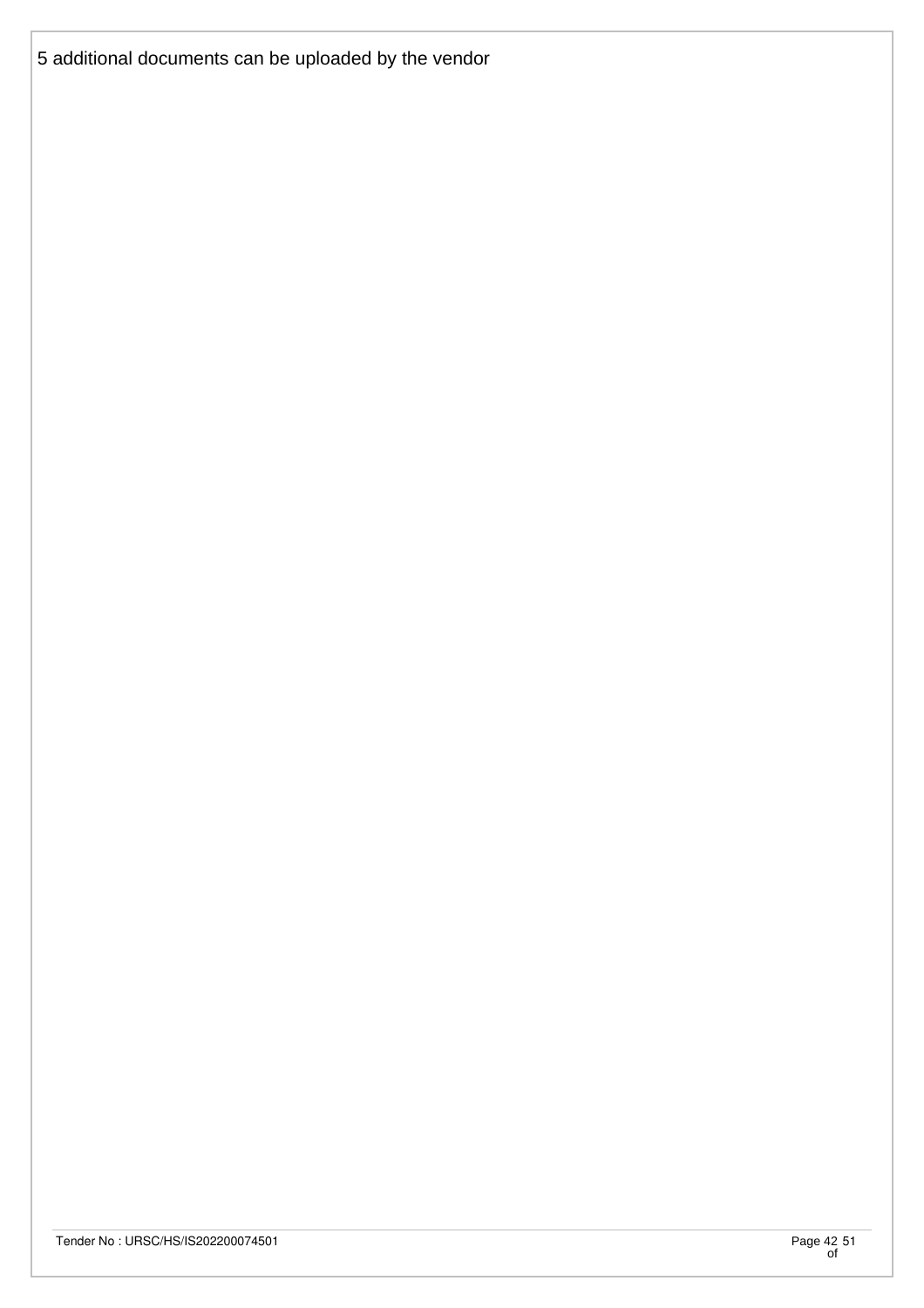## **C.2 Commercial Terms / Bid**

| SI. No.        | Description                                                                                                                                                                                                                                                                                                                                                        | Compliance         | <b>Vendor Terms</b> |
|----------------|--------------------------------------------------------------------------------------------------------------------------------------------------------------------------------------------------------------------------------------------------------------------------------------------------------------------------------------------------------------------|--------------------|---------------------|
|                | Item should be Packed & sealed &<br>warranty period is 1 year                                                                                                                                                                                                                                                                                                      | Yes / No / Explain |                     |
| $\overline{2}$ | Provide compliance for General<br>terms and conditions which is<br>attached as a separate sheet in a<br>document folder.                                                                                                                                                                                                                                           | Yes / No / Explain |                     |
| 3              | Taxes : Government of India has<br>implemented Goods and Services<br>Tax [GST] w.e.f. 01.07.2017. The<br>Tenderer[s] should mandatorily<br>possess a valid GSTIN along with<br>the GST Registration Certificate.<br>Please send duly self-attested<br>certificate of GST Registration along<br>with offer[s]. Indicate applicable<br>GST rate for the quoted item. | Yes / No / Explain |                     |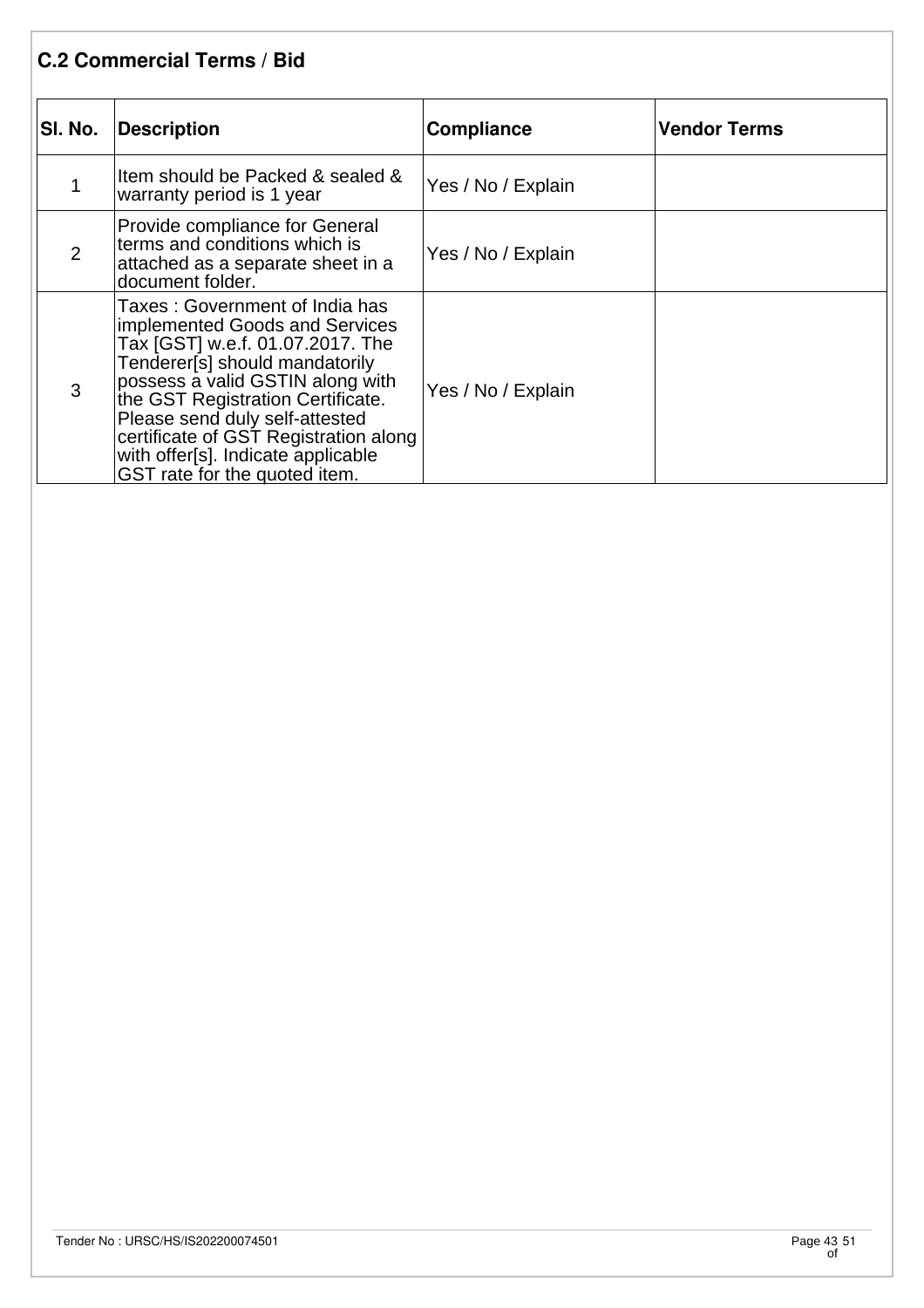| 4 | Custom Duty: U R Rao Satellite<br>Centre [URSC], Bengaluru is eligible<br>for payment of Customs Duty at the<br>rate of 5 per cent plus Social<br>Welfare Cess at the rate of 10 per<br>cent on CD & IGST at the rate of 5<br>per cent vide Notification No.12/12-<br>Cus dated 17.03.2012 superseded<br>by Notification No.50/17-Customs<br>dated 30.06.2017 and as amended<br>by Notification No. 5/2018-Customs<br>dated 25.01.2018, SI. No. 539A. The<br>necessary Customs Duty Exemption<br>Certificate (CDEC) shall be provided<br>by URSC only to those bidders who<br>claim Purchase Preference under<br>Make in India Policy and fulfil all<br>requirements of tender document<br>applicable for Indigenous<br>Manufacturer i.e., Class-I/Class-2<br>local supplier. Such Class-I/Class-2<br>local suppliers have to take note of<br>this aspect and submit their Offer<br>clearly mentioning that the quoted<br>Price for Imported contents includes<br>concessional Customs Duty as per<br>above Notification. While requesting<br>for issue of CDEC for the imported<br>contents, the Tenderer[s] should<br>mention the Item Description,<br>Quantity and Value for which CDEC<br>is to be provided for the bought out<br>Imported Items. The necessary<br>documentary proofs like P.O., on<br>their Supplier, Invoice, AWB shall be<br>produced while requesting for issue<br>of CDEC from URSC. However,<br>CDEC will be issued only to those<br>successful Class-I/Class-2 local<br>supplier, not exceeding the limit of<br>foreign content declared in their<br>quote. Also a declaration of the<br>Supplier in their letter head that<br>imported items in the Invoice are<br>used for realization of ordered items. | Yes / No / Explain |  |
|---|---------------------------------------------------------------------------------------------------------------------------------------------------------------------------------------------------------------------------------------------------------------------------------------------------------------------------------------------------------------------------------------------------------------------------------------------------------------------------------------------------------------------------------------------------------------------------------------------------------------------------------------------------------------------------------------------------------------------------------------------------------------------------------------------------------------------------------------------------------------------------------------------------------------------------------------------------------------------------------------------------------------------------------------------------------------------------------------------------------------------------------------------------------------------------------------------------------------------------------------------------------------------------------------------------------------------------------------------------------------------------------------------------------------------------------------------------------------------------------------------------------------------------------------------------------------------------------------------------------------------------------------------------------------------------------------------------------------------------------------|--------------------|--|
| 5 | Delivery Terms [Indigenous Supply]:<br>Tenderer[s] shall quote the Price[s]<br>on FOR, URSC/ISITE, Bengaluru.                                                                                                                                                                                                                                                                                                                                                                                                                                                                                                                                                                                                                                                                                                                                                                                                                                                                                                                                                                                                                                                                                                                                                                                                                                                                                                                                                                                                                                                                                                                                                                                                                         | Yes / No / Explain |  |
| 6 | <b>Delivery Date/Completion Date:</b><br>Delivery is the essence of the<br>Contract. Tenderer[s] is/are hereby<br>requested to mention the Firm<br>Delivery Date/Completion Date. Also<br>mention period required for<br>installation & commissioning, if it is<br>there in the scope.                                                                                                                                                                                                                                                                                                                                                                                                                                                                                                                                                                                                                                                                                                                                                                                                                                                                                                                                                                                                                                                                                                                                                                                                                                                                                                                                                                                                                                                | Yes / No / Explain |  |
| 7 | Mode of Despatch (Rail/Road)                                                                                                                                                                                                                                                                                                                                                                                                                                                                                                                                                                                                                                                                                                                                                                                                                                                                                                                                                                                                                                                                                                                                                                                                                                                                                                                                                                                                                                                                                                                                                                                                                                                                                                          | Yes / No / Explain |  |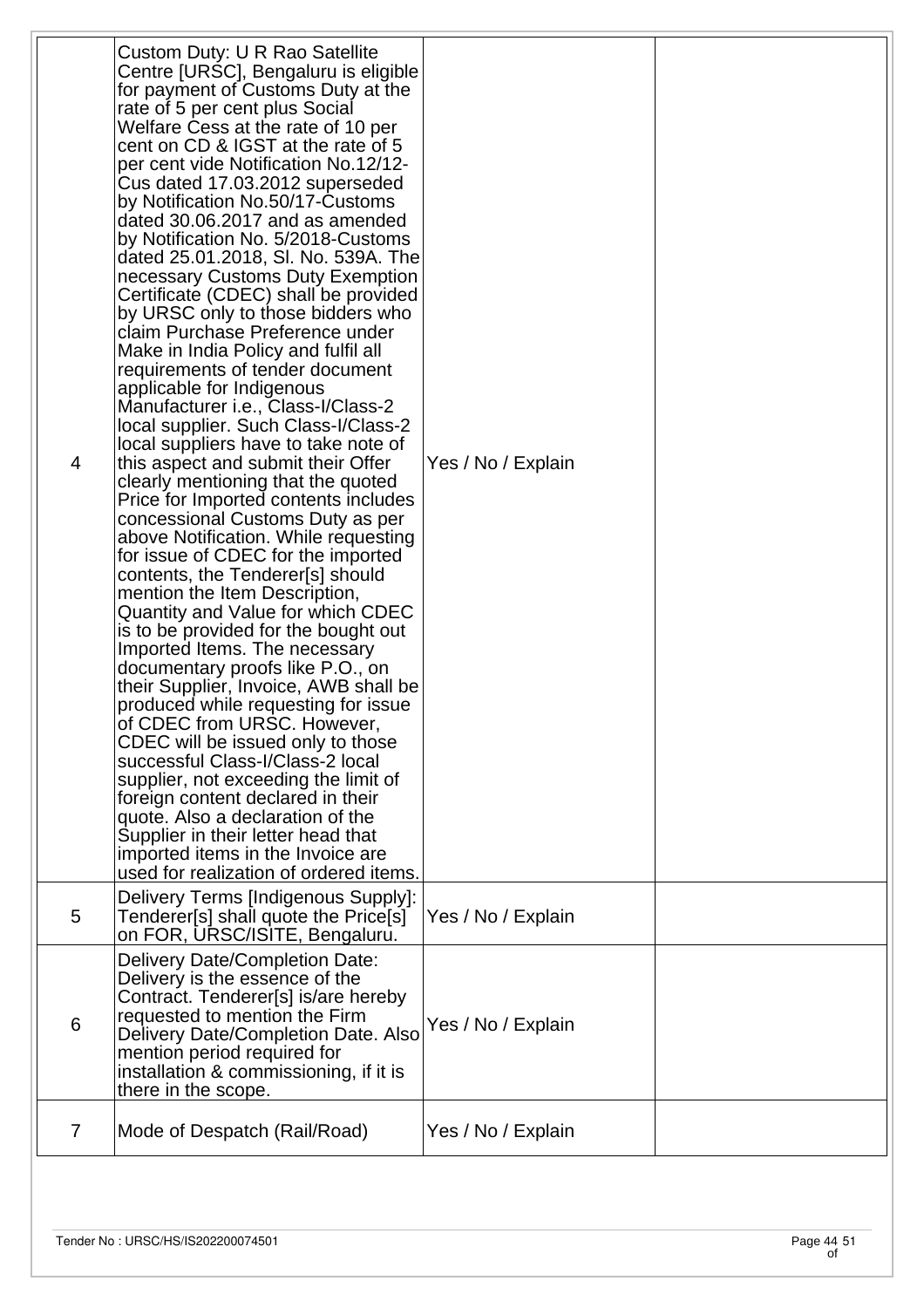| 8               | Payment Terms: Payment shall be<br>100 per cent payment within 30<br>days after receipt and acceptance of<br>Stores at URSC, Bengaluru                                                                                                                                                                                                                                                                                                                                                                                                                                                                                                                                                                                                                                                                                                                                                                                                                                                                                                                                                                                                                                                                                                                                                                                                                                                                                                                        | Yes / No / Explain |  |
|-----------------|---------------------------------------------------------------------------------------------------------------------------------------------------------------------------------------------------------------------------------------------------------------------------------------------------------------------------------------------------------------------------------------------------------------------------------------------------------------------------------------------------------------------------------------------------------------------------------------------------------------------------------------------------------------------------------------------------------------------------------------------------------------------------------------------------------------------------------------------------------------------------------------------------------------------------------------------------------------------------------------------------------------------------------------------------------------------------------------------------------------------------------------------------------------------------------------------------------------------------------------------------------------------------------------------------------------------------------------------------------------------------------------------------------------------------------------------------------------|--------------------|--|
| 9               | Name of Suppliers Banker &<br>Account Number with IFSC code                                                                                                                                                                                                                                                                                                                                                                                                                                                                                                                                                                                                                                                                                                                                                                                                                                                                                                                                                                                                                                                                                                                                                                                                                                                                                                                                                                                                   | Yes / No / Explain |  |
| 10 <sup>1</sup> | <b>Security Deposit: The Contractor</b><br>shall execute Security Deposit for 3<br>per cent of the value of the<br>Purchase Order to ensure<br>Satisfactory Performance of the<br>Contract. The Security Deposit shall<br>be executed within 20 days after<br>Receipt of Purchase Order or any<br>extension thereof. The Security<br>Deposit is to be furnished in the<br>form of Insurance Surety<br><b>Bond/Account Payee Demand Draft</b><br>or Fixed Deposit Receipt or Bank<br><b>Guarantee from Nationalized</b><br>Bank/Scheduled Bank approved by<br>RBI. The Security Deposit shall be<br>executed on a Non-Judicial Stamp<br>Paper of Rs. 200/- value and shall<br>be valid for a period of 60 days<br>beyond the date of completion of the Yes / No / Explain<br>P.O/Contract In case the<br>Contractor fails to furnish the<br>Security Deposit within 20 days or<br>any extension thereof the Purchase<br>Order shall be Cancelled or<br>Terminated and appropriate penal<br>action shall be initiated. Any breach<br>of the Terms and Conditions of the<br>PO including Delivery Period,<br>Security Deposit shall be forfeited<br>and PO shall be terminated and<br>cancelled at the Contractors risk,<br>cost and liability. The Security<br>Deposit will not carry any interest<br>and shall be returned after<br>completely executing the order.<br>Adherence to this clause is<br>compulsory or otherwise, the Tender<br>will be rejected. |                    |  |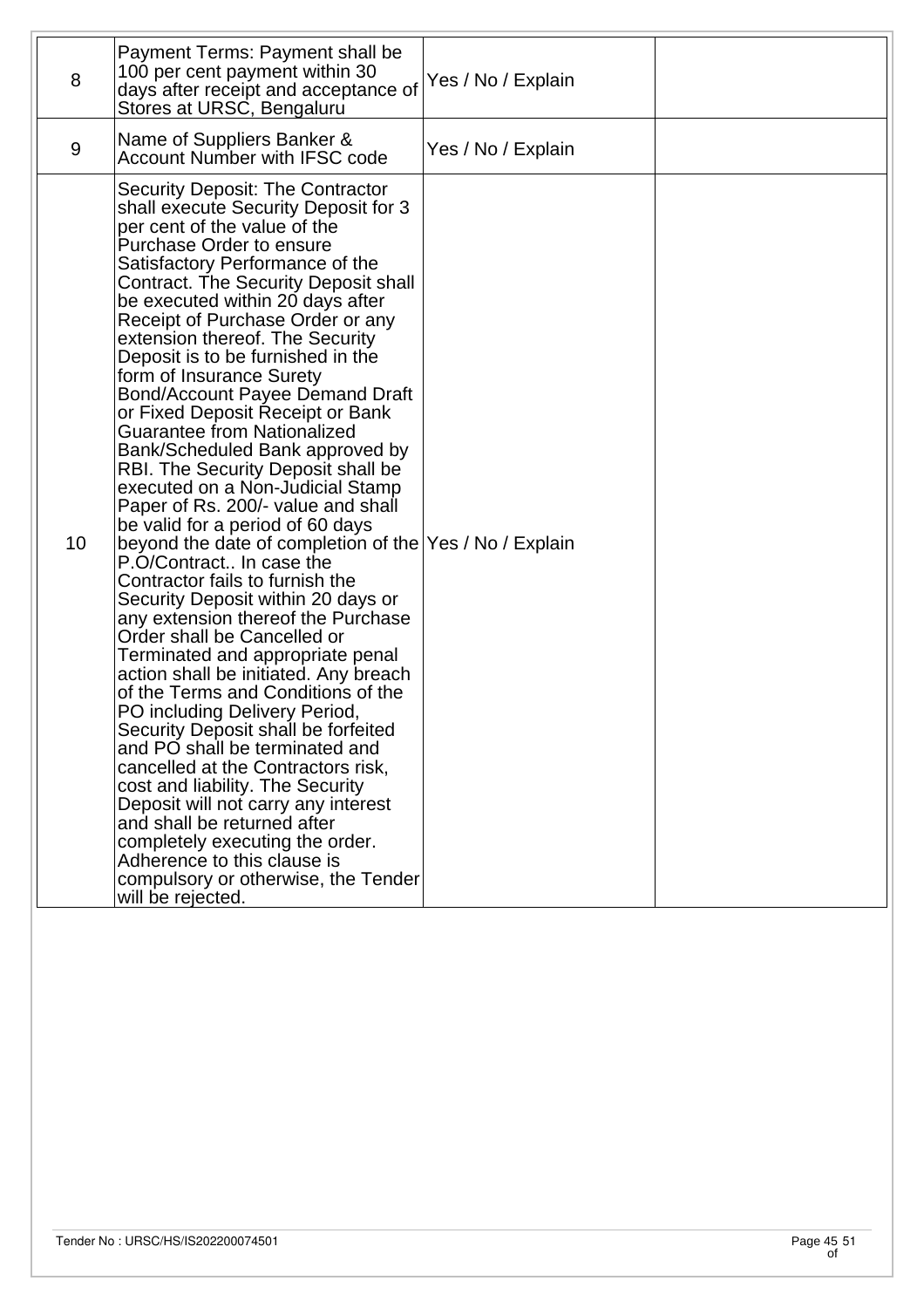| 11 | Performance Bank Guarantee: The<br>Contractor shall execute<br>Performance Bank Guarantee for 3<br>per cent value of the Purchase<br>Order for fulfillment of Warranty<br>obligations. The PBG shall be<br>executed through Insurance Surety<br>Bond/Account Payee Demand Draft/<br><b>Fixed Deposit receipts or Bank</b><br>Guarantee issued by a Nationalized<br>Bank/Schedule Bank approved by<br>RBI. The PBG shall be executed on<br>a Non-Judicial Stamp Paper of Rs.<br>200/- value. The Performance Bank<br>Guarantee shall be executed as per<br>our specimen and shall be valid for<br>a period of 60 days beyond the date<br>of completion of all the terms and<br>conditions of the P.O,/expiry date of<br>warranty period. The Performance<br>Bank Guarantee shall be executed<br>before claiming payment. The PBG<br>will not carry any interest and shall<br>be returned after completion of all<br>the Contractual obligations of the<br>Contract with a NO CLAIM<br><b>CERTIFICATE issued by Contractor</b><br>as per our Specimen enclosed.<br>Adherence to this clause is<br>compulsory or otherwise, the Tender<br>will be rejected. | Yes / No / Explain |  |
|----|----------------------------------------------------------------------------------------------------------------------------------------------------------------------------------------------------------------------------------------------------------------------------------------------------------------------------------------------------------------------------------------------------------------------------------------------------------------------------------------------------------------------------------------------------------------------------------------------------------------------------------------------------------------------------------------------------------------------------------------------------------------------------------------------------------------------------------------------------------------------------------------------------------------------------------------------------------------------------------------------------------------------------------------------------------------------------------------------------------------------------------------------------------|--------------------|--|
| 12 | Warranty/Guarantee: Tenderer[s]<br>are requested the Indicate<br>Applicable Standard<br>Warranty/Guarantee Period.<br>Warranty period shall commence<br>from the date of acceptance of the<br>goods by the purchaser. All the<br>replacements during the Warranty<br>period shall be carried out by the<br>successful Tenderer[s] Free of all<br>Cost including To & fro Freight<br>Charges.                                                                                                                                                                                                                                                                                                                                                                                                                                                                                                                                                                                                                                                                                                                                                             | Yes / No / Explain |  |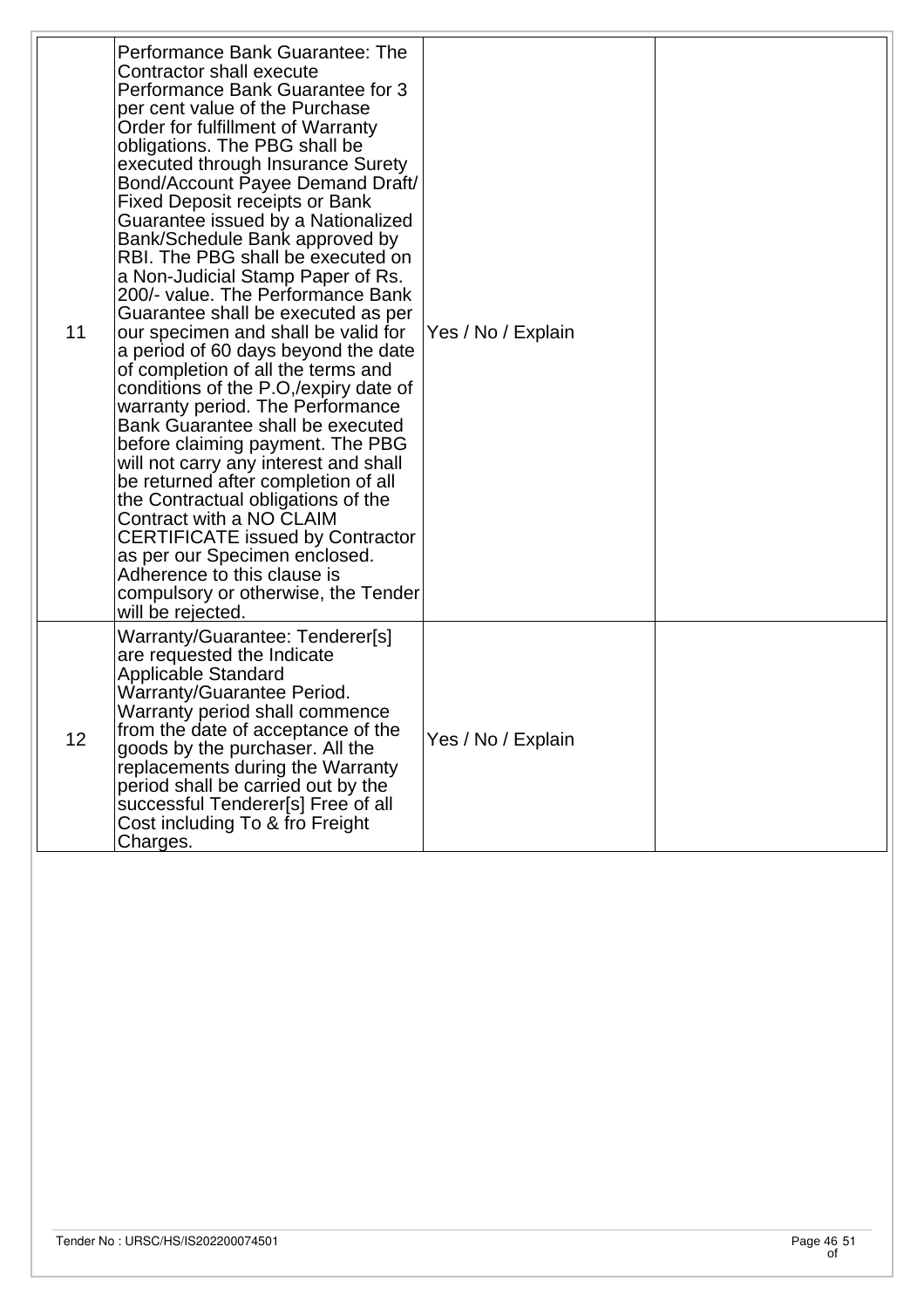| 13 | Liquidated Damages: The time and<br>date stipulated in the contract for<br>completion of the work shall be<br>deemed to be the essence of the<br>contract. If the Contractor fails to<br>deliver the Stores within the time<br>specified in the Contract or any<br>extension thereof or if the Contractor<br>fails to maintain the required<br>progress or comply with the relevant<br>provisions of the general conditions<br>of contract or special conditions of<br>contract, if any and clear the site on<br>or before the contract or extended<br>date of completion, the Purchaser<br>shall, without prejudice to any other<br>right or remedy available under the<br>law to Purchaser on account of such<br>breach, recover from the Contractor<br>as Liquidated Damages a sum one-<br>half of one percent [0.5 percent] of<br>the Contract price of the undelivered   Yes / No / Explain<br>Stores for each calendar week of<br>delay or part thereof. The total<br>Liquidated Damages shall not<br>exceed Ten percent [10 percent] of<br>the Contract price of the undelivered<br>stores.<br>In case of delay in delivery of the<br>Stores beyond the delivery date<br>stipulated in the Purchase<br>Order/Contract or any extension<br>thereof, such Stores shall be<br>received without prejudice to the<br>right of the Purchaser to claim<br>Liquidated Damages and without<br>prejudice to the terms and<br>conditions of the Purchase<br>Order/Contract. Adherence and<br>acceptance to this Clause is<br>Compulsory or otherwise the Tender<br>will be rejected. |                    |  |
|----|----------------------------------------------------------------------------------------------------------------------------------------------------------------------------------------------------------------------------------------------------------------------------------------------------------------------------------------------------------------------------------------------------------------------------------------------------------------------------------------------------------------------------------------------------------------------------------------------------------------------------------------------------------------------------------------------------------------------------------------------------------------------------------------------------------------------------------------------------------------------------------------------------------------------------------------------------------------------------------------------------------------------------------------------------------------------------------------------------------------------------------------------------------------------------------------------------------------------------------------------------------------------------------------------------------------------------------------------------------------------------------------------------------------------------------------------------------------------------------------------------------------------------------------------------------------------------------|--------------------|--|
| 14 | Pre-Delivery Inspection [PDI] [if<br>Required]: The successful<br>Tenderer[s] has to arrange for the<br>necessary PDI of the Stores at the<br><b>Contractor Factory Premises to</b><br>enable URSC Engineers to carry out<br>PDI. The PDI is applicable wherever<br>the RFP document/Scope of Work<br>calls for such an inspection.                                                                                                                                                                                                                                                                                                                                                                                                                                                                                                                                                                                                                                                                                                                                                                                                                                                                                                                                                                                                                                                                                                                                                                                                                                              | Yes / No / Explain |  |
| 15 | Factory Acceptance Testing [FAT] [if<br>Required]: The successful<br>Tenderer[s] has to arrange for the<br>necessary FAT of the Stores at the<br><b>Contractor Factory Premises to</b><br>enable URSC Engineers to carry out<br>FAT. The FAT is applicable<br>wherever the RFP document/Scope<br>of Work calls for such as FAT.                                                                                                                                                                                                                                                                                                                                                                                                                                                                                                                                                                                                                                                                                                                                                                                                                                                                                                                                                                                                                                                                                                                                                                                                                                                  | Yes / No / Explain |  |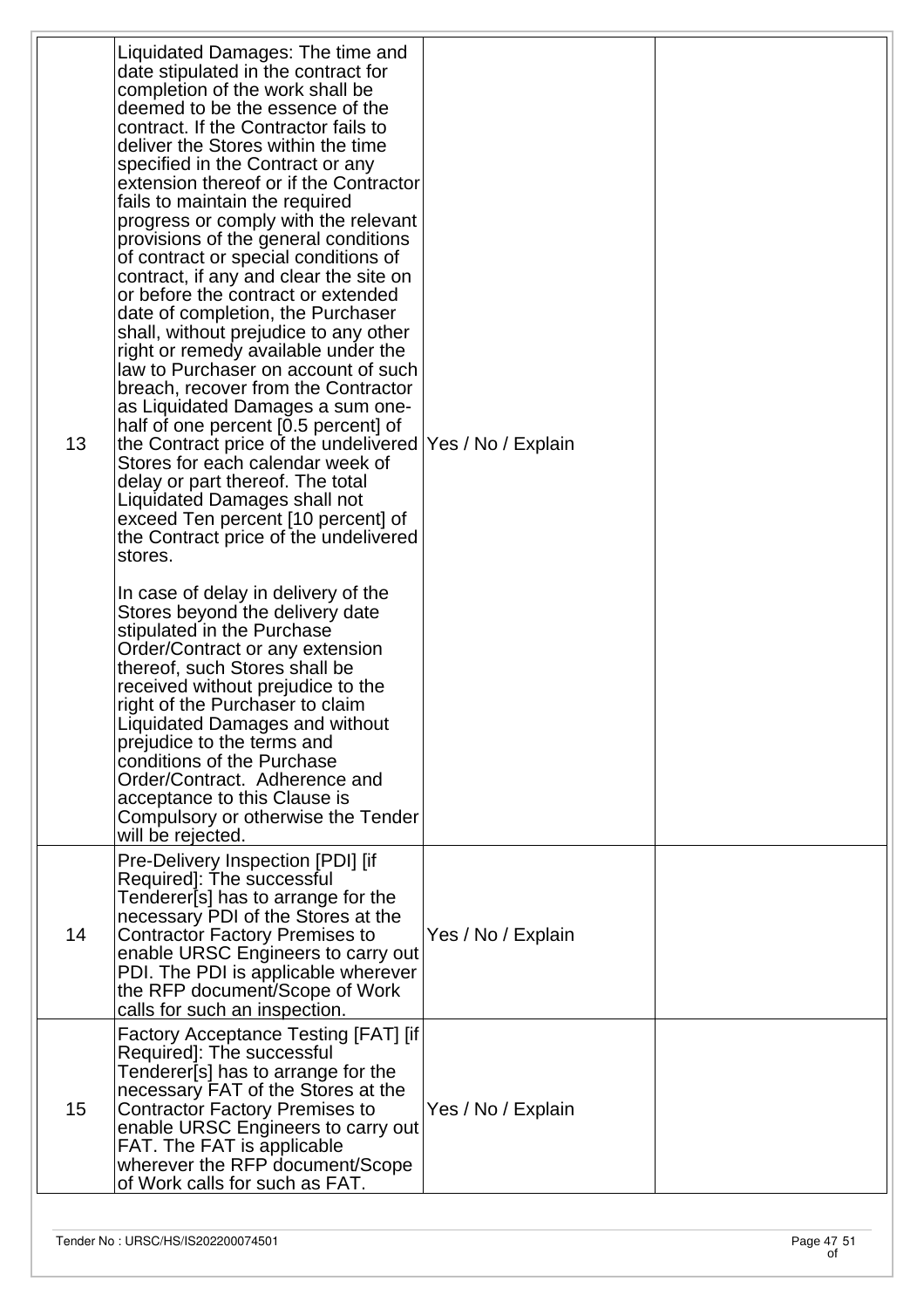| 16 | Tenderer[s] are requested to<br>mention whether Installation,<br>Testing, Commissioning,<br>Demonstration, Acceptance and<br>imparting Training is necessary for<br>the Tendered Stores. Do not<br>mention any price under this column<br>in case of Two-Part Tender.                                                                                                                                                                                                                                                                                                                                                                                                                                                                                                                                                                                                                                                                                                                                                                                                                                                                                                                                                                                                                                                                                                                                                                                                                                                                                                                                                                                                                                                                                                                                                                                                                                                                                                                      | Yes / No / Explain |  |
|----|--------------------------------------------------------------------------------------------------------------------------------------------------------------------------------------------------------------------------------------------------------------------------------------------------------------------------------------------------------------------------------------------------------------------------------------------------------------------------------------------------------------------------------------------------------------------------------------------------------------------------------------------------------------------------------------------------------------------------------------------------------------------------------------------------------------------------------------------------------------------------------------------------------------------------------------------------------------------------------------------------------------------------------------------------------------------------------------------------------------------------------------------------------------------------------------------------------------------------------------------------------------------------------------------------------------------------------------------------------------------------------------------------------------------------------------------------------------------------------------------------------------------------------------------------------------------------------------------------------------------------------------------------------------------------------------------------------------------------------------------------------------------------------------------------------------------------------------------------------------------------------------------------------------------------------------------------------------------------------------------|--------------------|--|
| 17 | Arbitration (Local suppliers): : In the<br>event of any dispute/s, difference/s<br>or claim/s arising out of or relating to<br>the interpretation and application of<br>the Contract, such dispute/s or<br>difference/s or claim/s shall be<br>settled amicably by mutual<br>consultations of the good Offices of<br>the respective Parties and<br>recognizing their mutual interests<br>attempt to reach a solution<br>satisfactory to both the parties. If<br>such a resolution is not possible,<br>within 30 days from the date of<br>receipt of written notice of the<br>existence of such dispute/s, then the<br>unresolved dispute/s or difference/s<br>or claim/s shall be referred to the<br>Sole Arbitrator appointed by the<br>Parties by mutual consent, in<br>accordance with the rules and<br>procedures of Arbitration and<br>Conciliation Act 1996 together with<br>amendments thereto or any<br>modification thereof. The Arbitration<br>shall be conducted in Bengaluru in<br>the Arbitration and Conciliation<br>Centre - Bengaluru (Domestic and<br>International) as per its rules and<br>regulations. The expenses for the<br>Arbitration shall be shared equally or<br>as may be determined by the<br>Arbitrator. The considered and<br>written decision of the Arbitrator<br>shall be final and binding between<br>the Parties. The applicable language<br>for Arbitration shall be English only.<br>Work under the contract shall be<br>continued by the Tenderer during<br>the pendency of arbitration<br>proceedings, without prejudice to a<br>final adjustment in the accordance<br>with the decision of the Arbitrator<br>unless otherwise directed in writing<br>by the Purchaser or unless the<br>matter is such that the works cannot<br>be possibly continued until the<br>decision (whether final or interim) of<br>the Arbitrator is obtained.<br>Adherence and acceptance to this<br>Clause is Compulsory or otherwise<br>the Tender will be rejected. | Yes / No / Explain |  |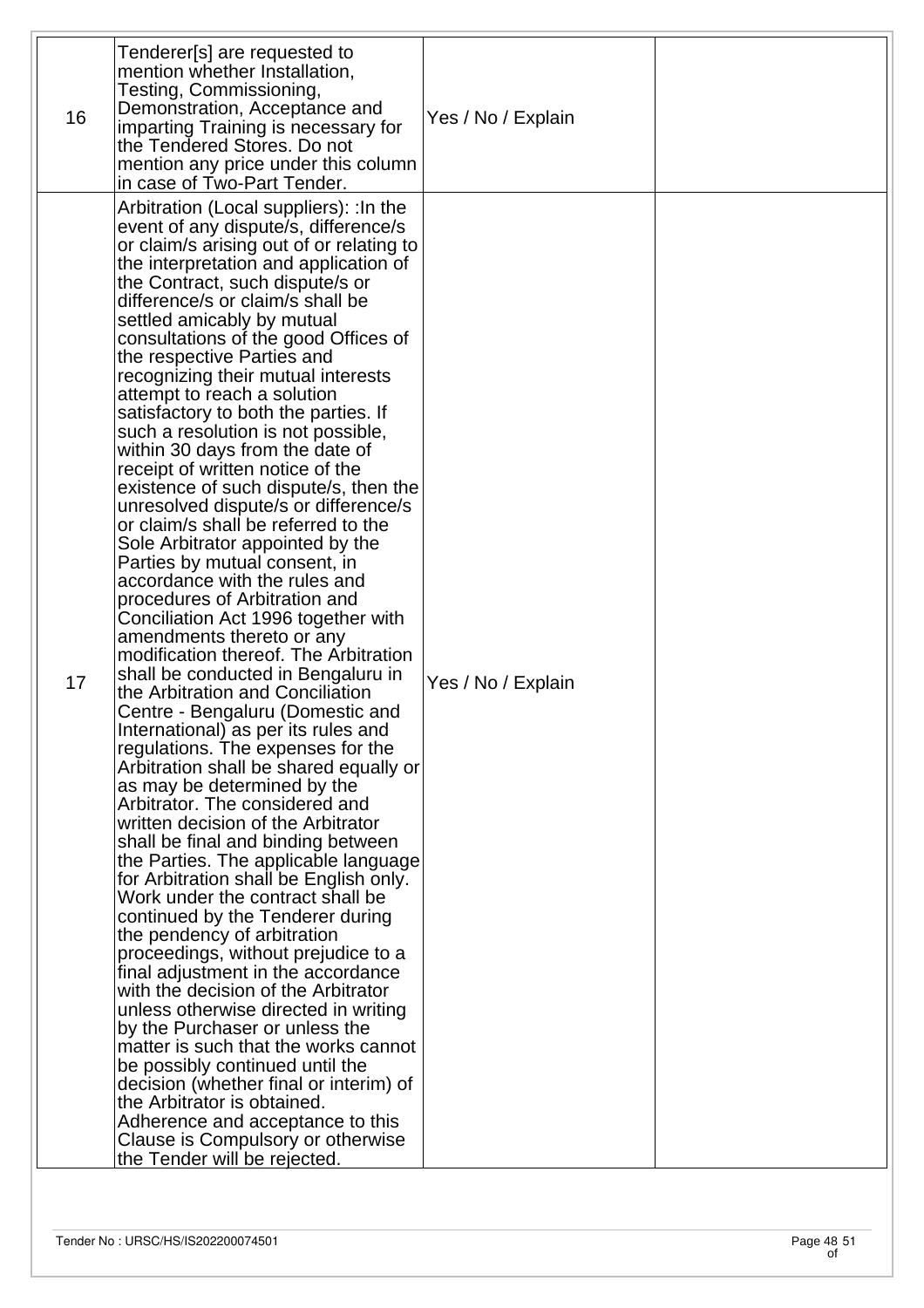| 18 | b) Arbitration with Public Sector<br>Undertakings:<br>In the event of any dispute or<br>difference relating to the<br>interpretation and application of the<br>Contract, such dispute or difference<br>shall be taken up by either party for<br>resolution through AMRCD as<br>mentioned in DPE OM No. 4<br>(1)/2013 - DPE (GM) /FTS-1835<br>dated 22.05.2018. And/or amended<br>thereafter.                                                                 | Yes / No / Explain |  |
|----|--------------------------------------------------------------------------------------------------------------------------------------------------------------------------------------------------------------------------------------------------------------------------------------------------------------------------------------------------------------------------------------------------------------------------------------------------------------|--------------------|--|
| 19 | Applicable Law and Jurisdiction:<br>Contract shall be interpreted,<br>construed and governed by the<br>Laws of India and the Courts in<br>Bengaluru City alone shall have<br>exclusive jurisdiction in this regard,<br>to the extent permissible under the<br>Arbitration and Conciliation Act,<br>1996. Non-acceptance to this<br>Clause will amount to rejection of<br>the Tender.                                                                         | Yes / No / Explain |  |
| 20 | Validity of Offer: The offer should be<br>valid for a minimum period of 90<br>days for single part tender and 180<br>days for two part tender from the<br>date of opening of the tender.<br>Adherence to this clause is<br>compulsory or otherwise, the Tender<br>will be rejected.                                                                                                                                                                          | Yes / No / Explain |  |
| 21 | Company postal address along with<br>Email ID and Ph No.                                                                                                                                                                                                                                                                                                                                                                                                     | Yes / No / Explain |  |
| 22 | In case a bidder is an MSE,<br>registered under NSIC or any other<br>Government Agencies and would<br>like to avail exemptions, offer should<br>be accompanied with necessary<br>registration certificate with<br>declaration to consider their offer.<br>Quotation received without such<br>declaration and valid registration<br>certificate will not be considered for<br>exemptions under the Public<br>Procurement Policy.                              | Yes / No / Explain |  |
| 23 | Do you have Unique GeM Seller ID?<br>If YES, provide details<br>If NO, As per Office Memorandum<br>No 6/9/2020-PPD dated 24/08/2020<br>of Department of Expenditure, it<br>shall be mandatory for sellers<br>providing Goods and Services to<br><b>Central Government Organizations</b><br>to be registered on GeM and obtain<br>a Unique GeM Seller ID, at the time<br>of Placement of Order/acceptance<br>of contract. Tenderers shall ensure<br>the same. | Yes / No / Explain |  |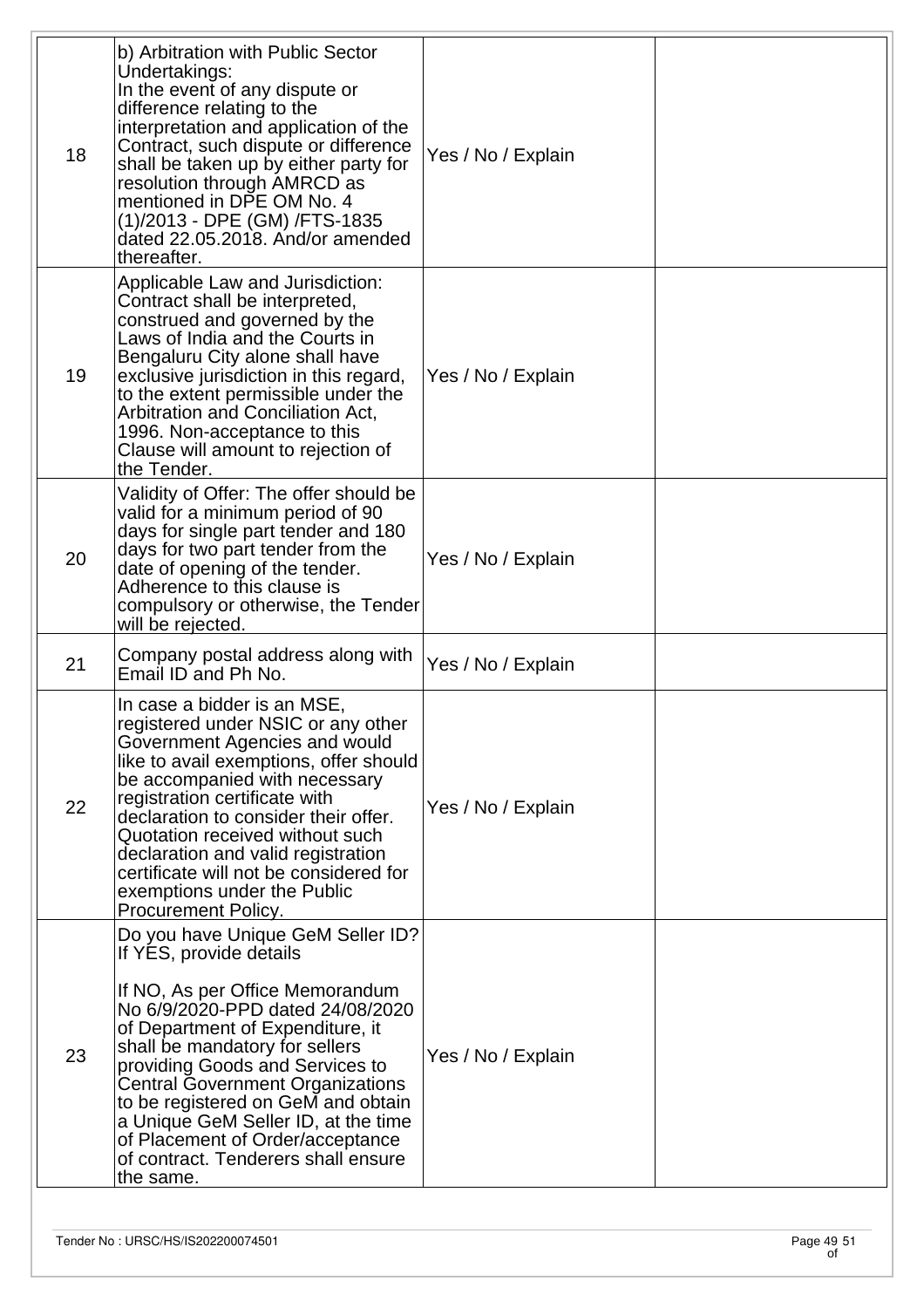| <b>C.3 Price Bid</b><br>SI. No. |                                                                                                                                                                                                                                                                                                                                                                                                                                                                                                                                                                           | Item                                                                                                                                                                                                                                                                          | <b>Quantity</b>                                                                                                                                                                                                                       | <b>Unit Price</b>  | <b>Currency</b> | <b>Total Price</b> | <b>Remark</b> |
|---------------------------------|---------------------------------------------------------------------------------------------------------------------------------------------------------------------------------------------------------------------------------------------------------------------------------------------------------------------------------------------------------------------------------------------------------------------------------------------------------------------------------------------------------------------------------------------------------------------------|-------------------------------------------------------------------------------------------------------------------------------------------------------------------------------------------------------------------------------------------------------------------------------|---------------------------------------------------------------------------------------------------------------------------------------------------------------------------------------------------------------------------------------|--------------------|-----------------|--------------------|---------------|
| 27                              | b) Details of the location(s) at which<br>the local value addition is made. -<br>Adherence and acceptance to this<br>Clause is Compulsory or otherwise<br>the Tender will be rejected.                                                                                                                                                                                                                                                                                                                                                                                    |                                                                                                                                                                                                                                                                               |                                                                                                                                                                                                                                       | Yes / No / Explain |                 |                    |               |
| 26                              | Based on the GOI order dated<br>16.09.2020 as mentioned above,<br>provide declaration in Company<br>Letter head indicating the following:<br>a) Percentage of Local Content in<br>the quoted items along with its<br>break-up (in percentage only). It<br>may be noted that Local Content<br>shall not include services such as<br>Transportation, Insurance,<br>Installation, Commissioning,<br>Training and after sales service<br>support like AMC/CMC etc. -<br>Adherence and acceptance to this<br>Clause is Compulsory or otherwise<br>the Tender will be rejected. |                                                                                                                                                                                                                                                                               |                                                                                                                                                                                                                                       | Yes / No / Explain |                 |                    |               |
| 25                              | Country of Origin of quoted items<br>Adherence and acceptance to this<br>Clause is Compulsory or otherwise<br>the Tender will be rejected.                                                                                                                                                                                                                                                                                                                                                                                                                                |                                                                                                                                                                                                                                                                               |                                                                                                                                                                                                                                       | Yes / No / Explain |                 |                    |               |
| 24                              | 23.07.2020<br>24.07.2020.                                                                                                                                                                                                                                                                                                                                                                                                                                                                                                                                                 | Procurement No.1) dated<br>(iii) F.No.6/18/2019-PPD (Public<br>Procurement No.2) dated<br>23.07.2020 and<br>Procurement No.3) dated<br>above OMs/orders shall be<br>liable for rejection. All Bidders<br>fulfilling the above orders, shall<br>offer shall not be considered. | (iv) F.No.6/18/2019-PPD (Public<br>All the provisions mentioned in the<br>complied. If any deviation from the<br>above OMs/order, your offer will be<br>submit a valid registration certificate<br>made with DPIIT, without which the | Yes / No / Explain |                 |                    |               |
|                                 |                                                                                                                                                                                                                                                                                                                                                                                                                                                                                                                                                                           | Please refer the following<br>OMs/orders issued by Govt. of India<br>while submitting the bid:<br>(i) No. P-45021/2/2017-PP (BE-II)<br>dated 16.09.2020<br>(ii) F.No.6/18/2019-PPD (Public                                                                                    |                                                                                                                                                                                                                                       |                    |                 |                    |               |